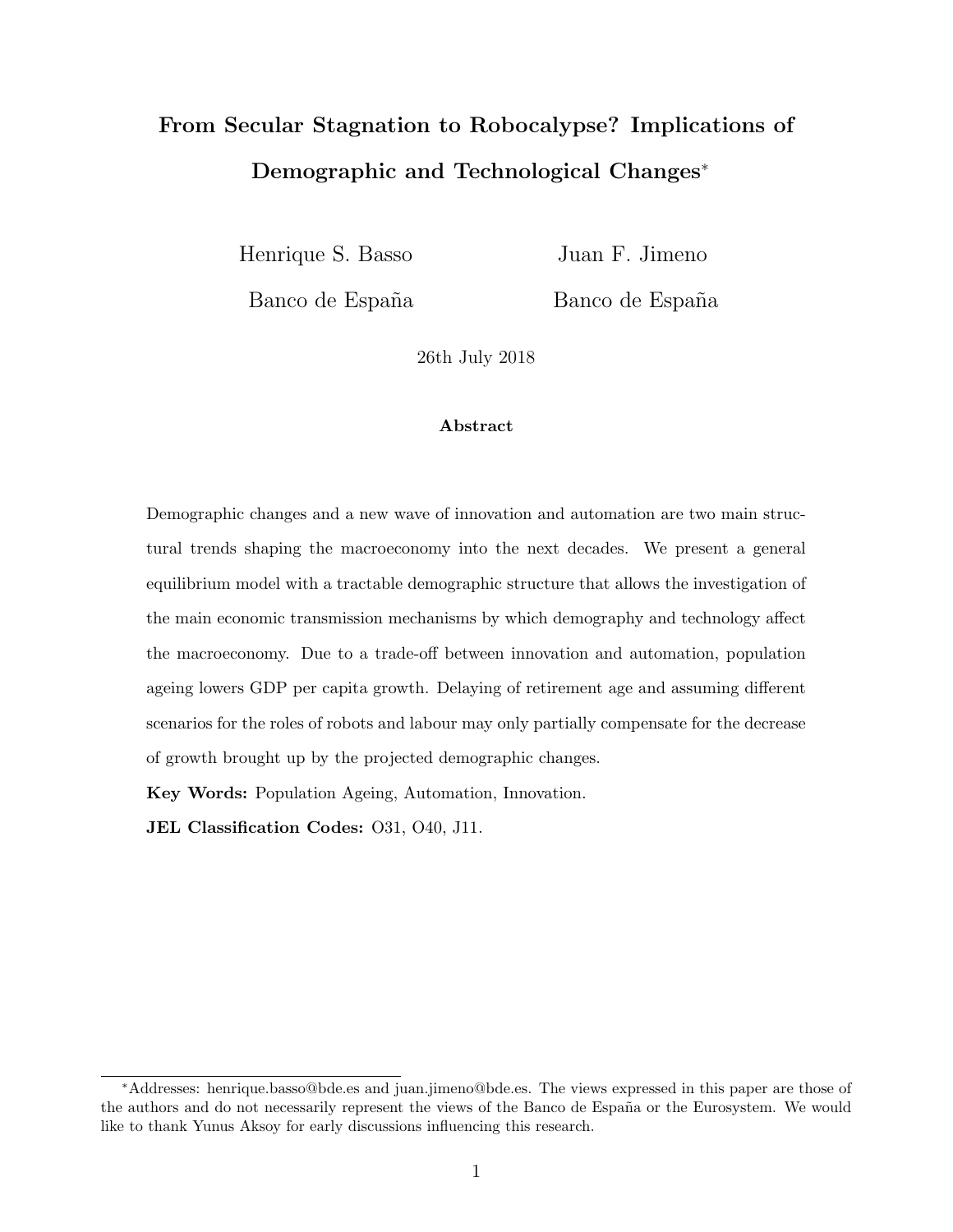# 1 Introduction

There are two structural forces that are about to frame the macroeconomic context in the next decades. One is the demographic change arising from the transitory effects of the baby boomers reaching retirement age, a permanent fall in fertility, and the continuous rise in longevity. Another is the technological change associated to the new wave of automation brought by developments in robotics and in artificial intelligence. The consequences of these structural changes for economic growth are subject of much debate. On the one hand, population ageing is found to be associated with lower interest rates, innovation activity and growth [\(Aksoy,](#page-31-0) [Basso, Smith, and Grasl](#page-31-0) [\(2018\)](#page-31-0), see also, [Gordon](#page-32-0) [\(2012\)](#page-32-0) and Derrien, Kecskés, and [Nguyen](#page-31-1) [\(2017\)](#page-31-1)). On the other hand, in a series of recent papers [Acemoglu and](#page-31-2) [Restrepo](#page-31-2) [\(2017b,](#page-31-2) [2018c,](#page-31-3) [2018a\)](#page-31-4) argue that population ageing may give incentives to automation and, hence, to higher productivity growth, which may even increase long-run GDP per capita growth, although automation is also found to have negative employment effects.<sup>[1](#page-1-0)</sup>

We analyse the macroeconomic consequences of demographic and technological changes employing a model in which population age structure, innovation, and automation interact with each other. Innovation involves the creation of new products and automation consists of the procedures that allow robots to replace labour in the production process. Although ageing boosts automation we find that demographic changes eventually lead to lower GDP per capita growth due to a trade-off between innovation and automation, which is often neglected in the analysis of the economic implications of robotics and artificial intelligence. Automation crowds out innovation, and as automation is a subsidiary activity of innovation, without innovation, automation cannot progress indefinitely.

<span id="page-1-0"></span><sup>&</sup>lt;sup>1</sup>The empirical literature on the employment and wage effects of automation is increasing rapidly, providing a wide range of estimates of the "number of jobs that will be lost to automation". See, for instance [Graetz and](#page-32-1) [Michaels](#page-32-1) [\(2015\)](#page-32-1), [Acemoglu and Restrepo](#page-31-5) [\(2017a\)](#page-31-5), [Dauth, Findeisen, Sdekum, and Woessner](#page-31-6) [\(2017\)](#page-31-6) and [Frey](#page-31-7) [and Osborne](#page-31-7) [\(2017\)](#page-31-7).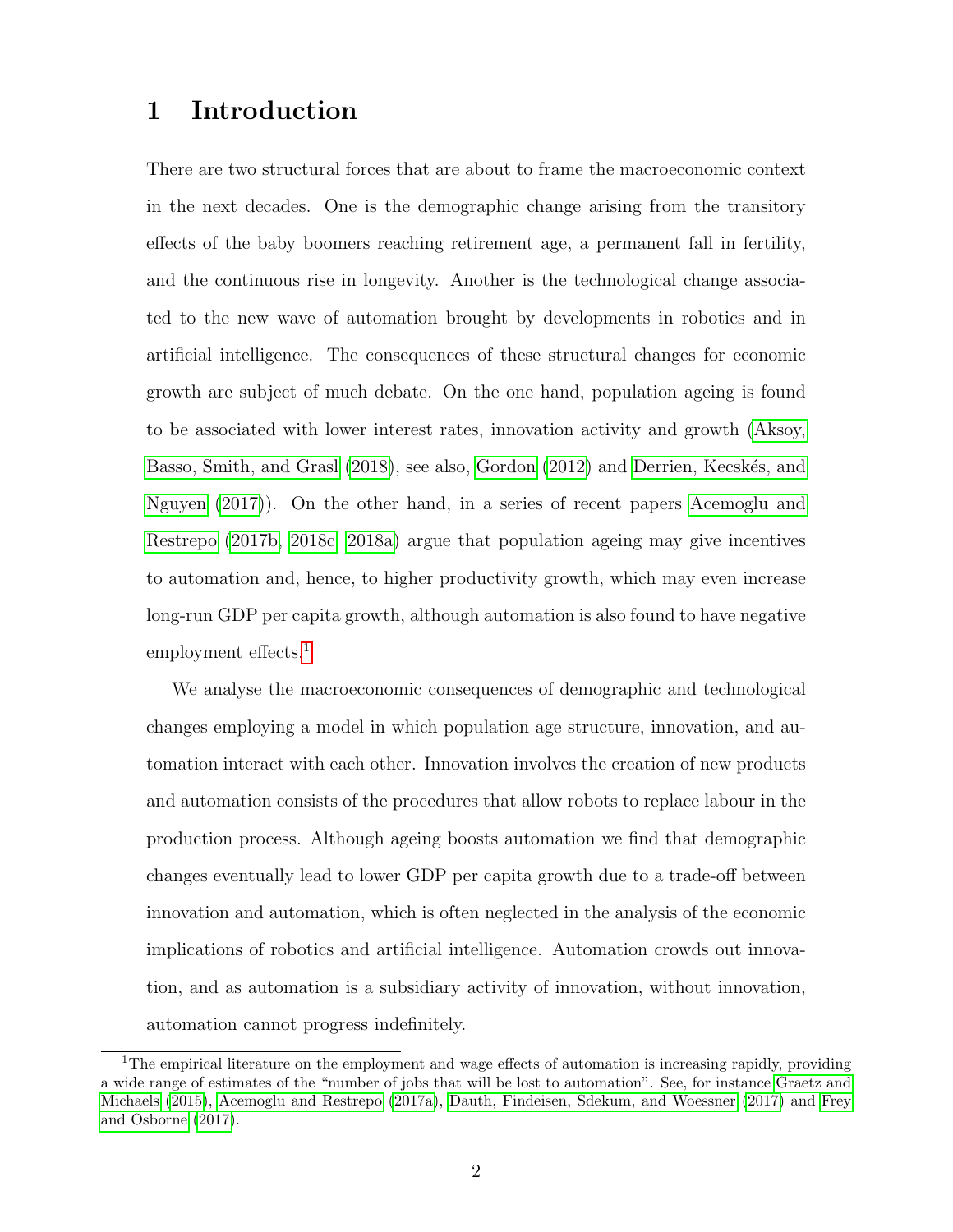In our set-up, one source of endogenous growth is innovation activity, which requires resources and labor to produce new ideas (varieties). New varieties are initially produced employing labour. Eventually, research and development activity geared towards generating automation procedures allow varieties to be produced employing robots, replacing labour. As robots are more productive than labour, automation promotes growth. With this general framework, we show how some demographic changes (fall in fertility, rise of longevity, delay of retirement age) impact innovation activity, automation, and, subsequently, economic growth. We identify three key channels. First, changes in labour supply affect the relative profitability of labour intensive and automated sectors, altering the incentive to automate and generate new products. Second, ageing affects savings and interest rate, and, therefore, the amount of resources available for investment in capital accumulation, innovation, and automation. Third demographic changes affect the efficiency of the research and development (R&D) sector insofar as it may depend on the age structure of population involved in innovation activities.

We start by looking at the long-run effect of population growth changes. We show analytically that if the economy is at a balanced growth path (with constant shares of the innovation and automation sectors) and GDP per capita growth is higher than the rate of growth of population, then a fall in labor supply leads the economy to a new balanced growth path with lower GDP per capita growth.

We then turn our attention to the medium-run dynamics of the demographic changes expected in the main advanced economies in the next decades. We utilize the UN demographic projections for the US and Europe and show how lower fertility and higher longevity leads to higher automation both in the US and in Europe, with a stronger effect in Europe. Automation supports growth, depresses wages and leads to lower labour income shares. However, the incentive to automate after a drop in the supply of labor leads to resources being diverted from innovation and, hence, the production of new ideas, which increases total factor productivity and makes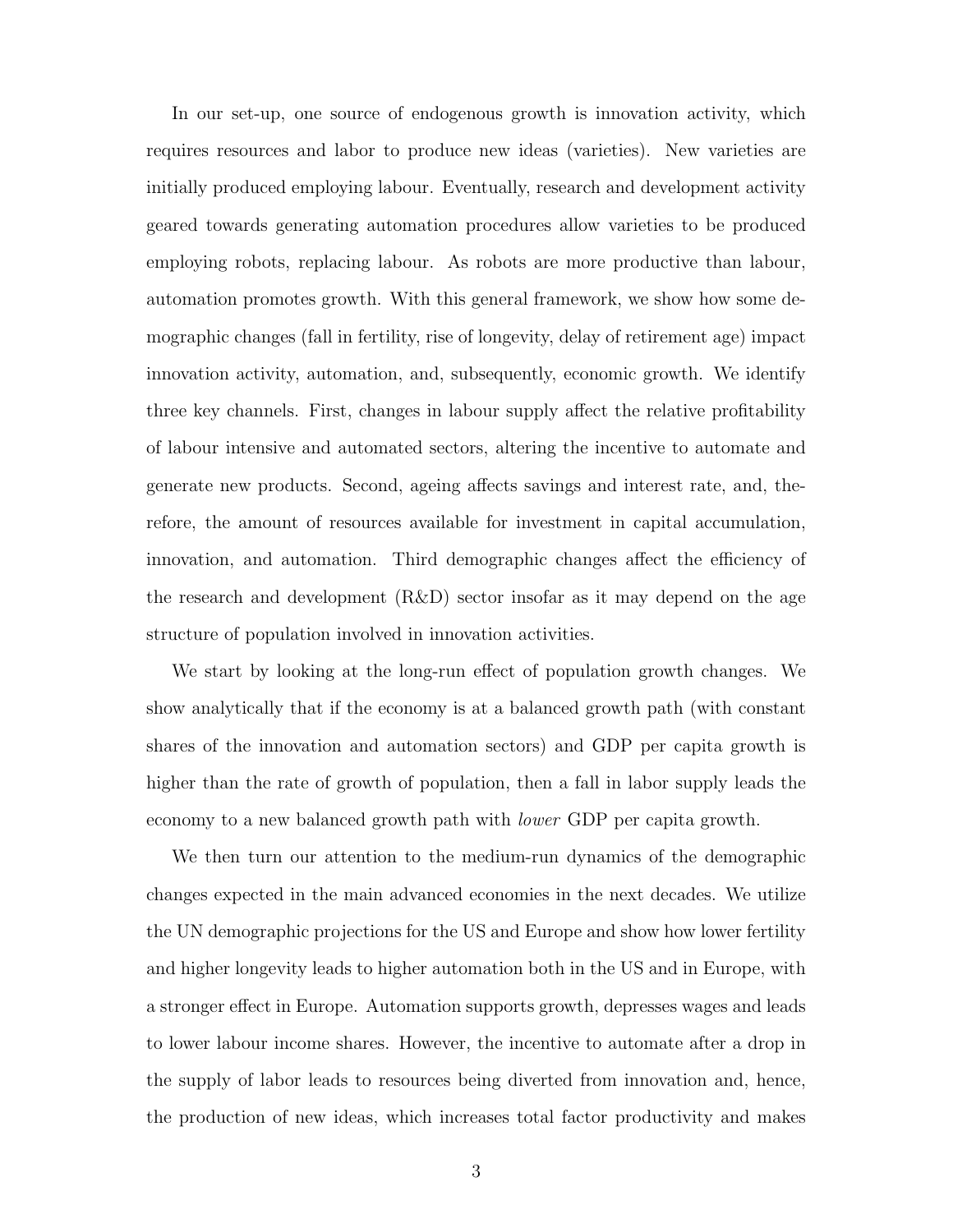it feasible the continuing automation of jobs into the future, is compromised. This effect, combined by the negative impact of lower supply of young workers on the productivity of the R&D sector eventually leads to lower rates of output growth, offsetting the gains from automation. Hence, our model delivers the result that, despite automation, population ageing leads to lower output growth, even without assuming that the discoveries of new ideas are harder to arise (as in [Bloom, Jones,](#page-31-8) [Reenen, and Webb](#page-31-8) [\(2017\)](#page-31-8)).

In an attempt to offset the negative effects of demographic changes we modify the model altering both the role of workers in innovation and robots in production and innovation. Regarding the labour roles, we consider three cases:  $(i)$  we assume innovation no longer relies on labour input;  $(ii)$  we assume that upon observing a fall in wage after automation, workers migrate towards the R&D sector boosting labour supply and innovation activity; and  $(iii)$  we increase the retirement age as longevity increases. In all cases the negative effect of population ageing on growth is only partially offset. When retirement age increases to maintain the ratio of working life and retirement duration constant, demographic changes no longer generate an increase in automation.

Regarding the roles of robots we consider two alternative specifications:  $(i)$  automation leads to an increase in the relative productivity of robots; and  $(ii)$  we assume robots may replace labour also in the R&D sector. Once again we are only able to partially offset the negative effect on per capita output growth. In the first case, due to the presence of intermediate inputs in both labour and robot intensive sectors, higher relative productivity of robots increase total factor productivity in both sectors, reducing automation in the medium-run. In the second case automation is higher in the medium-run since the negative effect of resource reallocation on innovation is mitigated by the use of robots in R&D.

Even when we assume automation increases the productivity of robots we are not able to generate higher per capita growth. In order to ensure our economy converges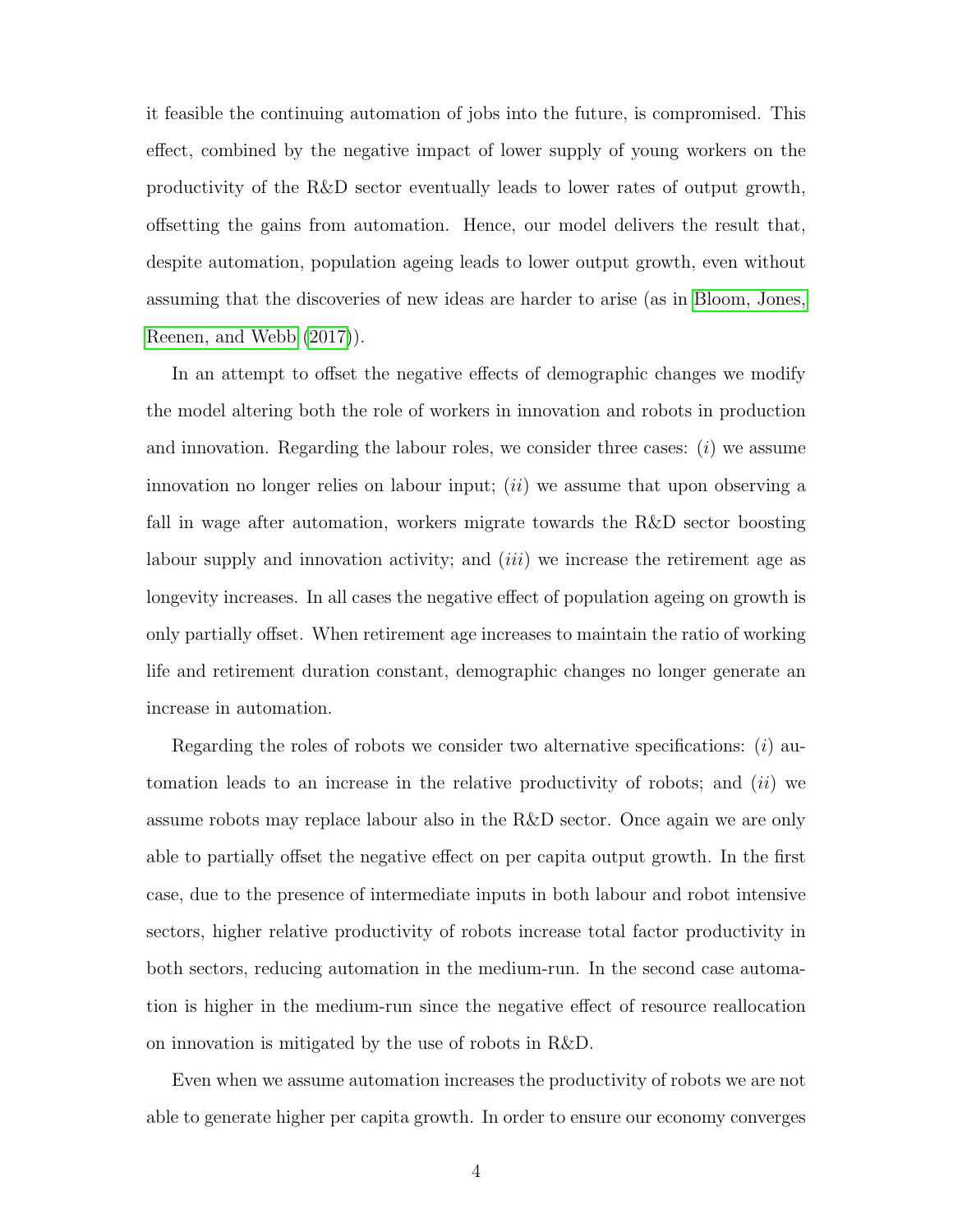back to a balanced growth path after a demographic change we assume the price of robots change to adjust the incentive for robot production and employment such that the weight of each sector in the economy does not asymptotically converge to zero. In that respect our framework embeds a "Baumol cost disease" of robots as discussed by [Aghion, Jones, and Jones](#page-31-9) [\(2017\)](#page-31-9). We altered the model offsetting this price adjustment mechanism in the medium-run (only enforcing it in the long-run). In this case, automation continues to increase and the share of the automated sector asymptotically approaches one. The labour share of income decreases substantially. Nonetheless, due to the trade-off between innovation and automation, innovation is neglected leading to a significant fall in per capita growth. Thus, a robocalypse scenario, resembling the immiseration equilibrium of [Benzell, Kotlikoff, LaGarda,](#page-31-10) [and Sachs](#page-31-10) [\(2015\)](#page-31-10), arises.

In what follows, we describe the model (Section 2), discuss the characteristics of the balanced growth path, the assumptions needed for the economy to achieve it, and prove the main result regarding the reduction of economic growth after a fall in labor supply growth in the long-run (Section 3). Section 4 focuses on the medium-run effects of demographic changes using population projections for the US and Europe. We perform several quantitative exercises to illustrate the impacts of changes in fertility, mortality and delay of retirement age on the macroeconomy under different modelling assumptions. Comments on the lessons from these exercises about the economic consequences of demographic and technological changes and on the challenges for policy are given in the final section (Section 5).

## 2 The Model

We analyse an economy that consists of four main structures: a good production sector, a research and development (R&D) sector, a robots production sector, and households. The good production sector comprises of a final good producer, who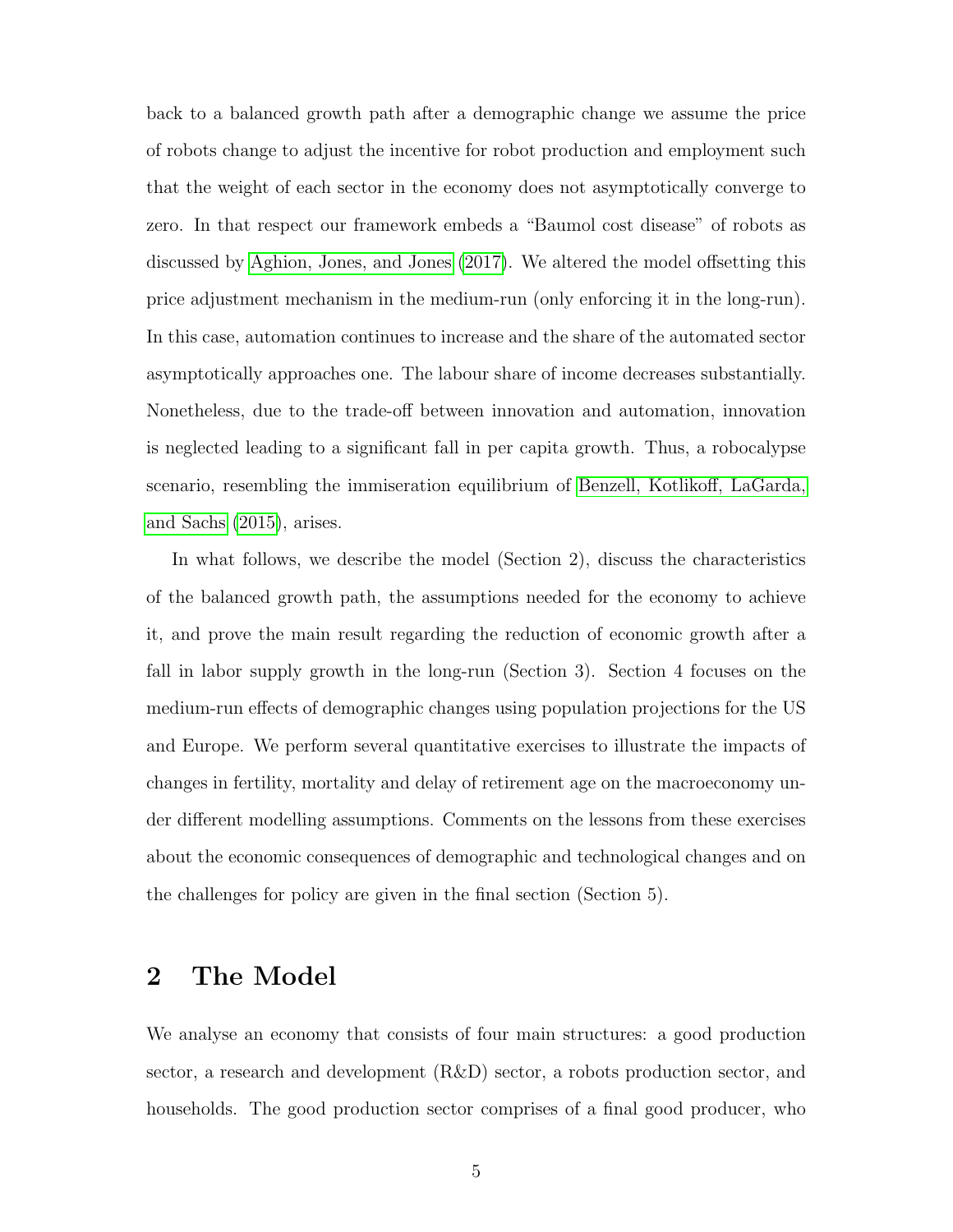aggregates intermediate goods produced by a continuum of intermediate good firms  $i \in Z_t$  whose production processes employ a composite of goods from all firms (inputs), capital and either robots or labor (as in [Acemoglu and Restrepo](#page-31-3) [\(2018c\)](#page-31-3)). Thus, capital and labour are complementary factors of production, and so are capital and robots. However, robots substitute labour, but only in production processes for which automation knowledge has been generated. Thus, there is a worker displacement effect of robots.

The R&D sector comprises two activities: innovation and automation. Innovation creates new product varieties, being the key driver of endogenous growth [\(Romer](#page-32-2) [\(1990\)](#page-32-2) and [Comin and Gertler](#page-31-11) [\(2006\)](#page-31-11)). We assume that newly invented varieties are added to the set  $Z_t$  of intermediate goods that can be produced using labour. Automation consists in the development of new procedures such that a variety  $i$  can then be produced employing robots. The set of varieties that can be produced using robots is denoted  $A_t \subset Z_t$ . Robots are assumed to be more productive than workers, and, hence, the introduction of robots increases productivity growth. Thus, robots are machines used in production while automation comprises the knowledge that allows robots to be employed in the production of a variety.

The household sector has a life-cycle structure, whereby individuals face two stages of life, mature (worker) and old (retirement). On this, we follow Gertler (1999) building a tractable framework that delivers closed-form solutions for consumption and allows us to investigate the implications of changes in the three main parameters that are driving current demographic trends: a fall in fertility, an increase of longevity, and the delay of the retirement age. Finally, there is a zero expected profit financial intermediary to facilitate the allocation of assets between the household and the production and innovation sectors, and to provide annuity services to the retired households.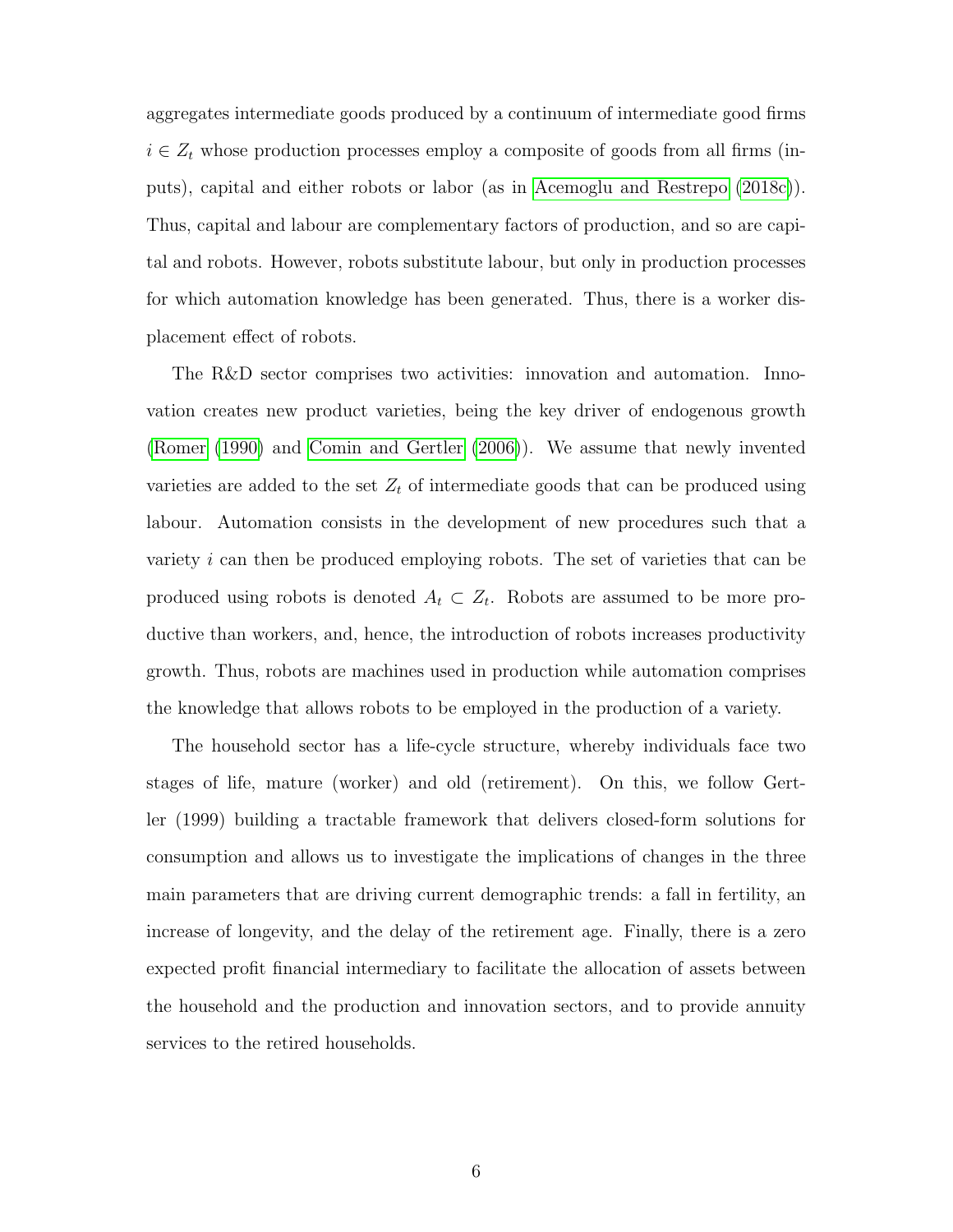### 2.1 Household Sector

There is a continuum of agents of mass  $N_t$ , divided amongst two age groups: workers (w) and retirees (r).  $\omega_{t,t+1}^{y} N_t^w$  individuals are born every period as workers. Workers retire with a probability  $1 - \omega^w$ , and retirees die and leave the economy with a probability  $1 - \omega_{t,t+1}^r$ . As a result, the population dynamics are

$$
N_{t+1}^w = \omega_{t,t+1}^y N_t^w + \omega^w N_t^w, \tag{1}
$$

$$
N_{t+1}^r = (1 - \omega^w) N_t^w + \omega_{t,t+1}^r N_t^r. \tag{2}
$$

Workers and retirees decide their consumption to maximise welfare subject to a budget constraint. They face two idiosyncratic risks: i) loss of wage income at retirement and ii) time of death. There is a perfect annuity market allowing retirees to insure against time of death. They turn their wealth over to perfectly competitive financial intermediaries which invest the proceeds and pay back a return of  $R_t/\omega_{t-1,t}^r$ for surviving retirees.

As in [Gertler](#page-31-12) [\(1999\)](#page-31-12), we assume that households are risk neutral. In this way, the uncertainty about the employment tenure does not affect optimal choices. Nevertheless, we keep a motive for consumption smoothing by assuming that individual preferences belong to the [Epstein and Zin](#page-31-13) [\(1989\)](#page-31-13) utility family, such that risk neutrality coexists with a positive elasticity of intertemporal substitution.

Thus, for  $z = \{w, r\}$  we assume that the agent j selects consumption and asset holdings to maximise

$$
V_t^{jz} = \left\{ (C^{jz})^{\rho_U} + \beta_{t,t+1}^z (E_t[V_{t+1}^j \mid z]^{\rho_U}) \right\}^{1/\rho_U}
$$
(3)

subject to

$$
C_t^{jz} + FA_{t+1}^{jz} = R_t^z F A_t^{jz} + W_t I^z + d_t^z
$$
\n(4)

where  $\beta_{t,t+1}^z$  is the discount factor, which is equal to  $\beta$  for workers and  $\beta \omega_{t,t+1}^r$  for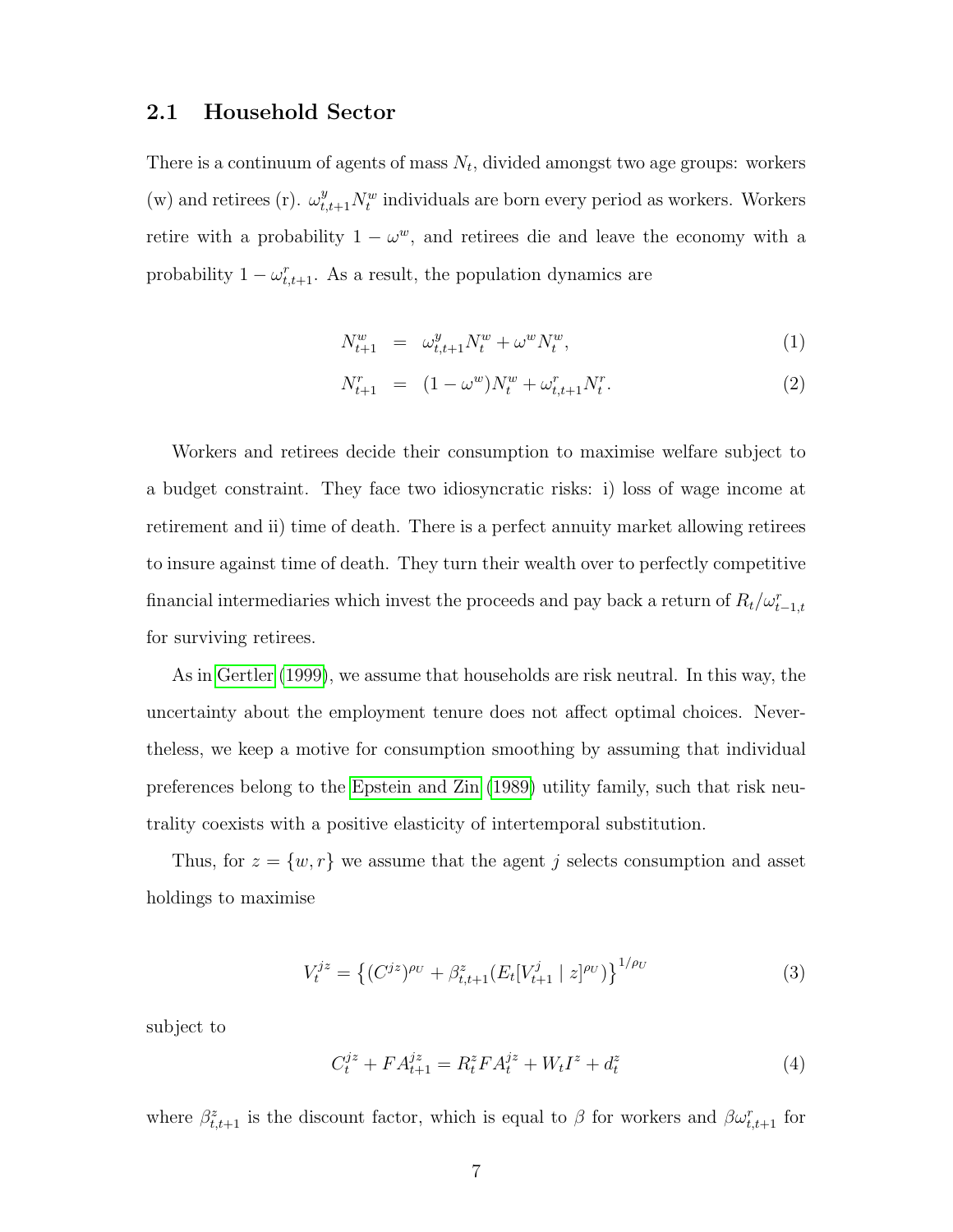retirees,  $R_t^z$  is the return on assets, which is equal to  $R_t$  for workers and  $R_t/\omega_{t-1,t}^r$ for retirees.  $W_t^j$  $t_i^j$  is the wage for worker j, and  $I^z$  is an indicator function that takes the value of one when  $z = w$  and zero otherwise; thus we assume retirees do not work and workers' labour supply is fixed.  $FA_t^{jz}$  are the assets acquired from the financial intermediary and  $d_t^z$  is the dividend from the financial intermediary.

We assume a fixed share  $Sw_{RD}$  of new workers  $\omega_{t,t+1}^y N_t^w$  enter in the  $R\&D$  labour markets and the remaining  $(1 - Sw_{RD})$  supply labour to intermediate good firms (we will consider below an extension where  $Sw_{RD}$  is endogenous). We also assume that at every period a fraction  $drop_{RD}$  of existing R&D workers, who do not retire, are no longer able to work in this sector and thus start supplying labour to firms in the production sector. We do so to reflect the fact that the innovation productivity peaks during the first 10-15 years of a workers life (see [Jones](#page-32-3) [\(2010\)](#page-32-3)). As such, the set of workers at time t,  $N_t^w$ , are subdivided into  $N_t^{wRD}$  and  $N_t^{wL}$  such that

$$
N_{t+1}^{wRD} = \omega_{t,t+1}^y N_t^w S w_{RD} + (1 - d_{\text{top}}^w) \omega^w N_t^{wRD}, \text{ and} \tag{5}
$$

$$
N_{t+1}^{wL} = \omega_{t,t+1}^y N_t^w (1 - Sw_{RD}) + \omega^w N_t^{wL} + (drop_{RD}) \omega^w N_t^{wRD}.
$$
 (6)

The wage in the R&D labour market is  $W_t^{RD}$  and in the production labour market is  $W_t$ .

After aggregation, the key conditions that describe the individuals' behaviour are the consumption functions of workers and retirees, depicted below (the remaining equilibrium conditions of the household sector are described in the appendix)

$$
C_{w,t} = \varsigma_t [R_t F A_{w,t} + H_{w,t} + D_{w,t}] \quad \text{and} \tag{7}
$$

$$
C_{r,t} = \varepsilon_t \varsigma_t [R_t F A_{r,t} + D_{r,t}], \tag{8}
$$

where,  $H_{w,t}$  is the present value of gains from human capital,  $D_{z,t}$  is the present value of dividends for  $z = \{w, r\}$ .  $\varsigma_t$  denotes the marginal propensity of consumption of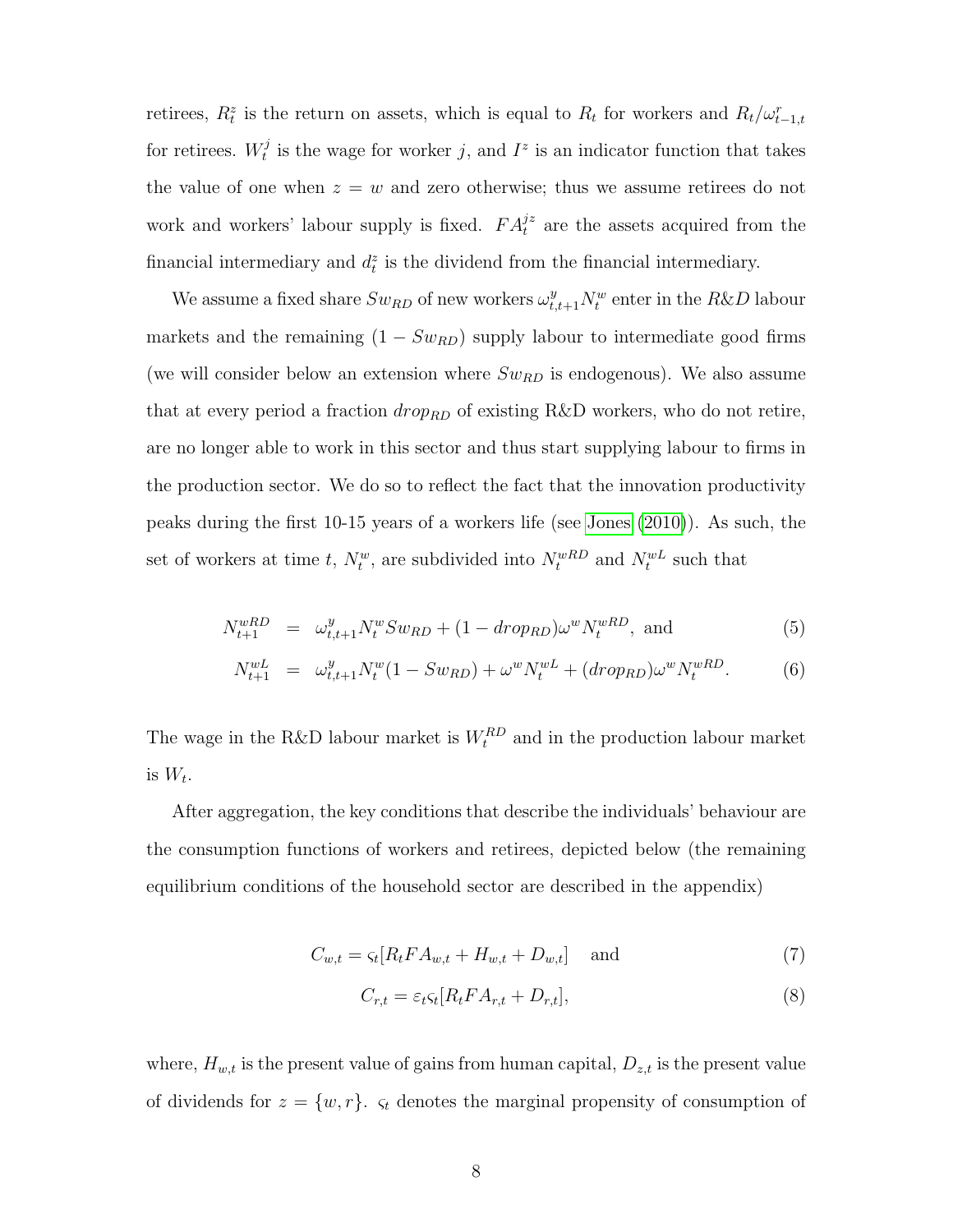workers and  $\varepsilon_t s_t$  the one for retirees (where  $\varepsilon_t > 1$ ). As marginal propensities to consume are different across ages, changes in the distribution of asset holdings across workers and retirees, as well as the population age structure, affect aggregate demand. Moreover, the marginal propensities to consume are functions of fertility  $(\omega^y)$ , longevity  $(\omega^r)$  and time of retirement  $(\omega^w)$ . Thus, through changes in savings, these demographic variables end up affecting the equilibrium interest rate.

### 2.2 Production

Final good producers combine intermediate varieties to produce a final good. The production function is given by

$$
y_t = \left[ \int_0^{Z_t} y_{i,t}^{\frac{\psi - 1}{\psi}} dt \right]^{\frac{\psi}{\psi - 1}}
$$
(9)

As such, demand for each variety and the price of final goods are given by

$$
y_{i,t} = \lambda \left(\frac{P_{i,t}}{P_t}\right)^{-\psi} y_t, \qquad P_t^{1-\psi_c} = \left[\int_0^{Z_t} P_{i,t}^{1-\psi} dt\right]
$$
(10)

where  $P_{i,t}$  is the price of each variety.

Each firm  $i \in [0, Z_t]$  produces a specialised good that is sold to final producers. Specialised good or varieties are different in respect to the production process that can be adopted. A subset of varieties  $i \in A_t$  the technological frontier is such that they can be produced using final goods as inputs  $(\Upsilon_{i,t})$ , an amount of rented capital  $(K_{i,t})$  and robots  $(M_{i,t})$  or labor  $(L_{i,t})$ . We assume that robots are more productive than labour and thus if a good can be produced utilising robots, the firm selects to do so. For the remaining varieties  $i \in Z_t \setminus A_t$ , production can only be done using inputs  $(\Upsilon_{i,t})$ , an amount of rented capital  $(K_{i,t})$  and labor  $(L_{i,t})$ . Intermediate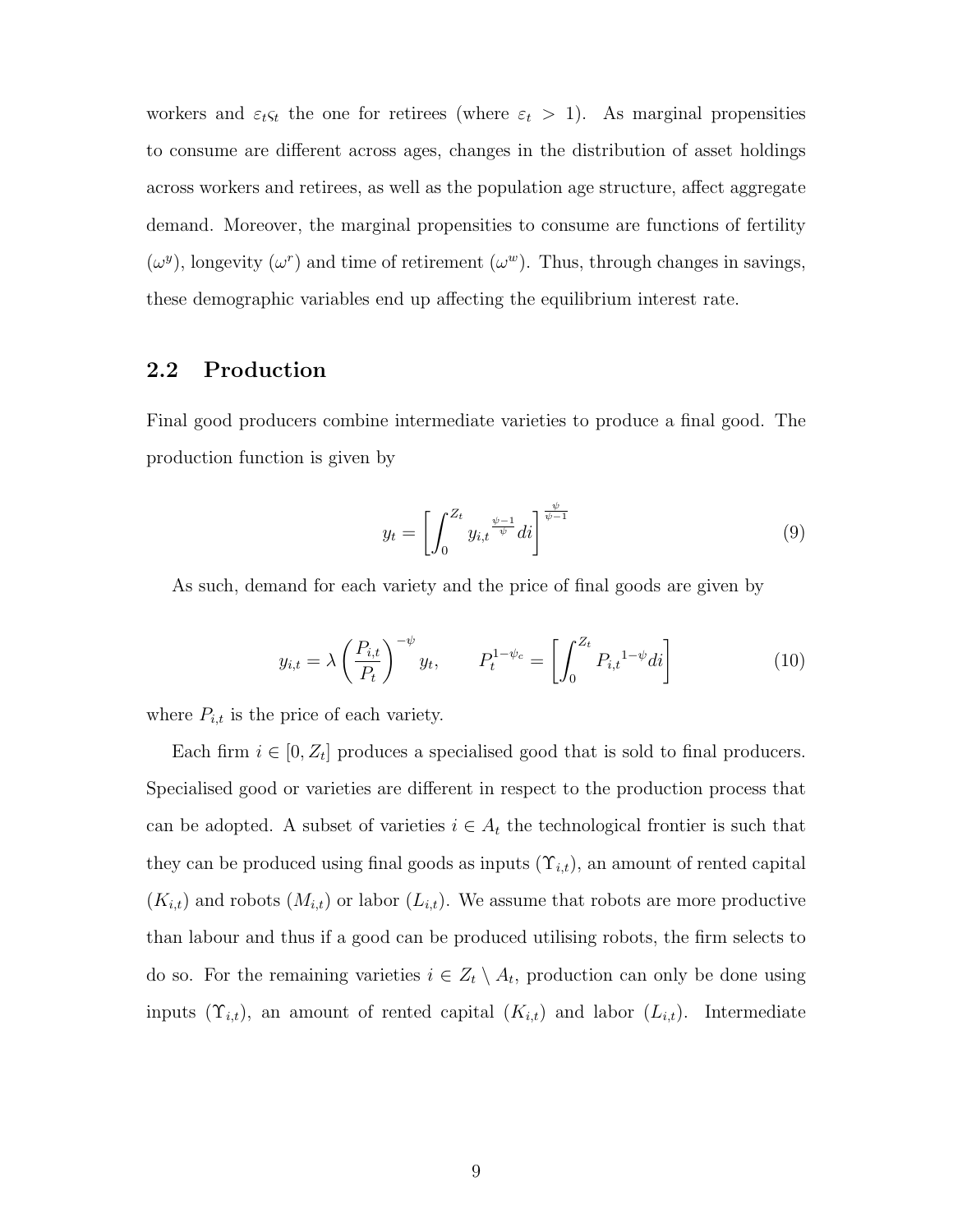production therefore is given by

$$
\begin{cases}\ny_{i,t} = ((K_{i,t})^{\alpha}(\theta_t M_{i,t})^{1-\alpha})^{1-\gamma_I} \Upsilon_{i,t}^{\gamma_I} \text{ for } i \in A_t \\
y_{i,t} = ((K_{i,t})^{\alpha} (L_{i,t})^{1-\alpha})^{1-\gamma_I} \Upsilon_{i,t}^{\gamma_I} \text{ for } i \in Z_t \setminus A_t\n\end{cases} \tag{11}
$$

 $\theta_t$  denotes the relative productivity of robots versus labour. We initially set  $\theta_t = \bar{\theta} >$ 1 in the benchmark model. We also consider a case where  $\theta_t$  increases as a function of the pace of automation in the economy (in this scenario the productivity of robots relative to labour increases as the economy automates more). Note that capital in our set-up is complementary to labour and thus technological progress that increases the productivity of capital may in fact increase wages. On the contrary, robots are assumed to replace labour, and, thus, as the share of varieties that can be produced using robots increase, wages are depressed (see [Acemoglu and Restrepo](#page-31-14) [\(2018b\)](#page-31-14) for a discussion).

#### 2.3 Research and Development Sector

R&D is divided into two activities. The creation of varieties *(innovation)* and the development of procedures that make it possible for robots to be used in the production process for a variety (automation).

Let  $Z_t^p$  be the stock of varieties for innovator p, who at each period spends  $S_t^p$ t and employs labour  $(L_{I,p,t})$  to invent  $\varphi_t(S_{p,t})^{\kappa_{RD}}(L_{I,p,t})^{\kappa_L}$  new varieties. Thus,  $Z_t^p$ .  $t+1$ is given by

<span id="page-9-0"></span>
$$
Z_{t+1}^p = \varphi_t(S_{p,t})^{\kappa_{RD}} (L_{I,p,t})^{\kappa_L} + \phi Z_t^p, \tag{12}
$$

where  $\phi$  is the product survival rate. In [Comin and Gertler](#page-31-11) [\(2006\)](#page-31-11) the productivity of new inventions  $\varphi_t$  is assumed to be given by  $\varphi_t^{CG} = \chi Z_t[\tilde{\Psi}^{\rho}(S_t)^{1-\rho}]^{-1}$ , where  $\chi$ is a scale parameter. Thus, it depends on the aggregate stock of prototypes  $(Z_t)$ ; so there is a positive spillover as in [Romer](#page-32-2) [\(1990\)](#page-32-2), and on a congestion externality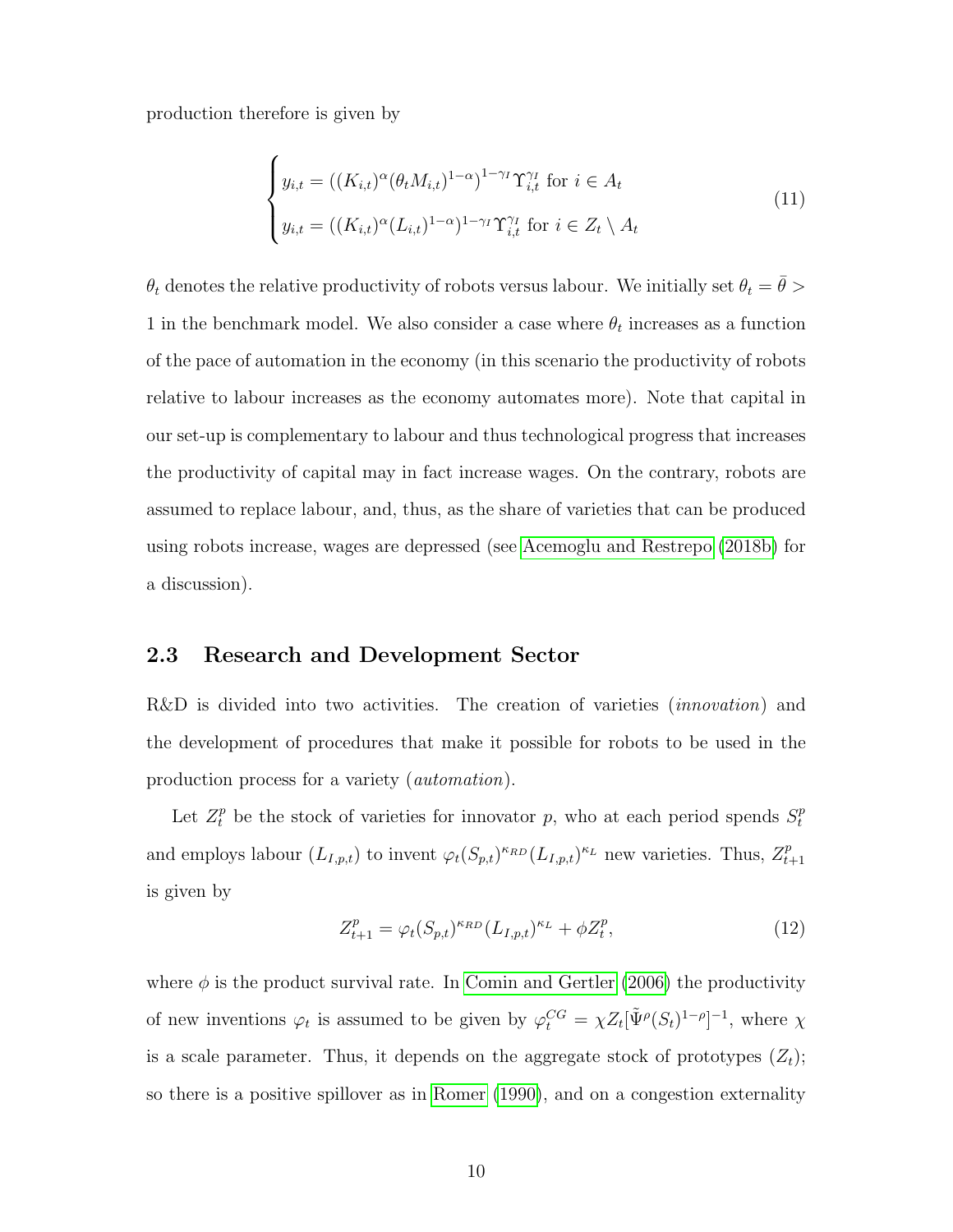via the factor  $[\tilde{\Psi}_t^{\rho}(S_t)^{1-\rho}]^{-1}$ , such that a balanced growth path exists, and the R&D elasticity of new technology creation in equilibrium is  $\rho$ . To give rise to a direct link between population and innovation we assume that R&D requires investment and labour to create new goods.<sup>[2](#page-10-0)</sup> Hence, we take the productivity of invention as given by  $\varphi_t \equiv \chi Z_t [\tilde{\Psi}^{\rho} (S_t)^{\kappa_{RD}-\rho} (N_t)^{\kappa_L}]^{-1}$ , where we additionally include a measure of total population  $(N_t)$  in the congestion factor to ensure that a balance growth path exists. As discussed in [Jones](#page-32-4) [\(1995\)](#page-32-4) and more recently [Bloom, Jones, Reenen, and](#page-31-8) [Webb](#page-31-8) [\(2017\)](#page-31-8), models of endogenous growth where an increase in the growth rate of the stock of workers employed in R&D (due to population growth) generates faster steady state output growth are inconsistent with the data. Finally, parameters  $\kappa_{RD}$ and  $\kappa_L$  denote the relative importance of labour and final good investment for total R&D.

We assume that innovators borrow  $S_t^p$  $t<sub>t</sub><sup>p</sup>$  from the financial intermediary. Owning the rights of a variety allows investors to charge a fraction  $\vartheta$  of the profits of the intermediate good firm who produces that variety and thus the value of an invented variety  $J_t$  is given by

$$
J_t = \vartheta \Pi_{i,t} + (R_{t+1})^{-1} \varphi E_t J_{t+1}, \text{ for } i \in Z_t \setminus A_t \tag{13}
$$

where  $\Pi_{i,t}$  for  $i \in Z_t \setminus A_t$  is the profit of the intermediate good firm producing the newly created variety.

The innovator p will then invest  $IS_{p,t} = (S_{p,t})^{\kappa_{RD}} (L_{I,p,t})^{\kappa_L}$  until the marginal cost equates the expected gain. Defining  $\tau_{S,t}$  as the shadow price of  $IS_{p,t}$ , we have

<span id="page-10-0"></span><sup>2</sup>Several contributions look at the relevance of demographics and innovation (a non-exhaustive list is [Kremer](#page-32-5) [\(1993\)](#page-32-5), [Feyrer](#page-31-15) [\(2008\)](#page-31-15) and [Aksoy, Basso, Smith, and Grasl](#page-31-0) [\(2018\)](#page-31-0))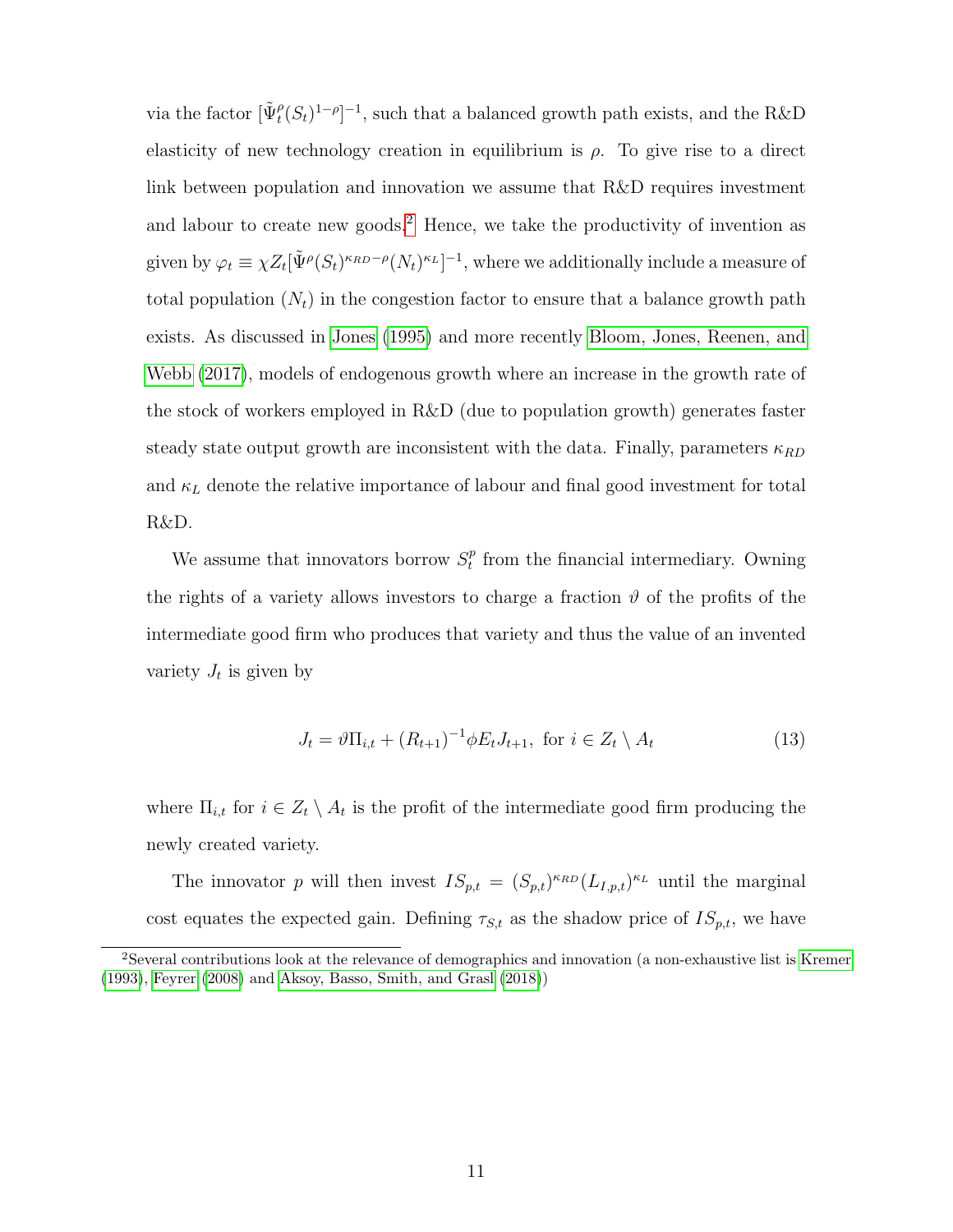that

<span id="page-11-1"></span>
$$
\phi E[J_{t+1}] = \frac{R_{t+1}\tau_{S,t}}{\varphi_t},\tag{14}
$$

$$
S_{p,t} = IS_{p,t} \tau_{S,t} \kappa_{RD} \tag{15}
$$

$$
L_{I,p,t}W_{RD,t} = IS_{p,t}\tau_{S,t}\kappa_L \tag{16}
$$

Total profits of innovators  $(\Pi_{I,t})$  is given by the fraction of the profits acquired from the labour intensive intermediate good firms net of investment and labour costs.

The key mechanism driving the creation of new varieties relies on the changes in the profits in the labour intensive sector. If innovators expect  $\Pi_{i,t}$  for  $i \in Z_t \setminus A_t$  to increase,  $E[J_{t+1}]$  goes up, increasing the incentives to invest  $(S_{p,t})$  and to hire more labour  $(L_{I,p,t})$ . This leads to an increase in  $Z_t$ , ultimately increasing total output.

Automation investors (q) invest  $\Xi_{q,t}$  and hires  $L_{A,q,t}$  to transform a  $Z_t^q$  variety into a  $A_t^q$  variety, which then becomes part of the set of varieties that can be produced using robots.[3](#page-11-0) This conversion process succeeds with probability  $\lambda_t = \lambda \left( \frac{(Z_t^q - A_t^q)^{\kappa_{RD} + \kappa_L}}{\tilde{\mathbf{w}}^{\kappa_{RD}} N^{\kappa_L}} \right)$  $\left(\frac{-A_t^q)^{\kappa_{RD}+\kappa_L}}{\tilde{\Psi}_t^{\kappa_{RD}} N_t^{\kappa_L}} \Xi_{q,A,t}\right)$  and  $\lambda'(\cdot) > 0$ ; thus more investment in automation yields more varieties whose production process employs robots. If unsuccessful, the good remains a labour intensive variety. Once automation is successful the investor gains the right to charge a fraction  $\vartheta$  of the profits of the intermediate good firm whose production process is robot intensive.

$$
V_t = \vartheta \Pi_{i,t} + (R_{t+1})^{-1} \varphi E_t V_{t+1}, \text{ for } i \in A_t.
$$
 (17)

Thus, automation investors select  $\Xi_{q,A,t} = (\Xi_{q,t})^{\kappa_{RD}} (L_{A,q,t})^{\kappa_L}$  to

<span id="page-11-2"></span>
$$
\max_{\Xi_{q,A,t}} -\tau_{A,t}\Xi_{q,A,t} + (R_{t+1})^{-1}\phi E_t[\lambda_t(V_{t+1} + (1-\lambda_t)J_{t+1}].
$$
\n(18)

<span id="page-11-0"></span><sup>3</sup>We also consider an extension of the model in which robots can also be used as inputs in the automation of tasks, which resembles the artificial intelligence model in [Aghion, Jones, and Jones](#page-31-9) [\(2017\)](#page-31-9)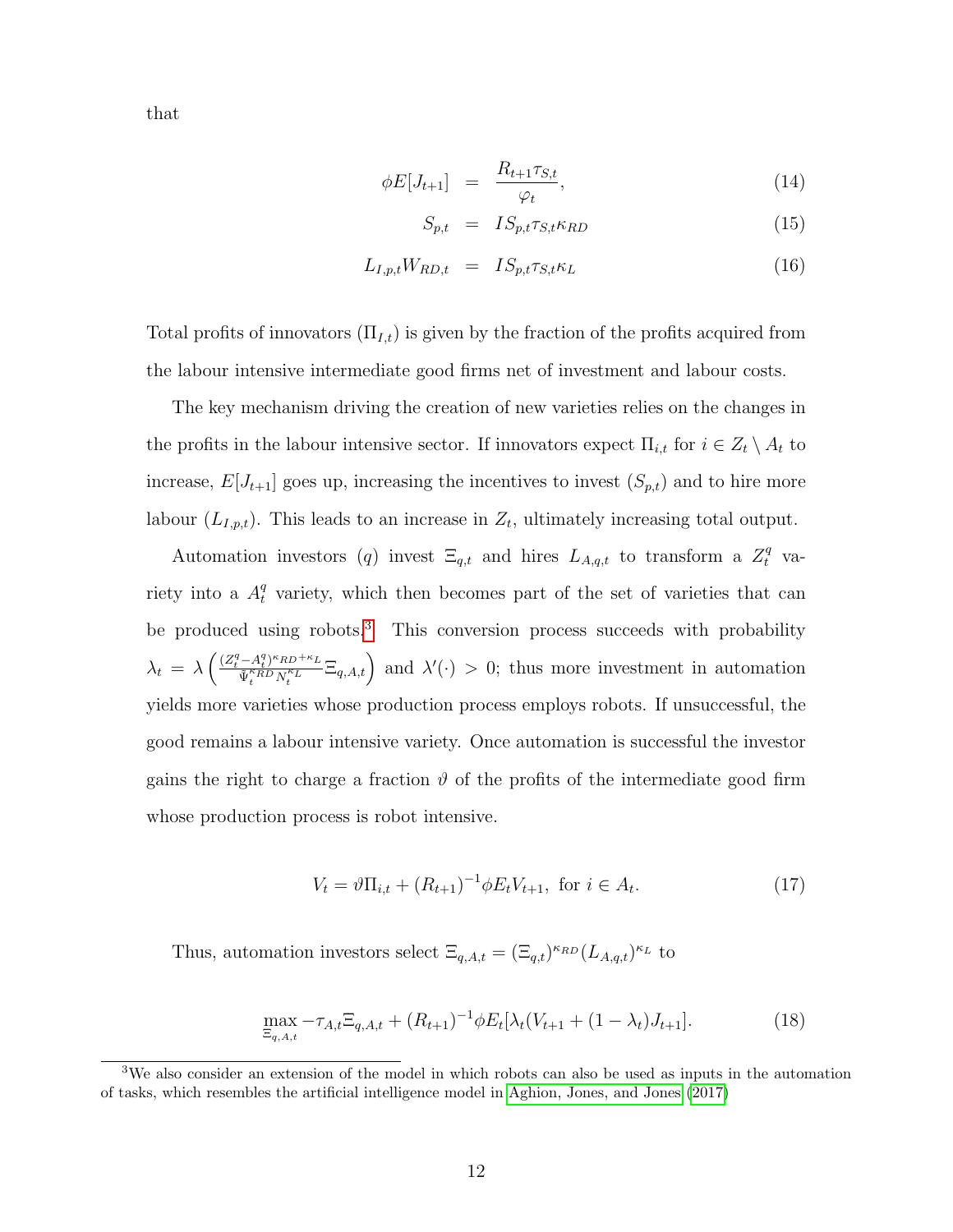where,  $\tau_{A,t}$  is the shadow price of  $\Xi_{q,A,t}$ .

Assuming the elasticity of  $\lambda_t$  to changes in its input is constant, thus  $\epsilon_{\lambda}$  =  $\lambda'$  $\lambda_t$  $(Z_t^q - A_t^q)^{\kappa} R D^{+\kappa} L \, \Xi_{q,A,t}$  $\frac{\tilde{\Psi}_t^{k} P^{N} P^{N} L \simeq_{q,A,t}}{\tilde{\Psi}_t^{k} R^D N_t^{k} L}$ , then we obtain

$$
\Xi_{q,t} = \epsilon_{\lambda} \lambda_t R_t^{-1} \phi[V_{t+1} - J_{t+1}] \tag{19}
$$

$$
L_{A,q,t}W_{RD,t} = \Xi_{q,t} \frac{\kappa_L}{\kappa_{RD}} \tag{20}
$$

The stock of labour intensive varieties at  $t$ , for which automation is feasible, is  $(Z_t^q - A_t^q$  $_t^q$ ). Thus,

$$
A_{t+1}^q = \lambda_t \phi (Z_t^q - A_t^q) + \phi A_t^q. \tag{21}
$$

The expenditure in consumption goods of automation investors, financed by borrowing, is  $\Xi_{q,t}(Z_t^q - A_t^q)$ <sup>q</sup>). Profits of automators  $(\Pi_{A,t})$  is given by the fraction of the profits acquired from the intermediate good firms that employ automated procedures net of investment and labour costs.

The degree of automation depends on the relationship between the value of a labour intensive variety  $(J_t)$  and a robot intensive variety  $(V_t)$ . These are functions of the profitability in each of these sectors. As the profits in the automated sector increase relative to profits in labour intensive firms,  $E[V_{t+1} - J_{t+1}]$  increases, raising the incentive to invest in automation. As robots are more productive than labour, that leads to higher output. However, as automation increases, the incentive to create new varieties decreases. As such the stock  $(Z_t - A_t)$  shrinks, reducing the potential for automation in the future.

### 2.4 Robots Producer Sector

Robots (machines that substitute labour) are needed to be employed in the production process of  $A_t$  varieties. We assume there are robot producers who invest  $\Omega_t$  final goods to produce  $M_t = \varrho \Omega_t^{\eta}$  $t$ <sup>n</sup> robots. They sell these robots to intermediate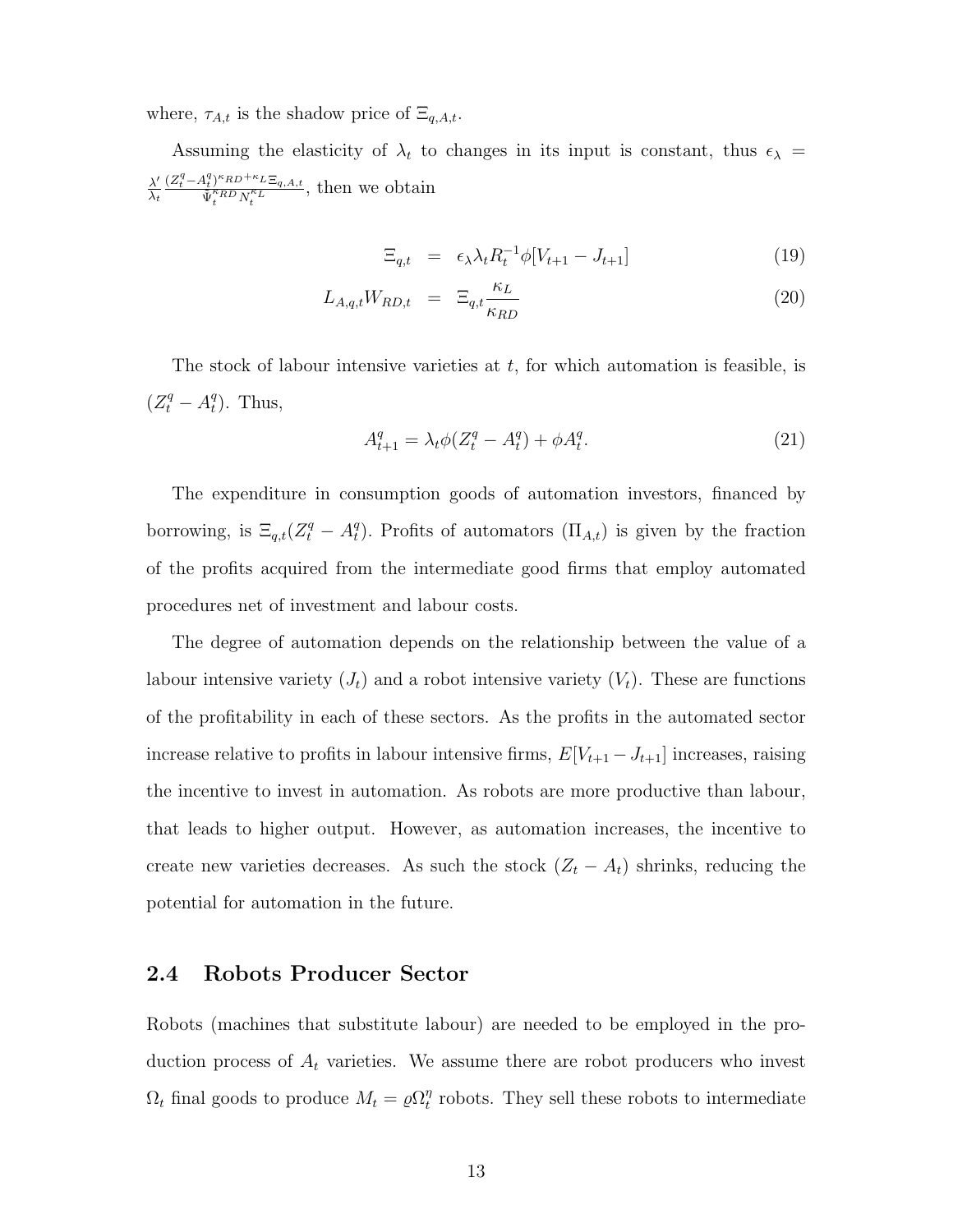good producers whose varieties are automated changing  $P_t q_t$  for each robot. Robots producers select  $\Omega_t$  to maximise profits, thus

$$
\max_{\Omega,t} \Pi_{\Omega,t} = q_t P_t M_t - P_t \Omega_t \quad s.t. \quad M_t = \varrho \Omega_t^{\eta}.
$$
 (22)

### 2.5 Financial Intermediary

The financial intermediary sells assets to the households  $(FA_t^w, FA_t^r)$ , owns capital  $(K_t)$  and rents it to firms (charging  $r_t^k$ ) and lends funds  $(B_{t+1})$  to innovators and automation investors to finance their expenditure (given by  $S_t$  and  $\Xi_t(Z_t - A_t)$ , respectively). Finally, we assume it owns the innovation plants, robots and good producers receiving their dividends at the end of the period. Thus, financial intermediary profits are

$$
\Pi_t^F = [r_t^k + 1]K_t + R_t B_t - R_t (FA_t^w + FA_t^r) - K_{t+1} - B_{t+1}
$$

$$
+ FA_{t+1}^w + FA_{t+1}^r + (\Pi_{A,t} + \Pi_{RD,t} + (1 - \vartheta) \int_{Z_t} \Pi_{i,t} di + \Pi_{\Omega,t}), \quad (23)
$$

where  $B_{t+1} = S_t + \Xi_t (Z_t - A_t)$  and  $FA_t = FA_t^w + FA_t^r$ .

### 2.6 Market Clearing Conditions

The market clearing conditions that guarantee that a general equilibrium exists are the following:

Final Good:  $y_t = C_{w,t} + C_{r,t} + \int_0^{Z_t} \Upsilon_{i,t} dt + \Omega_t + I_t$ . Capital Flow Condition:  $K_{t+1} = (1 - \delta)K_t + I_t$ Capital Markets:  $K_t = \int_0^{Z_t} K_{i,t} dt$ Inputs:  $\Upsilon_t = \int_0^{Z_t} \Upsilon_{i,t} dt$ Robots Markets:  $M_t = \int_0^{A_t} M_{i,t} dt$ Labour Markets:  $N_t^{wR} = \int_q L_{A,q,t}di + \int_p L_{i,p,t}di$ , and  $N_t^{wL} = \int_0^{Z_t \setminus A_t} L_{i,t}di$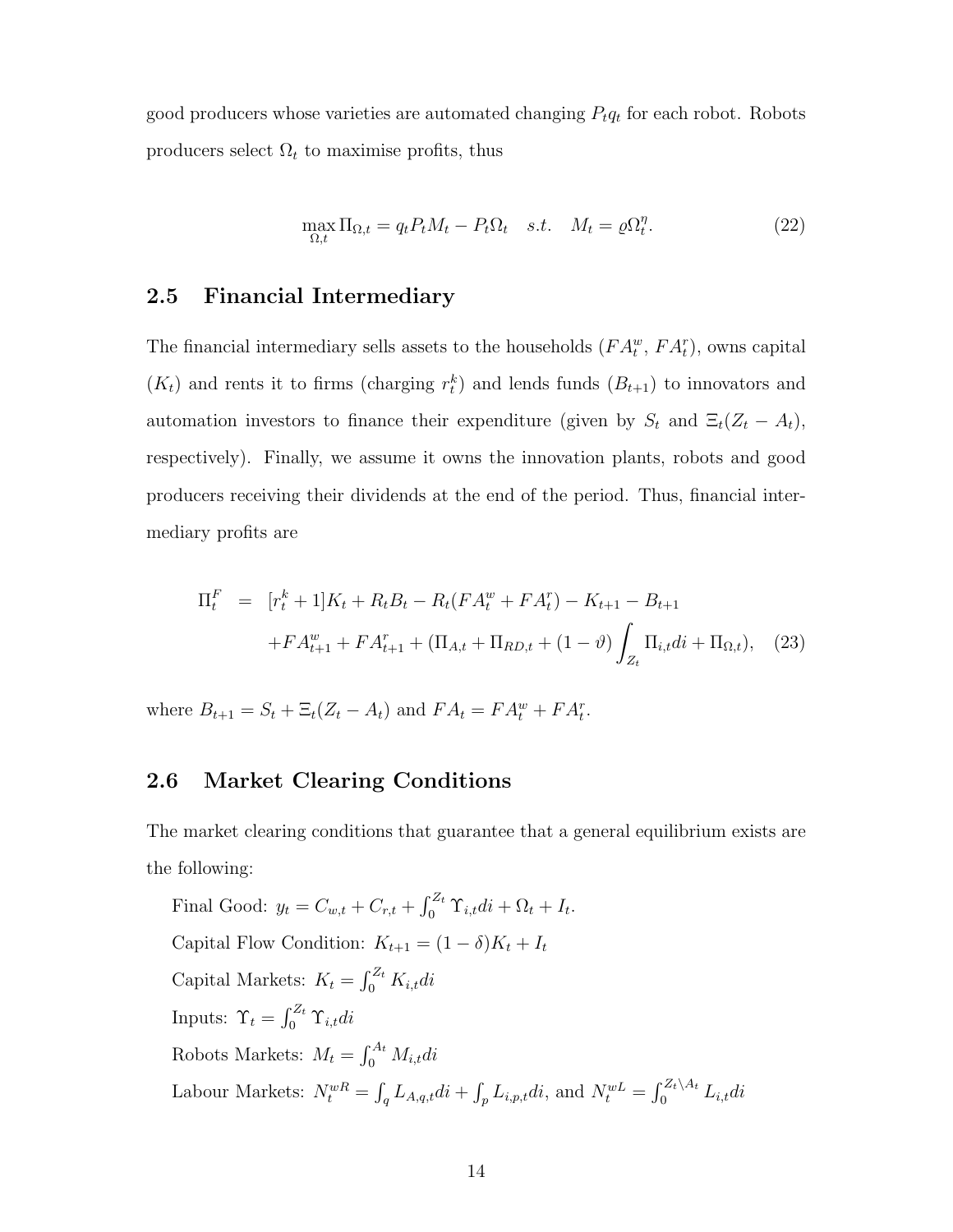### 2.7 Equilibrium and Balanced growth path

The symmetric equilibrium is a tuple of endogenous predetermined variables  $\{FA_{t+1}^z,$  $K_{t+1}, A_{t+1}, Z_{t+1}, B_{t+1}$  and a tuple of endogenous variables  $\{C_t^z, H_t^w, d_t^z, D_t^z, N_t^{wR},$  $N_t^{wL}, y_t, y_{i,t}, y_{j,t}, M_t, \Omega_t, S_t, \Xi_t, L_{A,t}, S_t, L_{I,t}, V_t, J_t, \lambda_t, \Pi_t^i, \Pi_t^j$  $t^j$ ,  $C_t$ ,  $r_t^k$ ,  $R_t$ ,  $\Pi_t^{RD}$ ,  $\Pi_t^A, W_t, W_{RD,t}, P_{i,t}, P_{j,t}, q_t, \varepsilon_t, \varsigma_t\}$  for  $z = \{w, r\}, i \in A_t, j \in Z_t \setminus A_t$  obtained such that:

a.Workers and retirees maximize utility subject to their budget constraint; b. Intermediate and final firms maximize profits; c. Innovators and automation investors maximise their gains; d. Robot producers maximize their profits; e. The financial intermediary selects assets to maximize profits, and its profits are shared amongst retirees and workers according to their share of assets; and f. Consumption goods, capital, labour, robots and asset markets clear.

We must set the efficiency of investment in the innovation sector  $(\tilde{\Psi}_t)$  such that as output grows investment in innovation and automation do not diverge. [Comin](#page-31-11) [and Gertler](#page-31-11) [\(2006\)](#page-31-11), in a similar model, assumes  $\tilde{\Psi}_t$  is equal to the value of the stock of capital, since in their setting the price of capital is determined at time t,  $\tilde{\Psi}_t$ fluctuates accordingly to ensure stability. In our model there is only one final good sector and thus the price of capital and the value of the capital stock are constant at t, invalidating this choice of scaling factor. We therefore select the current value of automated goods as our scaling factor.<sup>[4](#page-14-0)</sup> Thus,

$$
\tilde{\Psi}_t \equiv V_t A_t. \tag{24}
$$

Finally, in a balanced growth path the output shares of the labour intensive sector and of the robot sector remain both constant. The introduction of a robots producing sector, which implicitly determines the relative price of robots  $q_t$ , ensures

<span id="page-14-0"></span><sup>&</sup>lt;sup>4</sup>We also verify the robustness of our results by setting  $\tilde{\Psi}_t \equiv y_t$ . Impulse responses are more persistent but the results are qualitatively similar.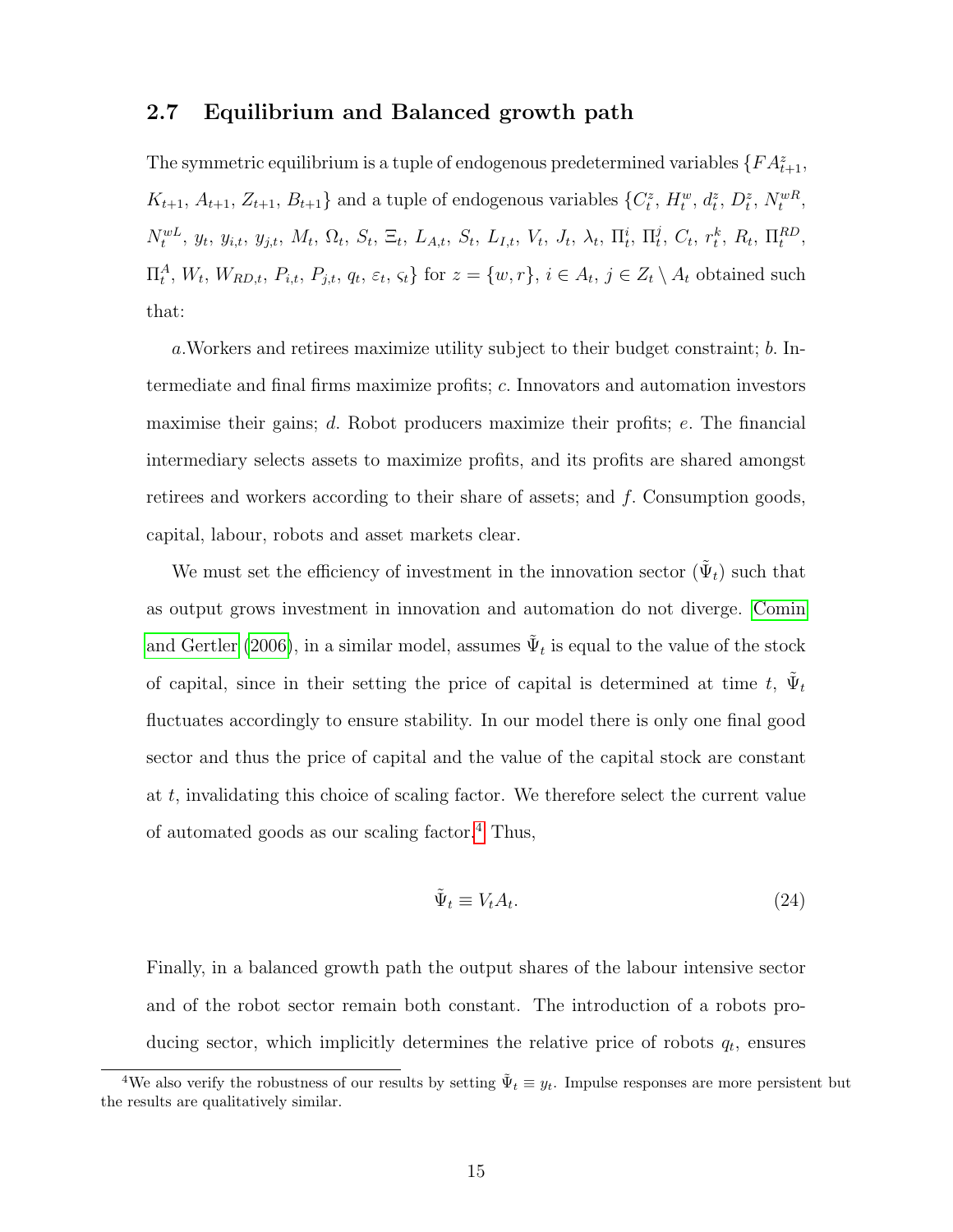the convergence towards the balanced-growth path. Therefore, as in [Aghion, Jones,](#page-31-9) [and Jones](#page-31-9) [\(2017\)](#page-31-9), to avoid singularity, we are appealing to the "Baumol cost disease" of robots, so that as robots become abundant its relative price falls, so that the profitability of the production of robots, used to perform automated tasks, also falls.

## 3 Population growth under balanced-growth

The age structure of advanced economies is remarkably shifting towards older ages with both fertility and mortality decreasing. We analyse the impact of each of these forces in our model in the next section, but as one of the outcomes of these demographic changes is a lower share of labour supply in total population, we start by looking at the long-run effects of labour supply growth, and whether innovation and automation are able to offset them. Under balanced-growth, we can derive the following proposition.

Proposition 1. After a reduction in labour supply growth, in the long run, as the economy converges to a new balanced growth path, per capita growth decreases when  $\eta < 1$ .

#### Proof

At a balanced growth path  $Z_t$  must grow at the same rate as  $A_t$ . Moreover,  $\int_{i\in A_t} y_{i. t} di, \int_{i\in Z_t\setminus A_t} y_{i. t} di$  and  $y_t$  must also grow at the same rate. Using the demand functions for each variety from the final good producer and aggregating across  $A_t$ and  $Z_t$  we obtain that the relative price in each sector  $(P_{i,t}/P_t)$  for automated and  $(P_{j,t}/P_t)$  for labour intensive, which are function of  $A_t$  and  $Z_t$ , also grow at the same rate. Thus,

$$
g_{pM,t} = (g_t^A)^{\varphi_c - 1} = (g_t^{ZA})^{\varphi_c - 1} = g_{pL,t},
$$

where  $g_{pM,t} = \frac{P_t^M/P_t}{P_M/P_t}$  $\frac{P_t^M/P_t}{P_{t-1}^M/P_{t-1}}, g_{pL,t} = \frac{P_t^i/P_t}{P_{t-1}^i/P_t}$  $\frac{P_t^i/P_t}{P_{t-1}^i/P_{t-1}},\, g_t^A = \frac{A_t}{A_{t-1}}$  $\frac{A_t}{A_{t-1}}, g_t^{ZA} = \frac{Z_t - A_t}{Z_{t-1} - A_t}$  $\frac{Z_t-A_t}{Z_{t-1}-A_{t-1}}.$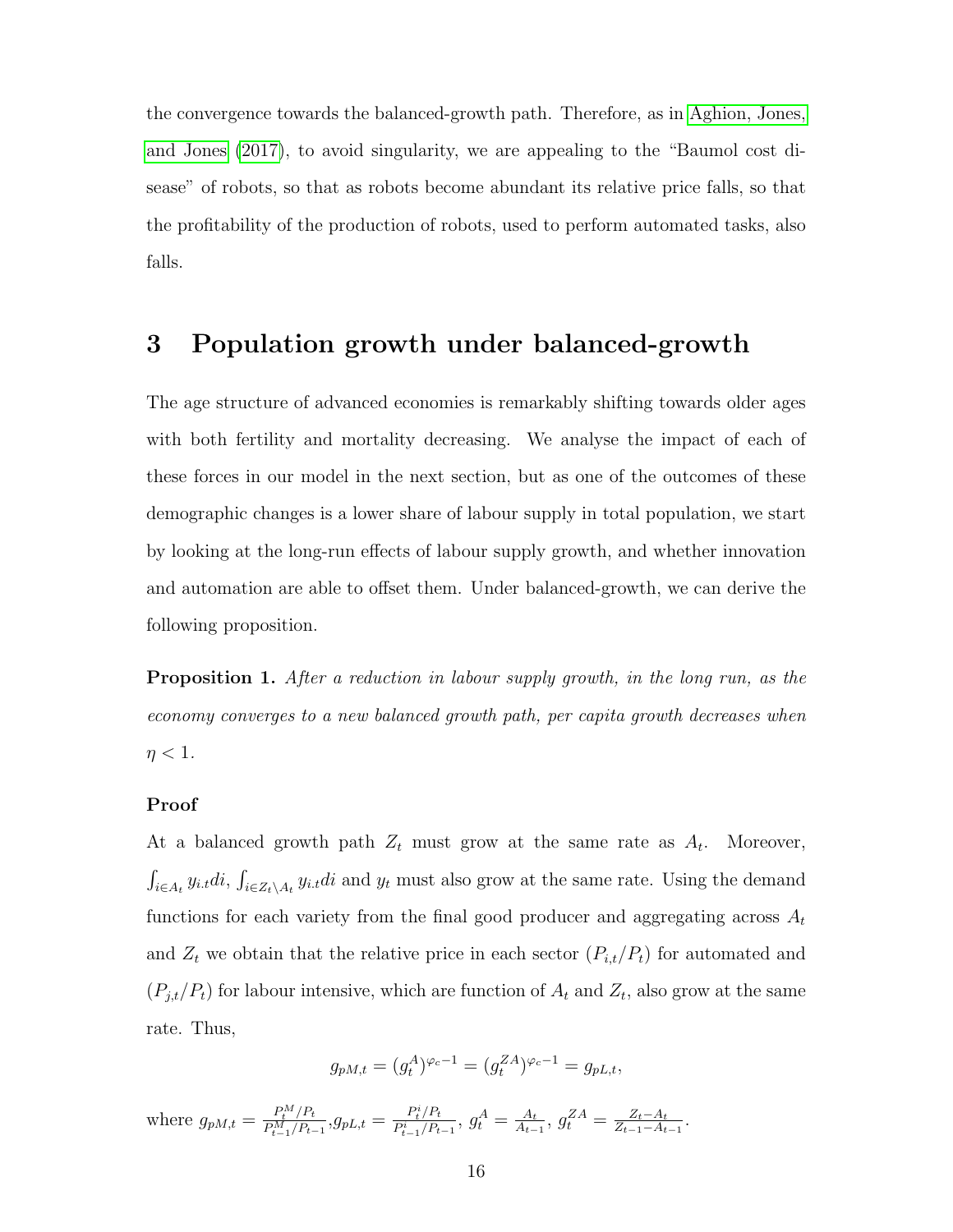Using the marginal costs for each sector and the demand for labour and robots, the growth rate of the price of robots is equal to the ratio between the growth rates of output and of the labour force. Simply,

$$
g_{pM,t} = g_{q,t}^{(1-\alpha)(1-\gamma_I)} = \left(\frac{g_t}{g_t^w}\right)^{(1-\alpha)(1-\gamma_I)} = g_{pL,t}, \text{ where } g_{q,t} = \frac{q_t}{q_{t-1}}, g_t^w = \frac{N_t^w}{N_{t-1}^w}, g_t = \frac{y_t}{y_{t-1}}
$$

Using the production for robots, at the new balanced growth path,  $(g_t)^{\eta-1} g_{q,t} =$ 1. Define  $gpc_t \equiv g_t/g_t^w$ . If at initial balanced growth path,  $g_t > g_t^N = g_t^w$  and thus  $\eta < 1$  then  $\frac{dgpc_t}{dg_t^n} < 0$ .  $\Box$ 

The key intuition behind this result is that under a balanced growth path, the output shares of the automated and labour intensive sectors converge to a constant. As each sector's output is produced by capital, inputs and machines or labour, the last two must eventually grow at the same pace. The price of robots  $q_t$  changes ensuring this result, and, thus, ultimately the growth rate of output in each sector is a function of labour supply growth. Through the lenses of our model, since the higher growth generated after a shift towards more automation cannot fully compensate for a fall in labour supply growth, there will be a negative impact of lower labour supply growth on output per capita growth.

## 4 Quantitative Analysis

We now look at the short and medium-run effects of a set of demographic changes (fall in fertility and increase in longevity). Before presenting the results we briefly describe the calibration.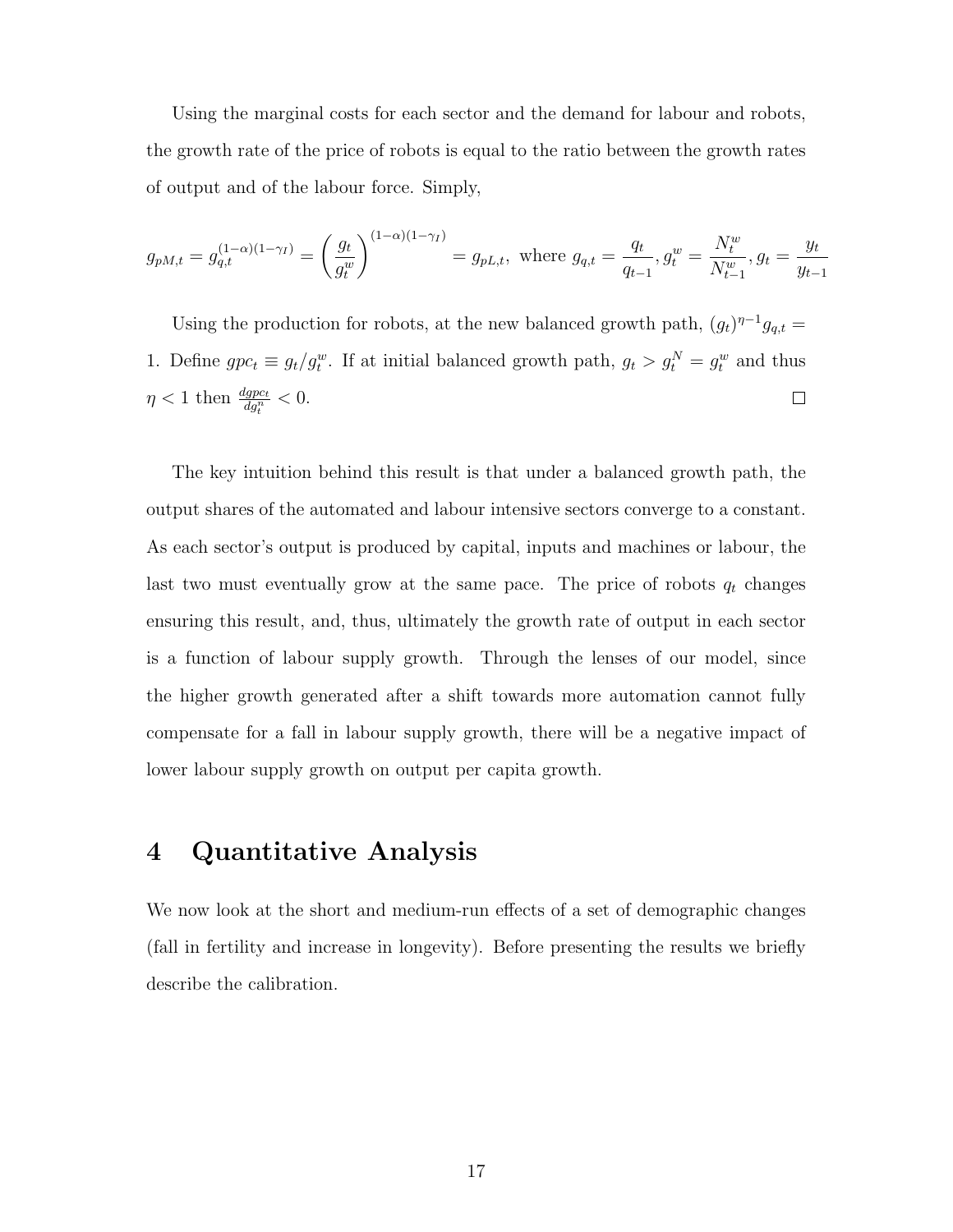### 4.1 Calibration

Throughout the calibration, we set one period of the model to correspond to one year. We define workers as the individuals between 20 and 65 years old and retirees are the individuals above 65 years old. Then, we define the parameters that control the law of motion of age group populations to match the average share of workers and retirees in total population in 1993 in the U.S. Matching these moments yields a birth rate of new young agents of  $\omega^y = 0.0265$ , a probability of the transition from mature to old of  $1 - \omega^w = 0.022$ , and a death probability for an old agent of  $1 - \omega^r = 0.07$ . The share of workers in innovation  $(Sw_{RD})$  is set such that  $N^{wRD}/N_t$ matches the share of R&D workers in US population, and  $drop_{RD}$  is set to make the average age of R&D workers to be 40 (slightly lower than the average age of employed scientists reported in the Survey of Doctorate Recipients (SDR) of the National Science Foundation - 2013).

For the parameters that govern the innovation process, we follow [Comin and](#page-31-11) [Gertler](#page-31-11) [\(2006\)](#page-31-11) closely. We set obsolescence ( $\phi$ ) and productivity in innovation  $(\chi)$ so growth per working age person is 0.016, matching the data for the U.S. from 1970 onwards, and the share of innovation expenditures in total GDP is 0.012. The mark-up for intermediate goods is 15%. The elasticity of intermediate goods with respect to R&D ( $\rho$ ) is 0.9. The rate of automation is set to  $\lambda = 0.1$ . The elasticity of this rate to increasing intensity  $(\epsilon_{\lambda})$  is set to 1. Finally we set  $\kappa_{RD}$  $= 1$ , matching the framework in [Comin and Gertler](#page-31-11) [\(2006\)](#page-31-11). The link between demographics and innovation depends on the elasticity of invention to employed workers in R&D, parameter  $\kappa_L$ . We follow [Aksoy, Basso, Smith, and Grasl](#page-31-0) [\(2018\)](#page-31-0), who calibrate this parameter to  $\kappa_L = 0.5$ , reflecting the changes in productivity of individuals of different ages described in [Jones](#page-32-3) [\(2010\)](#page-32-3). Finally we set the standard macro parameters, in line with [Comin and Gertler](#page-31-11) [\(2006\)](#page-31-11)). The discount factor  $\beta$ = 0.96; the capital share  $\alpha = 0.33$ ; the yearly depreciation rate  $\delta = 0.08$  the share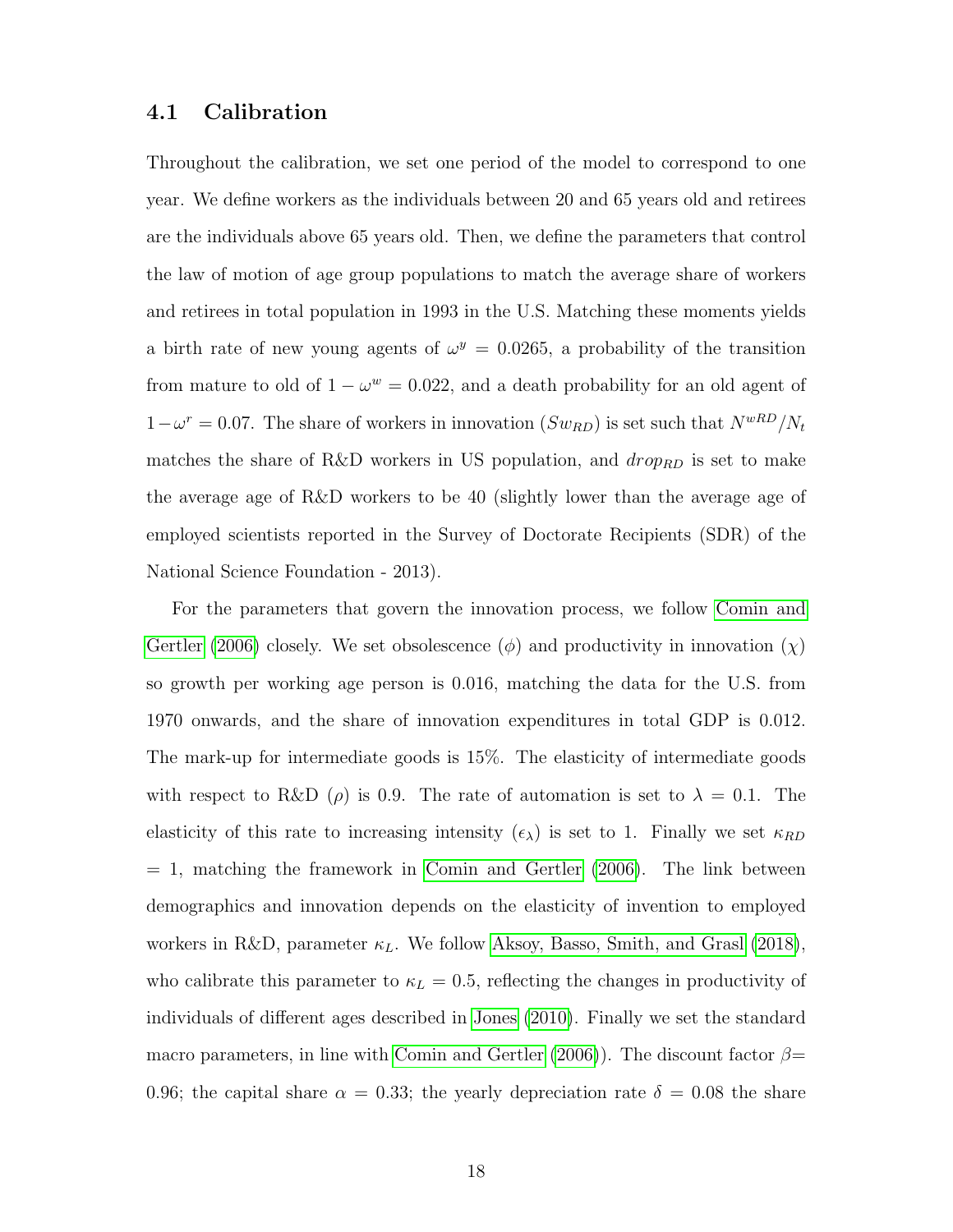of intermediate goods  $\gamma_I = 0.5$ . Following [Gertler](#page-31-12) [\(1999\)](#page-31-12) we set the intertemporal elasticity of substitution  $(1/(1 - \rho_U)) = 0.25$ . The robots production sector is introduced to ensure we obtain a balanced growth path and thus having output growth and population growth we obtain  $\eta = 0.15$  such that  $(g_t)^{\eta-1}(g_t/g_t^w) = 1$ . A table with all parameters is shown in the appendix.

### 4.2 Demographic changes, automation, and growth

How does demographics affect technological changes and growth in our economy? The first mechanism is through changes in labour supply, which can be uncovered by analysing changes in fertility. To illustrate this mechanism we simulate a permanently decrease of fertility by 10%. Figure [1](#page-19-0) shows the results (all responses are percentage changes from the initial balanced growth path). As fertility decreases, the new cohort of workers entering in the labour market also decreases, and equilibrium wages increase. As the profitability of labour intensive firms decreases and consequently the value of newly invented goods also decreases, investment in innovation will tend to fall, leading to less varieties and lower growth. Innovation is not only affected by the increase in profitability in the labour intensive sector. As the share of workers in innovation is more heavily influence by young workers, a drop in fertility implies that the pool of workers available for innovation decreases. As a result, a further push towards less creation of new varieties comes from the direct link between demographic and the R&D workforce. These effects compound to generate a fall in growth  $(1\%)$  and interest rates  $(4\%)$ . As innovation investment decreases, the growth of  $Z_t$  falls below the growth of  $A_t$  and consequently, the share of output of the automated sector increases. Lower fertility increases the relative benefit from automation, partially offsetting the effect of the lower growth rate of varieties (%3 fall) on output.

Similarly, a temporary increase in fertility, resembling a baby boom, delivers a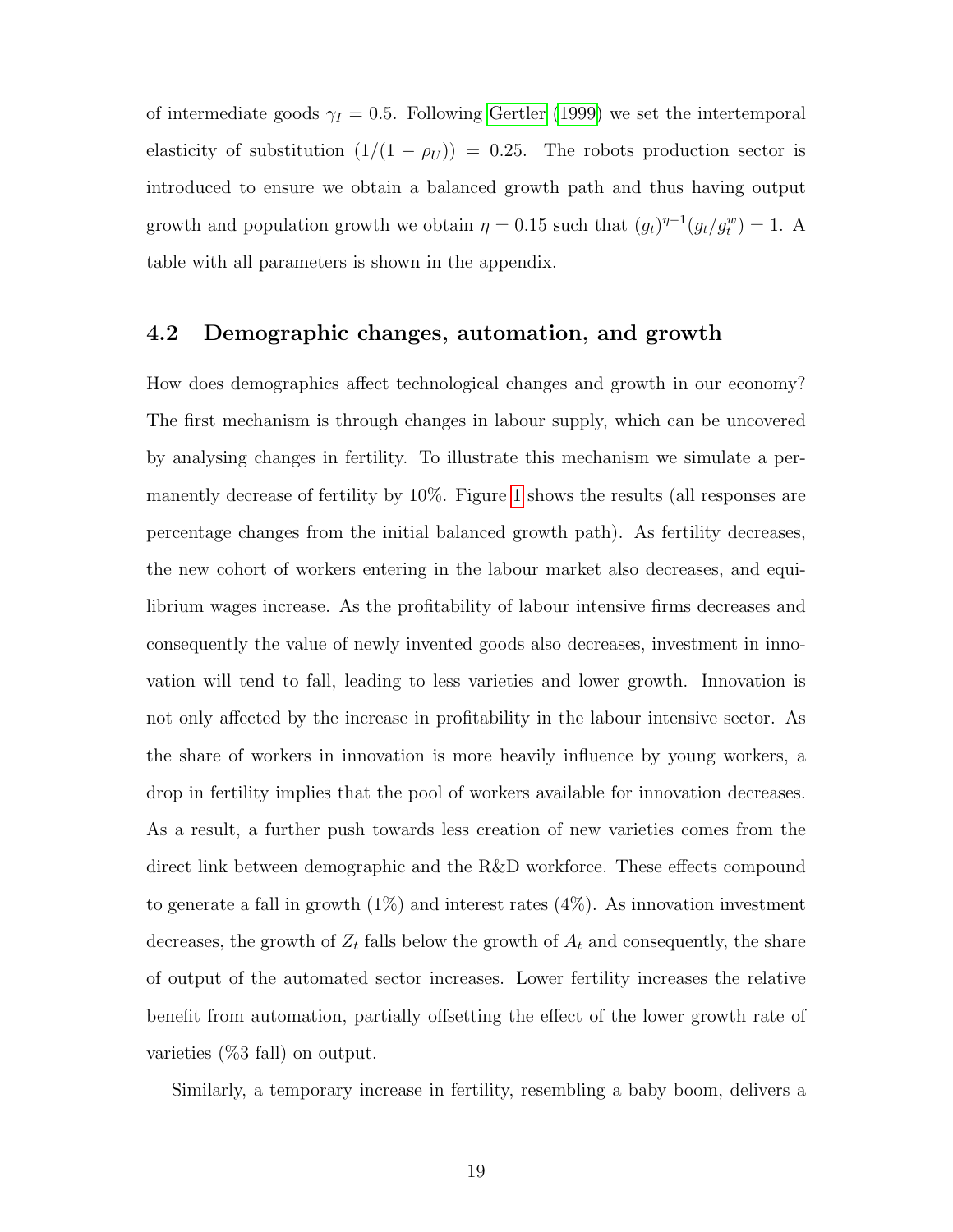strong "demographic dividend" with growth and interest rates peaking while labour supply growth is at its maximum. Eventually, as the baby boomers come close to retirement, growth and interest rates fall while the incentive to automate increases.<sup>[5](#page-19-1)</sup>

<span id="page-19-0"></span>

Figure 1: Permanent Fall in Fertility and Growth

The second mechanism relates to changes in the age composition of the population, which can be analysed when mortality is altered. In order to illustrate this mechanism we simulate our model economy while we permanently increase longevity by 5 years, while keeping population growth constant through the simulation. As longevity increases, working age individuals, expecting to live longer, decrease their marginal propensity to consume. That leads to a decrease in interest rates and an increase in savings. These are cheaply allocated to investment in innovation and automation (recall that innovators and automators borrow funds to invest) initially leading to an increase in growth. However, the ageing of the population affects the share of workers in innovation, compromising the productivity of innovation and automation activities. This effect is strong enough to eventually generate a reversal

<span id="page-19-1"></span><sup>5</sup>Results of this simulation are available from the authors upon request.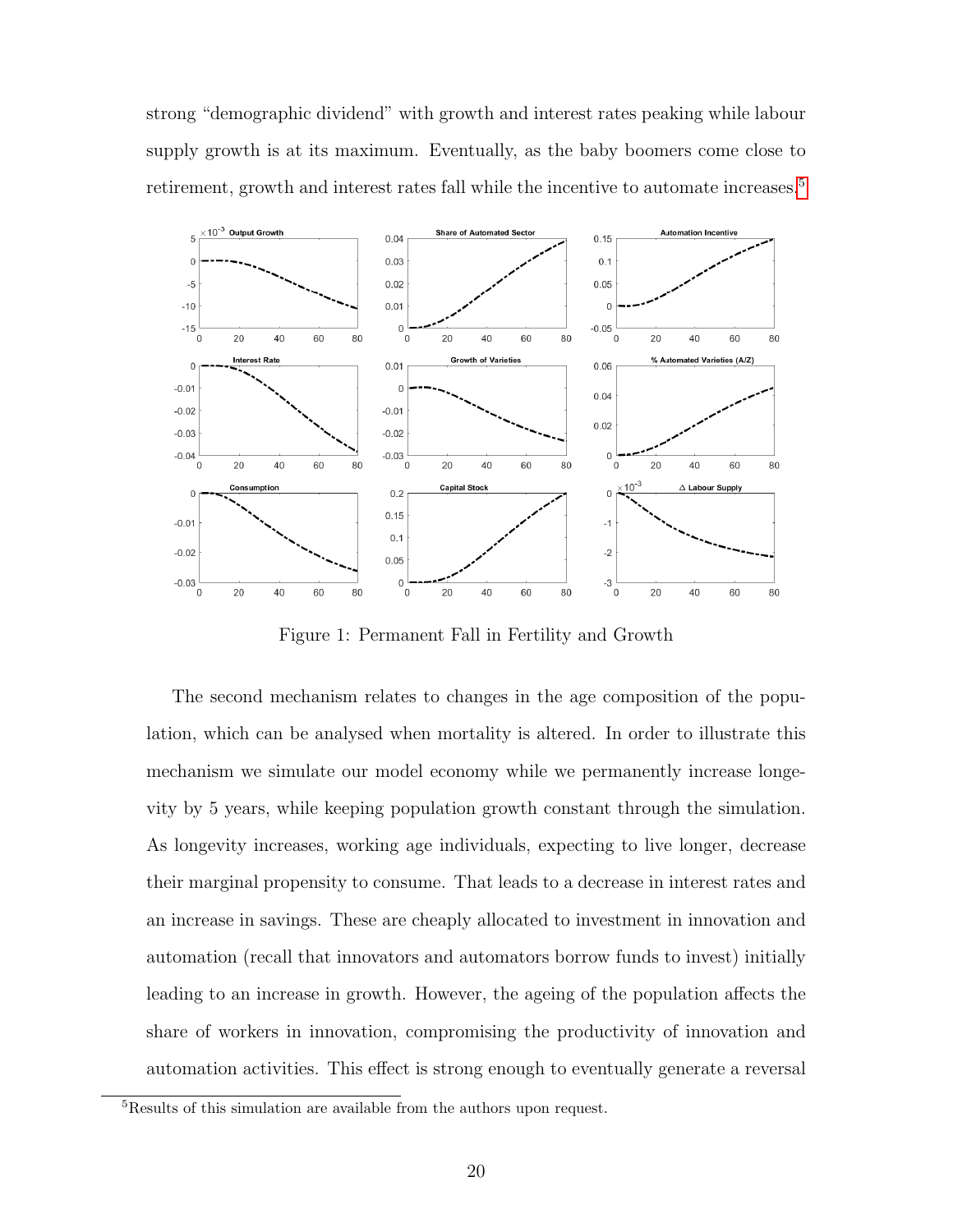in growth rates. Automation initially increases as demographic changes imply a lower labour supply. Eventually, the effects of age composition on R&D activities reduced the relative stock of varieties ready to be automated  $(Z_t - A_t)$  leading to a decrease in pace of automation. Figure [2](#page-20-0) shows the results (all responses are percentage changes from the initial balanced growth path).

<span id="page-20-0"></span>

Figure 2: Mortality, Automation and Growth

# 4.3 Demographic Transition and Growth in Europe and in the US

Most advanced economies are experiencing demographic changes that are the consequences of the combination of baby boomers of the 1960s approaching retirement ages, a permanent fall in fertility, and a continuous rise in longevity. In most countries, the main implication of this combination is a sharp reduction in working age population growth. We use our theoretical model to analyse the consequences of demographic changes predicted for the U.S. and for Core Europe (defined as the sum of Germany, France, Italy and Spain) using the data from the UN World Population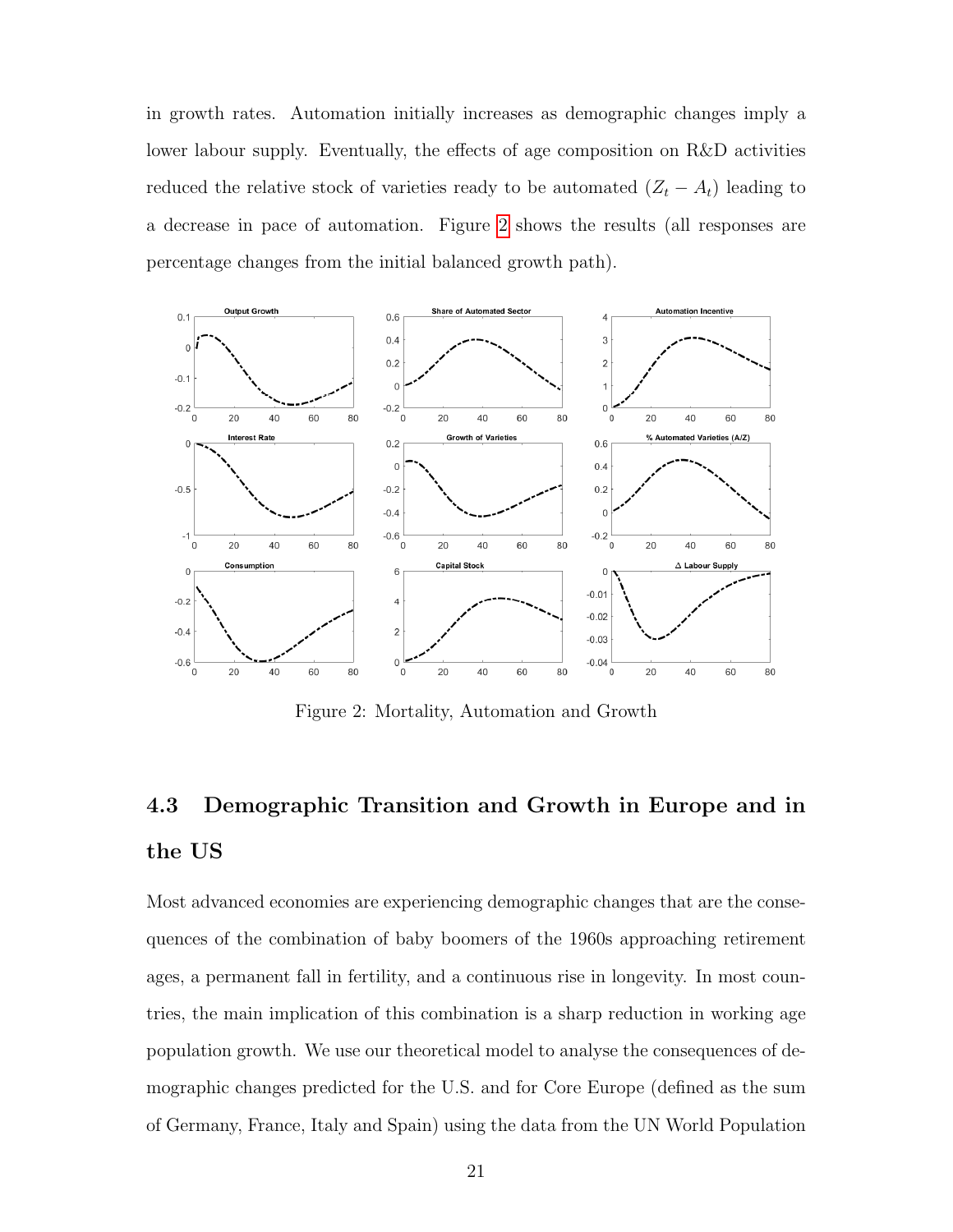Prospects, 2015 Revision [\(United Nations](#page-32-6) [\(2016\)](#page-32-6). Since the life-cycle structure of the model comprises two distinct age groups, the workers (age 20-65) and the retirees (age above 65), we calculate population shares for each of these groups in the year 1993 and the projected shares in 2055 for each country/region. Based on these population shares we obtain the fertility and the survival probability (mortality) that are consistent with a stationary population distribution. We then simulate a transition path from population structure of 1993 to a population structure expected in 2055 that closely matches the projected population changes. We discard the first seven years of the simulated period to decrease the dependency of the simulation to the initial steady state and depict the results of the simulation from the year 2000 until 2040. Figure [3](#page-21-0) shows the results (for growth rates we show the actual change while for the other variables we show the percentage changes from the initial balanced growth path).

<span id="page-21-0"></span>

Figure 3: Demographic Transition: United States and Europe

As mortality decreases, savings increase and interest rates decrease, providing cheaper resources that are allocated to innovation and automation. That leads to an increase in the growth rate (per capita growth rate is initially positive). None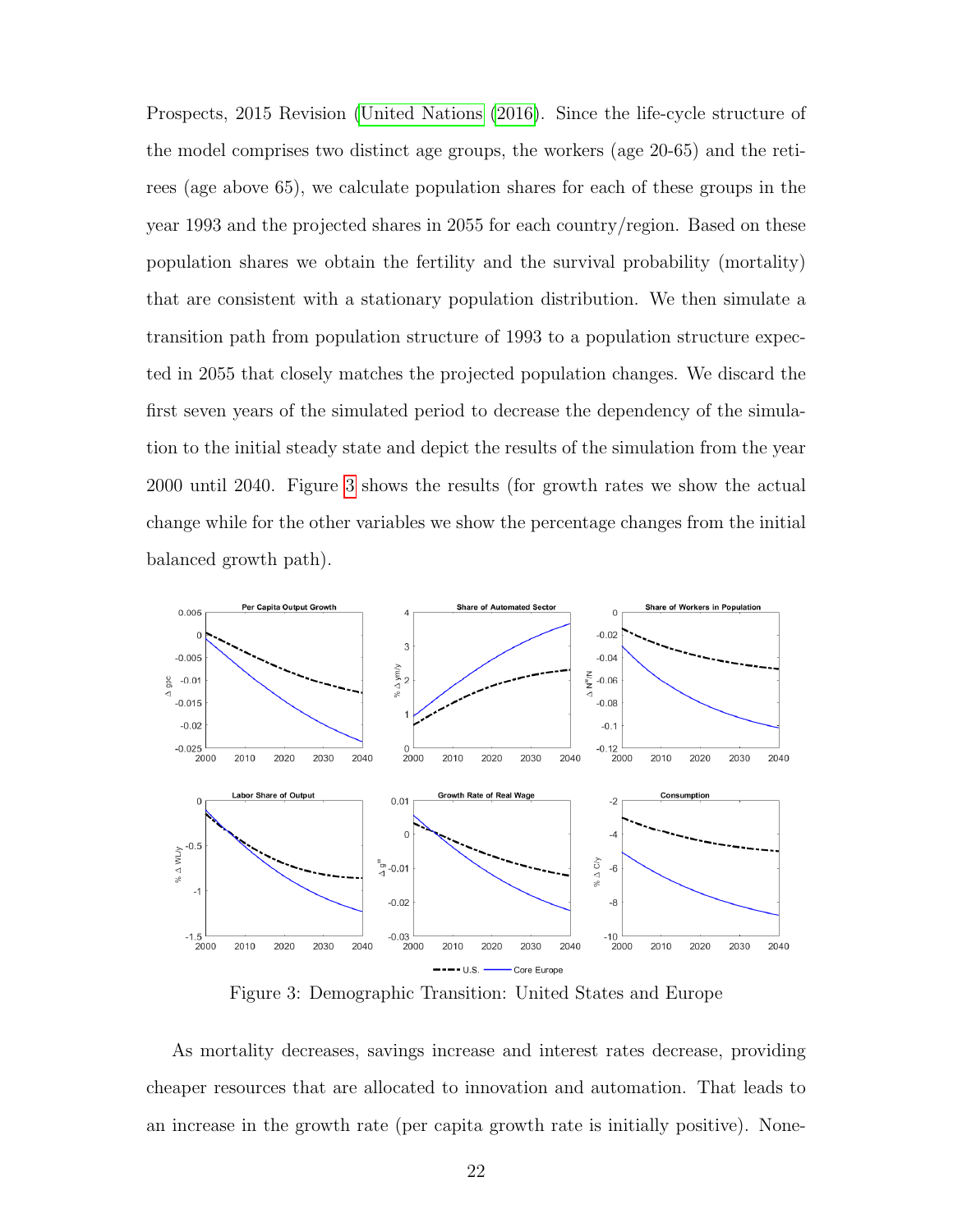theless, as lower fertility becomes a main driver of the transition, the labour supply effect on R&D, reducing its productivity, is sufficiently strong to eventually reduce growth. [Aksoy, Basso, Smith, and Grasl](#page-31-0) [\(2018\)](#page-31-0) show that this link between demographics and innovation productivity is important to explain the negative effect of demographic transition on growth estimated using a Panel of OECD economies from 1970 to 2015. The fall in the share of workers in population leads to an initial increase in wage, given incentives to automation. The share of output in the robot intensive sector increases sharply in the first 30 years of this century.

Although in all countries mortality is decreasing in a similar vein, fertility is considerably lower in Europe. Thus the share of workers in the European economies decrease faster, boosting automation. This results is consistent with the data. During the period 2000-2015, automation, measured as the stock of robots by thousand of employees, increased from 1.55 to 2.7 in the four core European countries, with an increase from 2.28 to 4.24 in Germany, from 0.79 to 1.6 in Spain, from 0.81 to 1.17 in France, and from 1.7 to 2.5 in Italy, while in the US it increased from 0.64 to 1.55 [\(International Federation of Robotics](#page-32-7) [\(2017\)](#page-32-7)). Finally, despite the initial increase in wage, as the economy becomes more automated, both wages and labour supply fall and as a result, the labour share of income decreases sharply in both regions. Automation therefore leads to lower wages [\(Acemoglu and Restrepo](#page-31-5)  $(2017a)$ .

As the growth of new varieties  $Z_t$  decreases, overall growth is reduced, hampering the pace of automation in the future and ultimately delivering lower per capita growth. The key trade-off behind our results is that although automation increases and generates growth, technological change is diverted from product creation to automation. As the initial effect of high savings and lower interest rates wears off, the reduction in invention of new varieties outweighs the benefits of automation leading to lower output growth. Using a cross-section data on patents and demographics, [Acemoglu and Restrepo](#page-31-4) [\(2018a\)](#page-31-4) confirm this opposing effect of demographics on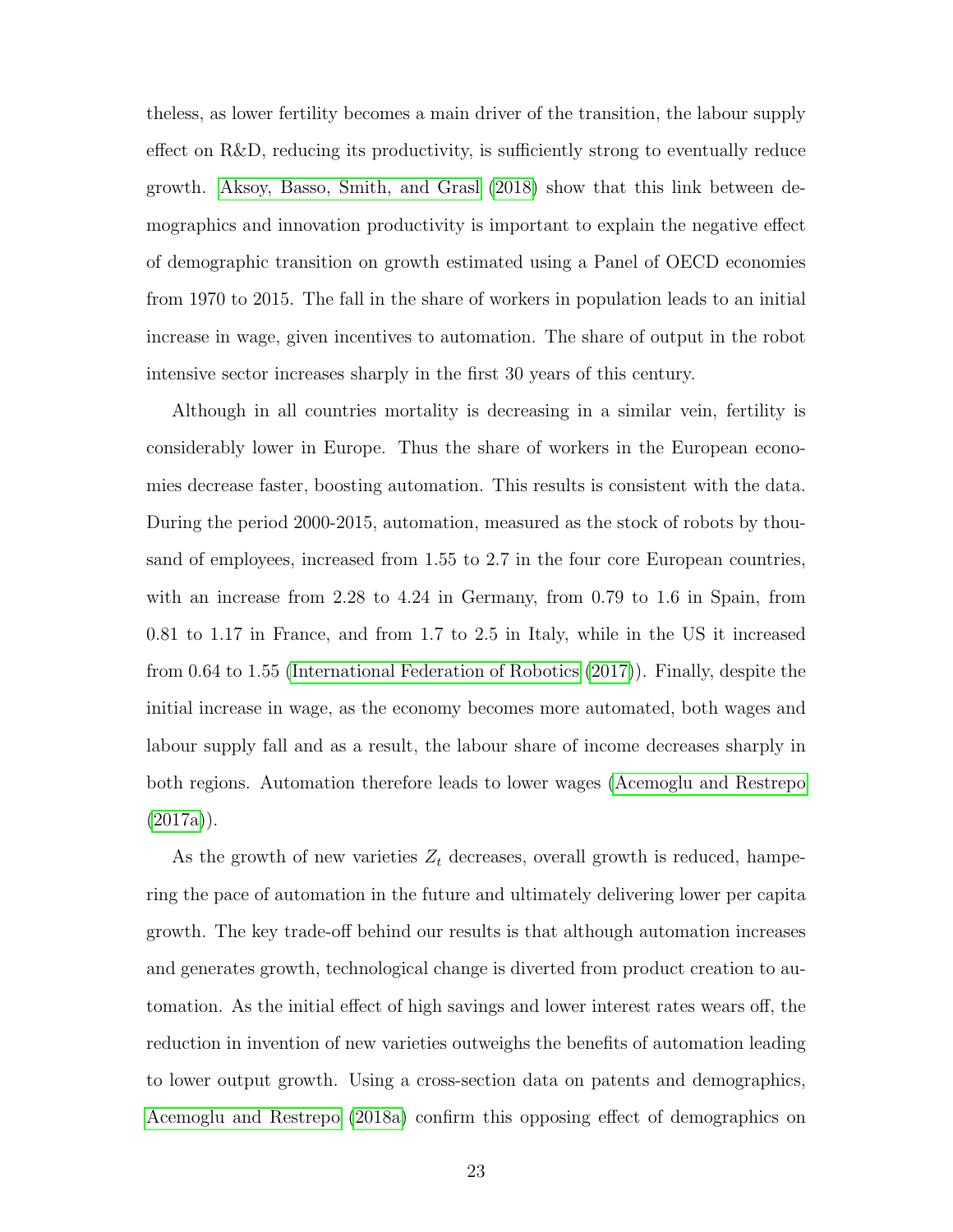automation and new product creation. They find that ageing leads to an increase in patents of classes related to robots, while decreasing patents of classes related to computer, software, nanotechnology and pharmaceutics.

#### Model Extensions

Given the importance of the link between demographics and innovation, we modify the model in two distinct ways to attempt to offset the overall effect of the demographic transition we observe. First, we eliminate the labour employment requirement in innovation, setting  $\kappa_L = 0$ . In this case innovation consists of a process that transforms an investment in final goods into a new or an automated variety. We denote this model as *No Labour in R&D*. Second, in our benchmark economy we assume a constant share of new workers are able to provide labour to the R&D sector. In this extension, denoted *Labour Choice*, we allow new workers (entrants) with differing inherited talent to R&D to select which sector they will supply labour for. Once this decision is done, workers drop from the R&D sector or retire at the same rate as in the benchmark model; workers cannot join the R&D sector during their working lives. In this extension  $Sw_{RD}$ , the share of new workers that join the R&D sector, is endogenous and a function of the wage differential between the R&D and the production sectors  $(W_t^{RD}/W_t)$ . Details on this extension are shown in the Appendix. The simulation of the effect of the demographic transition contrasting these two models with our benchmark specification for the U.S. are shown in figure [4.](#page-24-0)

As expected, excluding the labour supply effect on the productivity of innovation offsets some of the negative effect on per capita growth of the demographic transition. The remaining effect is due to the lower population growth (as discussed in proposition 1). Consumption also decreases less in this scenario. Moreover, without the labour supply effect on innovation, reducing growth, automation incentives re-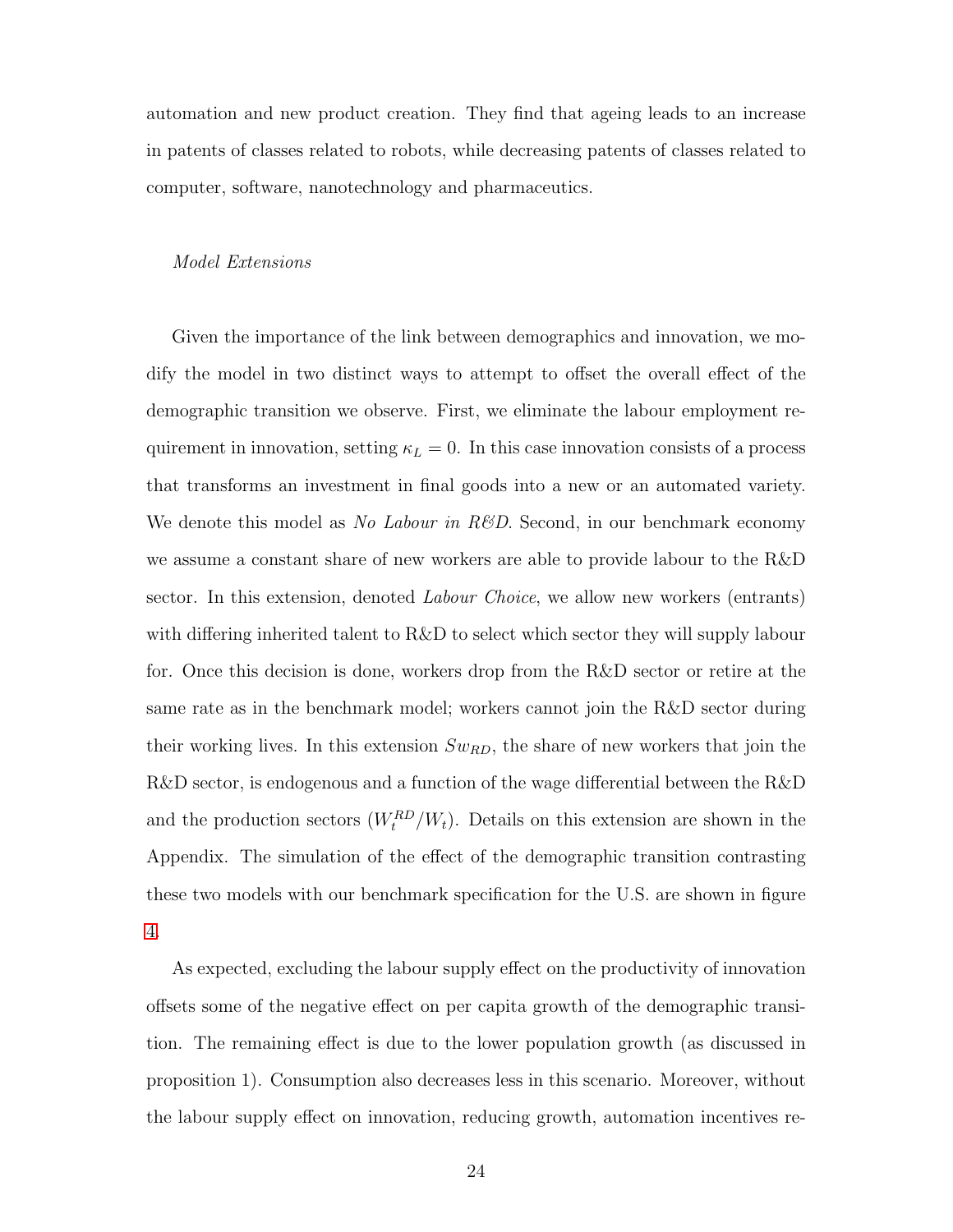<span id="page-24-0"></span>

Figure 4: Demographic Transition: Labour in Innovation

main high and in the new balance growth the share of output from the automated sector is considerable higher, reaching its peak asymptotically.

We observe a similar outcome when we allow new workers to select their sector of activity when they enter the economy. As automation peaks up, the wage in equilibrium in the production sector falls. Wages in the R&D sector, given the lack of substitutes, do not fall and thus  $Sw_{RD}$  increases. Labour employed in automation and innovation increase, with the former increasing more. The trade-off between innovation and automation is still present, but is less pronounced as the economy diverts their labour resources towards R&D. A caveat is in order, as [Bloom, Jones,](#page-31-8) [Reenen, and Webb](#page-31-8) [\(2017\)](#page-31-8) show, despite a sharp increase in labour employed in R&D, the productivity of ideas is decreasing; in their conclusion ideas seem to be harder to find. If that is indeed the case the endogenous labour mechanism might be less effective in dampening the effects of the demographic transition.

In the benchmark model we assume robots can only be used in production and their relative productivity in relation to labour is constant and thus  $\theta_t = 1.2$ . First we modify the model and consider that as varieties are added to the set of products for which robots can be used in production  $(A_t \text{ grows})$ , the relative productivity advantage of robots over labour also grows and thus  $\theta_t = A_t^{\mu}$  $t<sup>\mu</sup>$ , where we set  $\mu = 0.1$ . We denote this extension as *Robots Productivity*. Second, we modify the R&D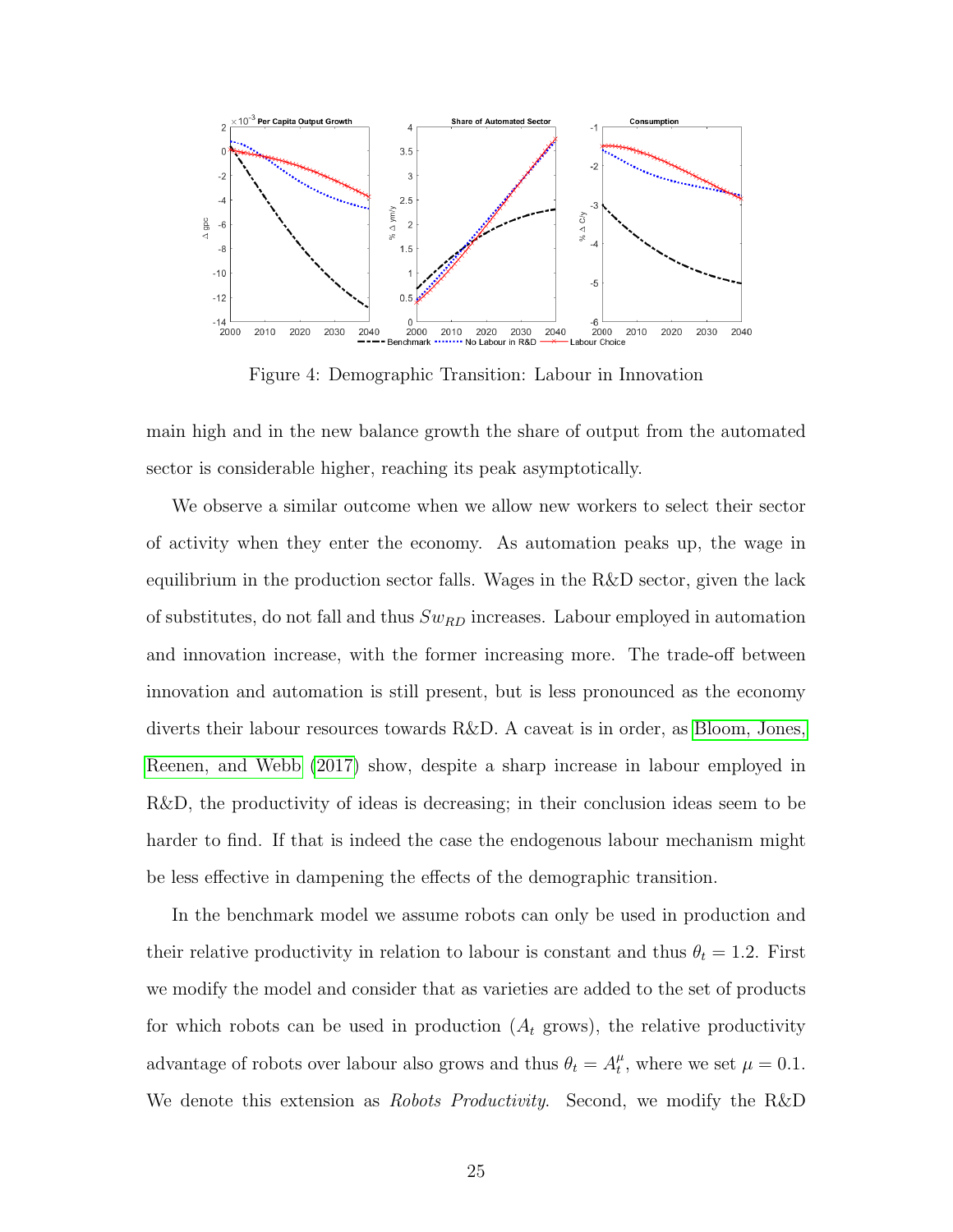sector such that not only labour but robots can be used to innovate and generate automation procedures. We assume that investment in new varieties is given by  $IS_t = (S_{p,t})^{\kappa_{RD}}((1 - (A_t/Z_t))L_{I,t}^{\xi_{LM}} + (A_t/Z_t)M_{I,t}^{\xi_{LM}})^{\kappa_L/\xi_{LM}}$  and invest in automation is given by  $\Xi_{A,t} = (\Xi_{q,t})^{\kappa_{RD}} ((1 - (A_t/Z_t)) L_{A,t}^{\xi_{LM}} + (A_t/Z_t) M_{A,t}^{\xi_{LM}})^{\kappa_L/\xi_{LM}},$  where  $M_{I,t}$ and  $M_{A,t}$  are robots used in  $R\&D$ , produced by a similar robot production sector as in the benchmark model, and  $\xi_{LM}$  is the elasticity of substitution of robots and labour. Under this specification, as the economy becomes more automated, thus the ratio  $(A_t/Z_t)$  increases, robots replace a larger share of labour in innovation. This specification resembles the artificial intelligence model of [Aghion, Jones, and Jones](#page-31-9) [\(2017\)](#page-31-9), but as we assume a balance growth path, eventually the price of robots employed in R&D increases, and thus in the long-run robots and labour grow at the same rate avoiding a robocalypse scenario.

We find that in both cases some of the negative effect on growth and consumption are partially offset (see figure [5\)](#page-26-0). In the case robots are increasingly more productive in the intermediate good sector, we find that as automated varieties  $(A_t)$  increases total factor productivity increases (recall that both production process use final good as inputs). This productivity effect benefits the labour intensive sector, offsetting some of the negative impact of reduced labour supply on profits. Consequently, the incentive to automated is weaker and as a result the automated sector does not gain a significant share in relation to the labour intensive sector. In the case robots are used in R&D, the share of automation increases in both the production and the R&D sectors. The negative effect of resource reallocation on innovation is mitigated by the use of robots in R&D.

#### Delayed retirement age

Finally, we use the model to give some insights on how the delaying of the retirement age could compensate for the shortfall in labour supply associated to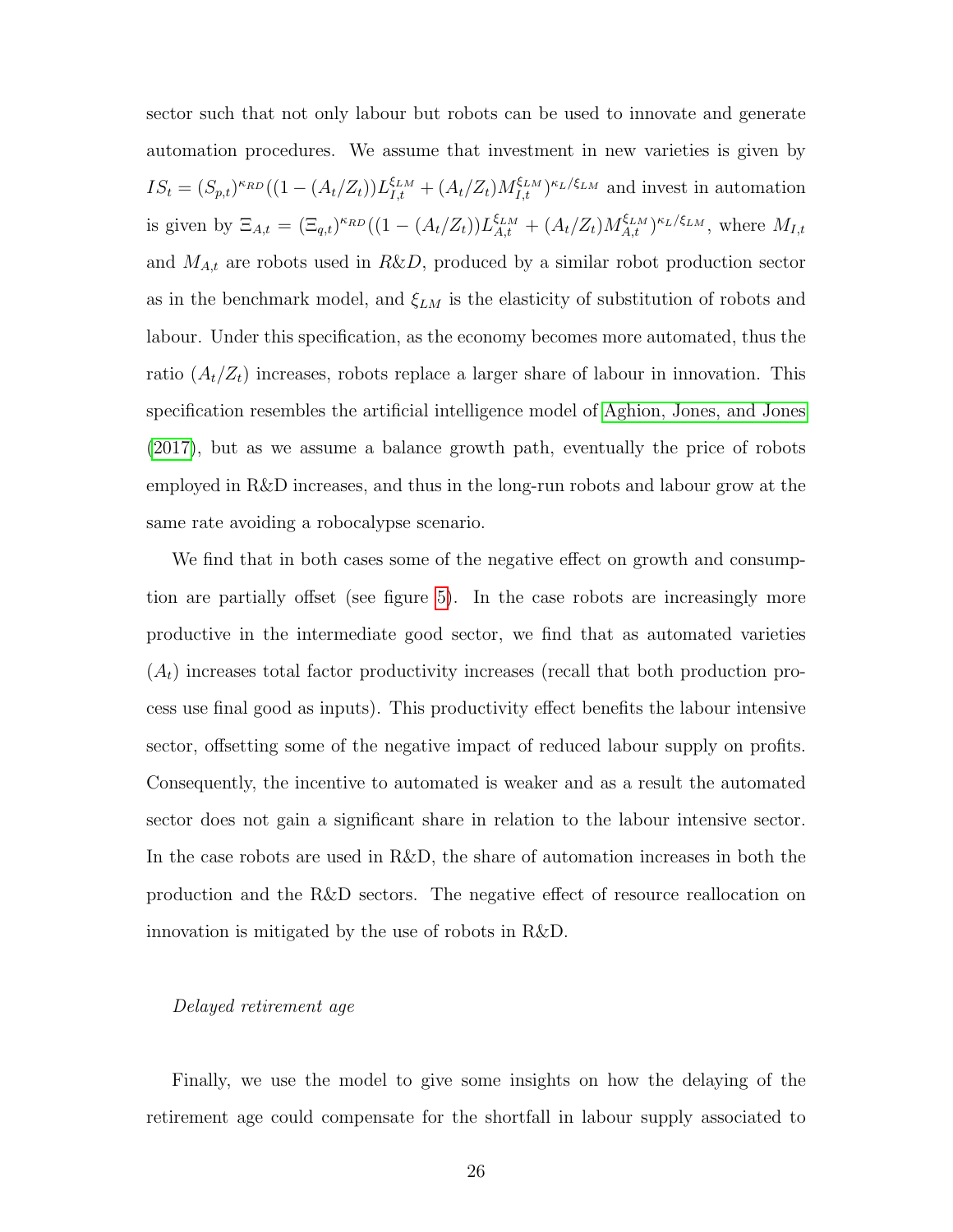<span id="page-26-0"></span>

Figure 5: Demographic Transition: Robots vs Labour

the demographic transition in advanced economies. Under the UN demographic projections, life expectancy will increase by 14 years in the US by 2055. In this scenario we assume the retirement age eventually increases by 8 years, or two thirds of the increase in life expectancy. That way the ratio between the duration of working life and the duration of retirement is kept constant during the transition.

Figure [6](#page-27-0) displays the results. Delaying the retirement age obviously delivers a lower fall in the share of workers to total population. As result, the incentives to automate are lower, and the fall in output growth is not so large as when retirement age remains constant  $(-0.4 \text{ pp} \text{ instead of } -1.2 \text{ pp})$ . Thus, delaying the retirement age can partially offset the loss in output growth during the demographic transition in the US, but cannot completely compensate for it. Again, one important feature of the model driving this result is the link between population age structure and innovation. While delaying retirement age smooth out the fall in labour supply, it cannot avoid the negative impact on innovation activity. As less young workers are involved in the creation of new varieties, innovation is depressed during this demographic transition. As automation does not increase as much wage growth is sustained and as a result delayed retirement boosts the labour share of output.<sup>[6](#page-26-1)</sup> This highlights another important mechanism in the interaction between demography and

<span id="page-26-1"></span><sup>&</sup>lt;sup>6</sup>We do not explore whether the age structure within the working population has an effect on automation. If older workers are more/less replaceable relative to their younger counterparts our results may be altered.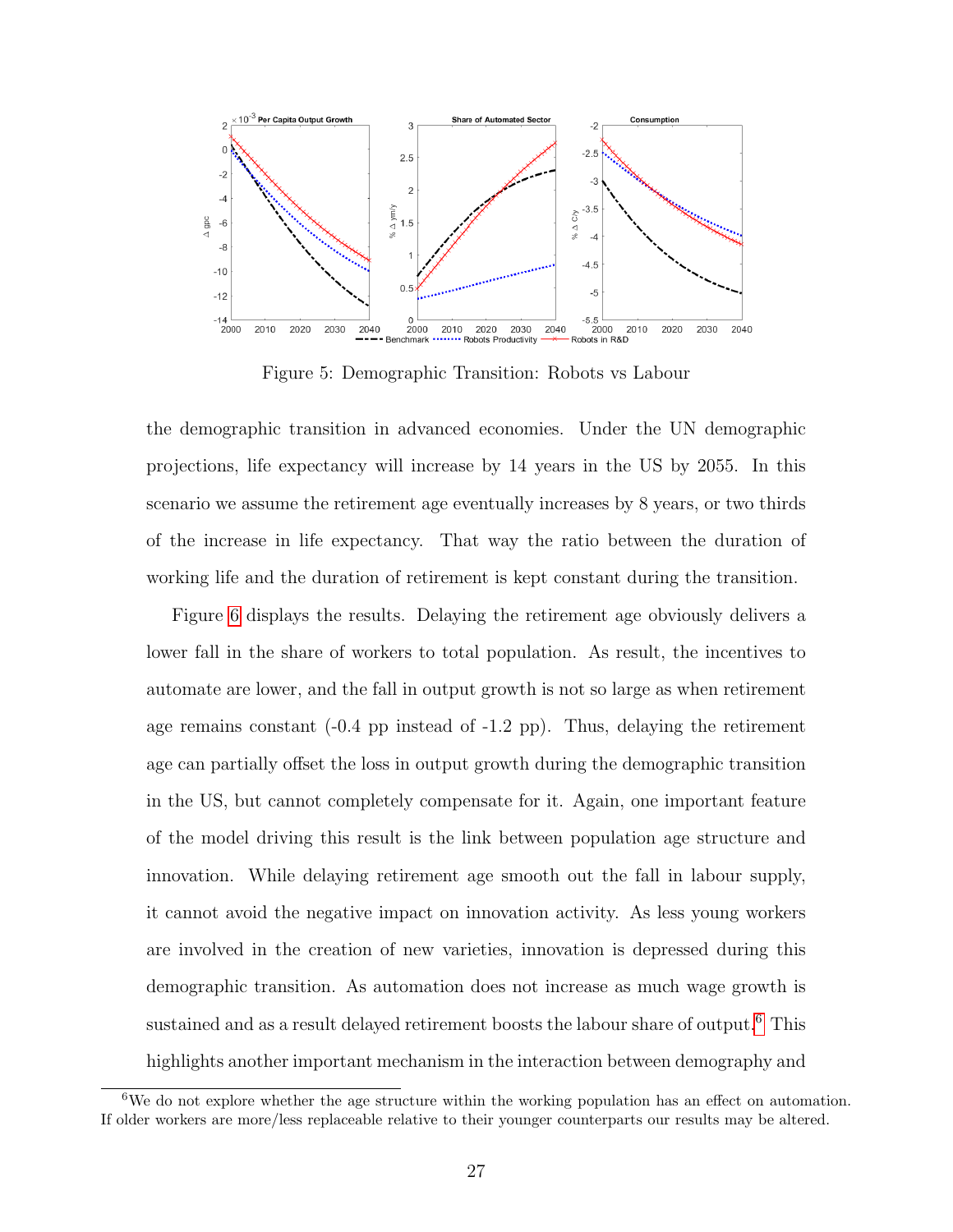technology arising from the way in which labour market institutions accommodate changes in both dimensions. Institutions leading to more inclusive employment and alignment of wages with productivity are more likely to deliver more incentive to innovation, less to automation, and, therefore, less wage stagnation and higher labor shares.<sup>[7](#page-27-1)</sup>

<span id="page-27-0"></span>

Figure 6: Longevity, Delay in Retirement Age, Automation and Growth

### 4.4 Divergence and Robocalypse

All simulations presented so far are obtained under the assumption that a mechanism ensuring a balanced growth path exists is in effect, so that the growth of varieties produced in each sector (labour intensive and robot intensive) is eventually the same. Hence, the share of each sector is not asymptotically negligible, implying the real shares of income of robots and labour, due to the adjusting effect of the price of robots  $q_t$ , are effectively growing at the same pace. This price adjustment mechanism restricts the potential economic impact of automation in the medium to

<span id="page-27-1"></span><sup>7</sup>See also [Lordan and Neumark](#page-32-8) [\(2017\)](#page-32-8) on minimum wages and automation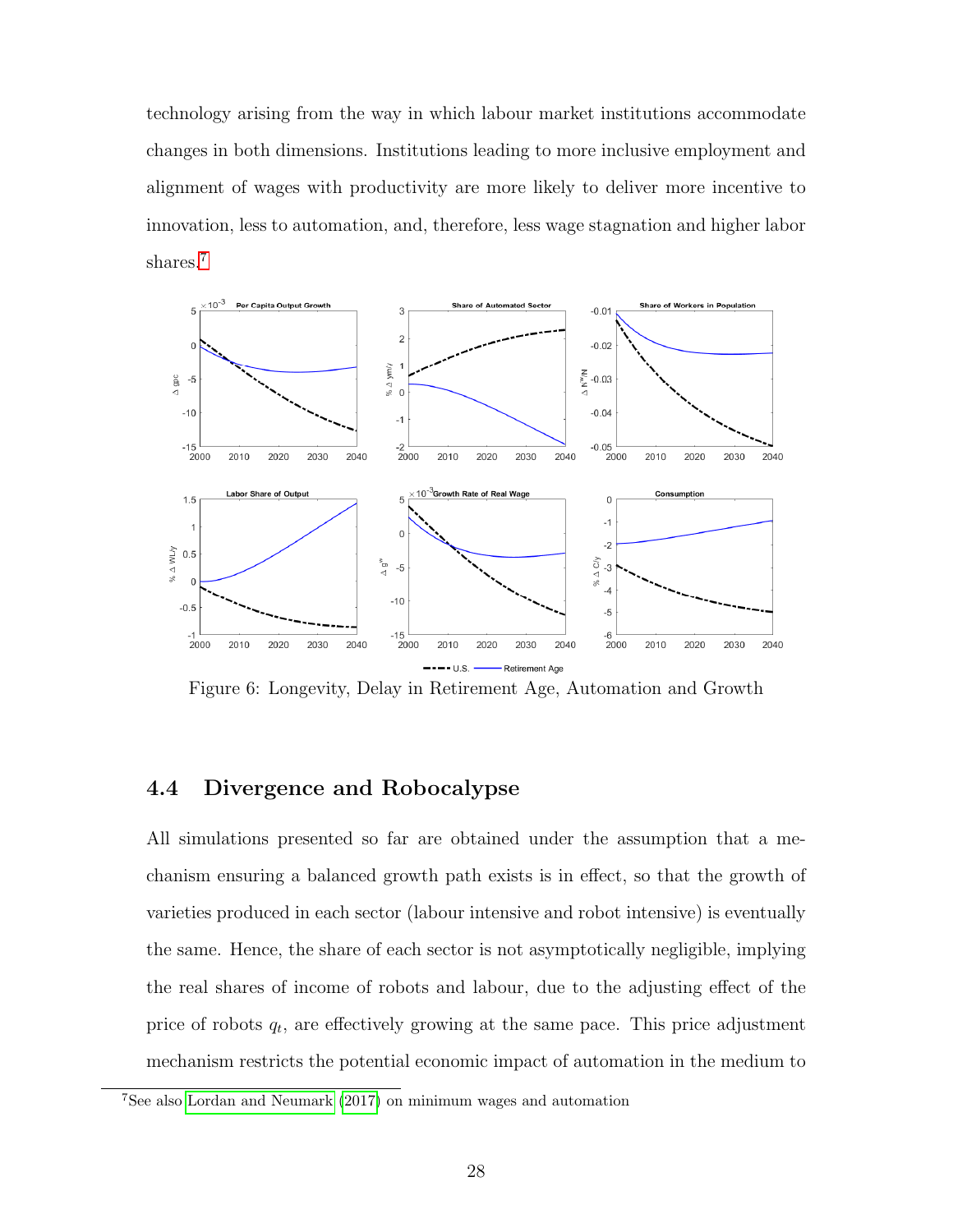the long-run.

In order to consider the effects of demographics in a scenario where this adjustment in prices does not take place, we modify the robot producing sector. In the benchmark model the production of robots was assumed to be given by  $M_t = \rho \Omega_t^{\eta}$  $_{t}^{\eta},$ where  $\eta$  was set to ensure that a balance growth path exists, and  $\rho = 1$ . Now, we consider the case in which as the economy becomes more automated and  $(A_t/Z_t)$ increases,  $\rho$  starts to trend up, pushing the price of robots down. Eventually, after more than 150 years,  $\rho$  starts to converge to its new value ensuring the price mechanism becomes effective again (and the profitability of robots producers start to fall). Under this assumption we can focus on a medium-run demographic transition where the robot price effect is switched off. Figure [7](#page-29-0) shows the results. In this case, as demographics triggers automation, robots are also produced more cheaply, increasing the incentive to reallocated resources from product creation towards automation. As this process continues robots total factor productivity continue to increase together with the ratio  $(A_t/Z_t)$ . With product creation compromised, most of the output is produced by the automated sector but, without further product innovation, eventually output growth is negatively affected despite the higher productivity of robots. Under this scenario, if robots cannot invent new varieties, a demographic transition that generates automation and better processes to produce robots, fails to increase output growth, a result that resembles the immiseration equilibrium of [Benzell, Kotlikoff, LaGarda, and Sachs](#page-31-10) [\(2015\)](#page-31-10). This immiseration result remains even if we assume that automation also increases the productivity of robots in the production process of intermediate goods (Robocalypse with Robots Productivity -  $\theta_t$ increases as  $A_t$  increases).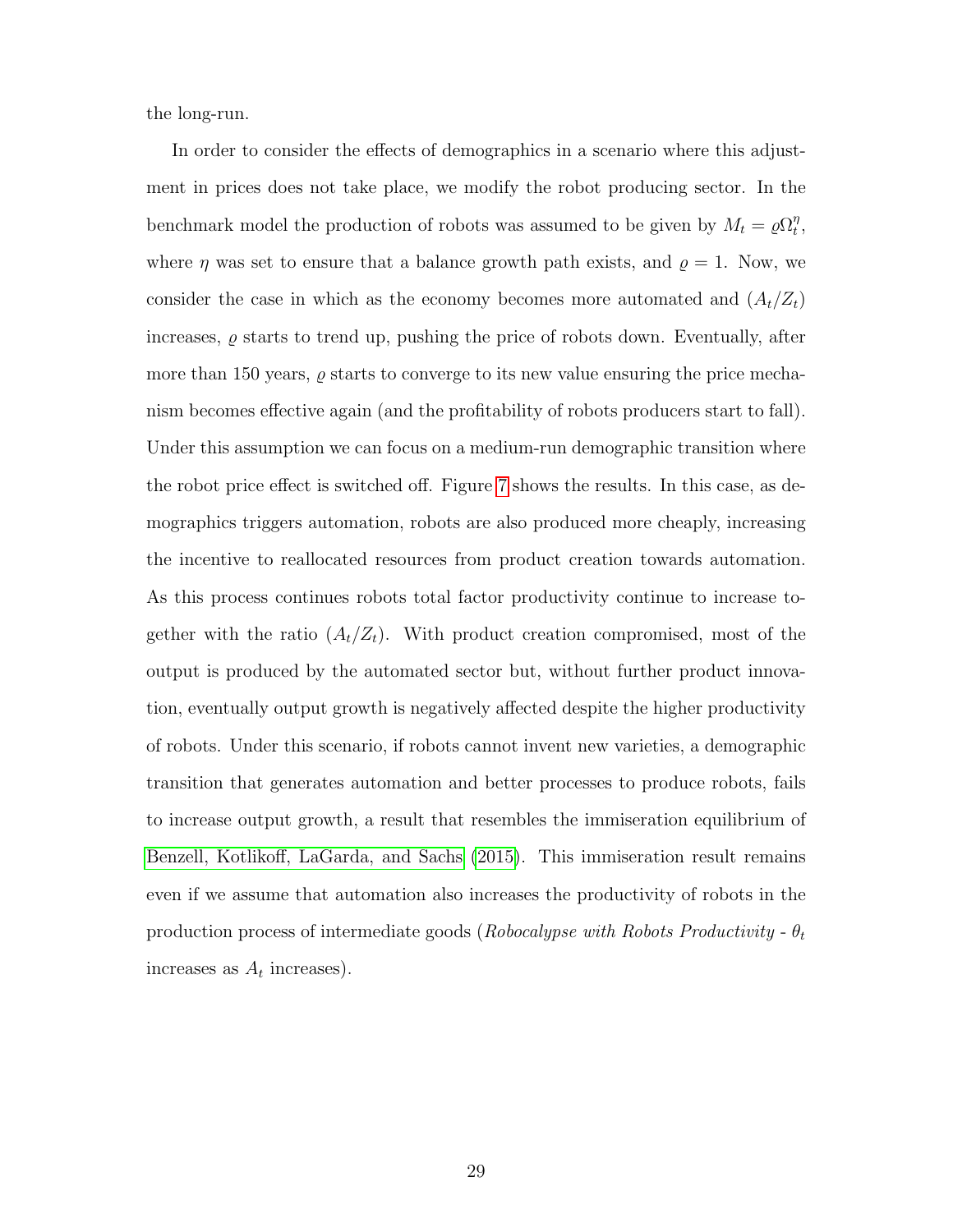<span id="page-29-0"></span>

Figure 7: Demographics and Robocalypse

### 4.5 Conclusion

Demographic changes are bound to shape the macroeconomic landscape of the next decades. On the one hand, population ageing has strong implications for the natural interest rate and, hence, for the effectiveness of monetary policy in stabilising the economy under an effective lower bound constraint [\(Eggertsson, Mehrotra, and](#page-31-16) [Robbins](#page-31-16) [\(2017\)](#page-31-16)). Population ageing also affects the effectiveness of fiscal policy by altering the size of fiscal multipliers [\(Basso and Rachedi](#page-31-17) [\(2017\)](#page-31-17). In the medium to the long-run demographic changes may restrain economic growth [\(Aksoy,](#page-31-0) [Basso, Smith, and Grasl](#page-31-0) [\(2018\)](#page-31-0)) and promote automation [\(Acemoglu and Restrepo](#page-31-4)  $(2018a)$ .

In this paper, we have analysed the main links between demographics and technology impacting the macroeconomy in the long-run. With it, we envisage productivity growth as a result of two R&D activities, innovation and automation. Investment in innovation yields new products (tasks/varieties) that are the primary source of economic growth. Automation increases productivity by substituting labour in production. However, it cannot sustain long-run growth, even though robots are more productive than labour, because automation is a subsidiary activity of innovation: without innovation, automation cannot progress indefinitely. In this world, demographics matters because of three main reasons: i) it affects savings and, therefore,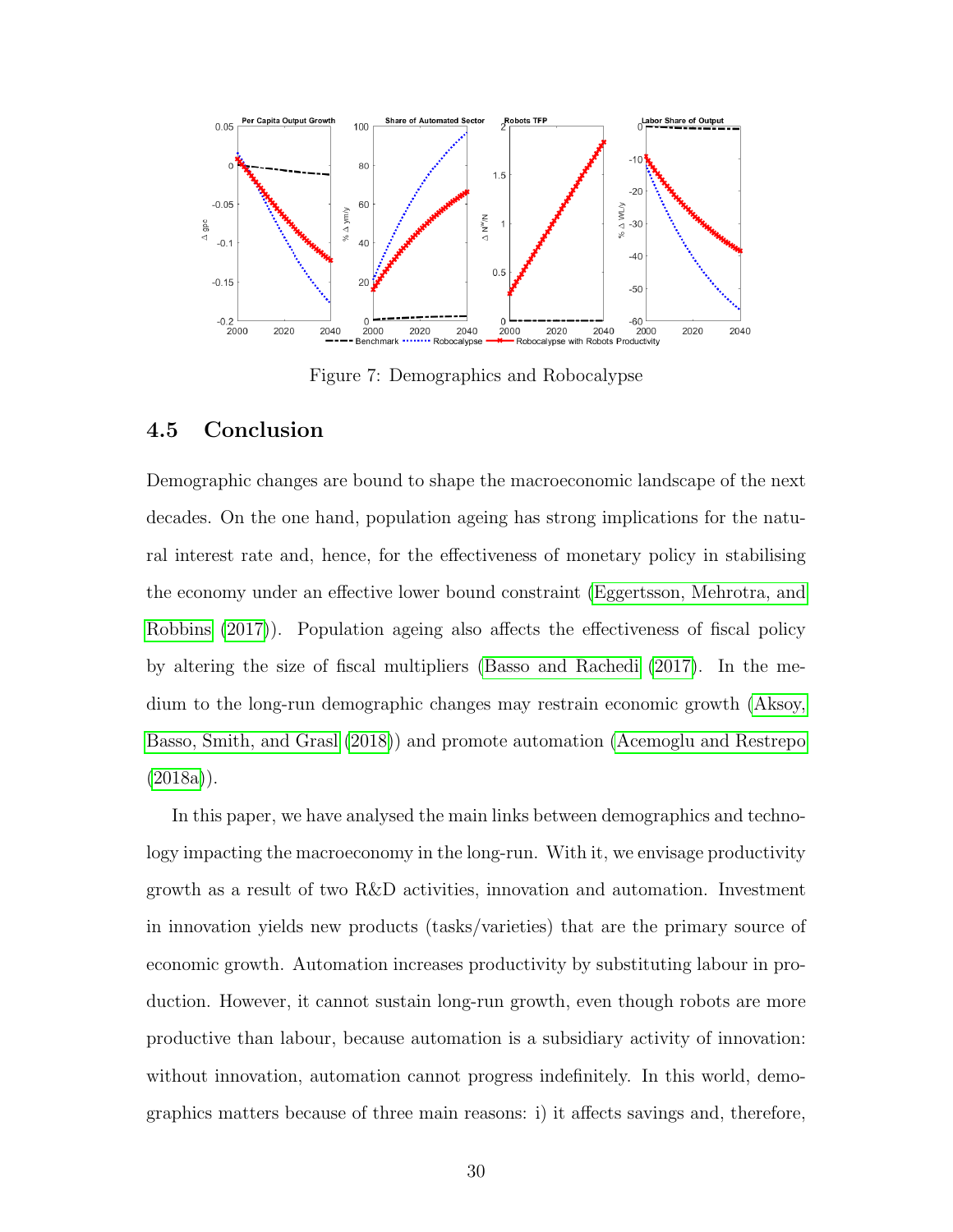the amount of resources available for investment in capital accumulation, innovation, and automation, ii) it affects the efficiency of the innovation sector insofar as it may depend on the age structure of population involved in innovation activities, and iii) changes in labour supply determine the relative profitability of investing in capital, innovation, and automation.

Our results show that under several alternative specifications of how innovation comes about and how it affects the macroeconomy, a decline in the share of the working population in total population leads to lower long-run productivity growth, even though it also increases automation and, thus, promotes the substitution of human labour for more productive machines. Assuming a balanced growth is achieved, where the share of the labour intensive and the robot intensive sectors do not diverge asymptotically, we show analytically that lower labour supply growth leads to lower output per capita growth. When using population forecasts for US and Europe, the model predicts a fall in output per capita growth and an increase in automation. The labour share of income is expected to fall reaching its minimum when the degree of automatization reaches its maximum.

Finally, we have also performed simulations that lead to the share of the automated sector growing asymptotically towards unity. In this case, growth falls substantially when the innovation sector does not deliver any more new tasks to be automated. In this "immiserisation equilibrium" labour becomes economically irrelevant and distribution cannot be performed through the markets of production factors. Admittedly, there are many uncertainties about how robotics and artificial intelligence will progress in the next decades. We have tried to consider alternative specifications of the R&D sector to cover them. Still, the main message of this exercise is that we may need to change conventional paradigms about economic growth and start thinking about non-conventional ways of distributing income.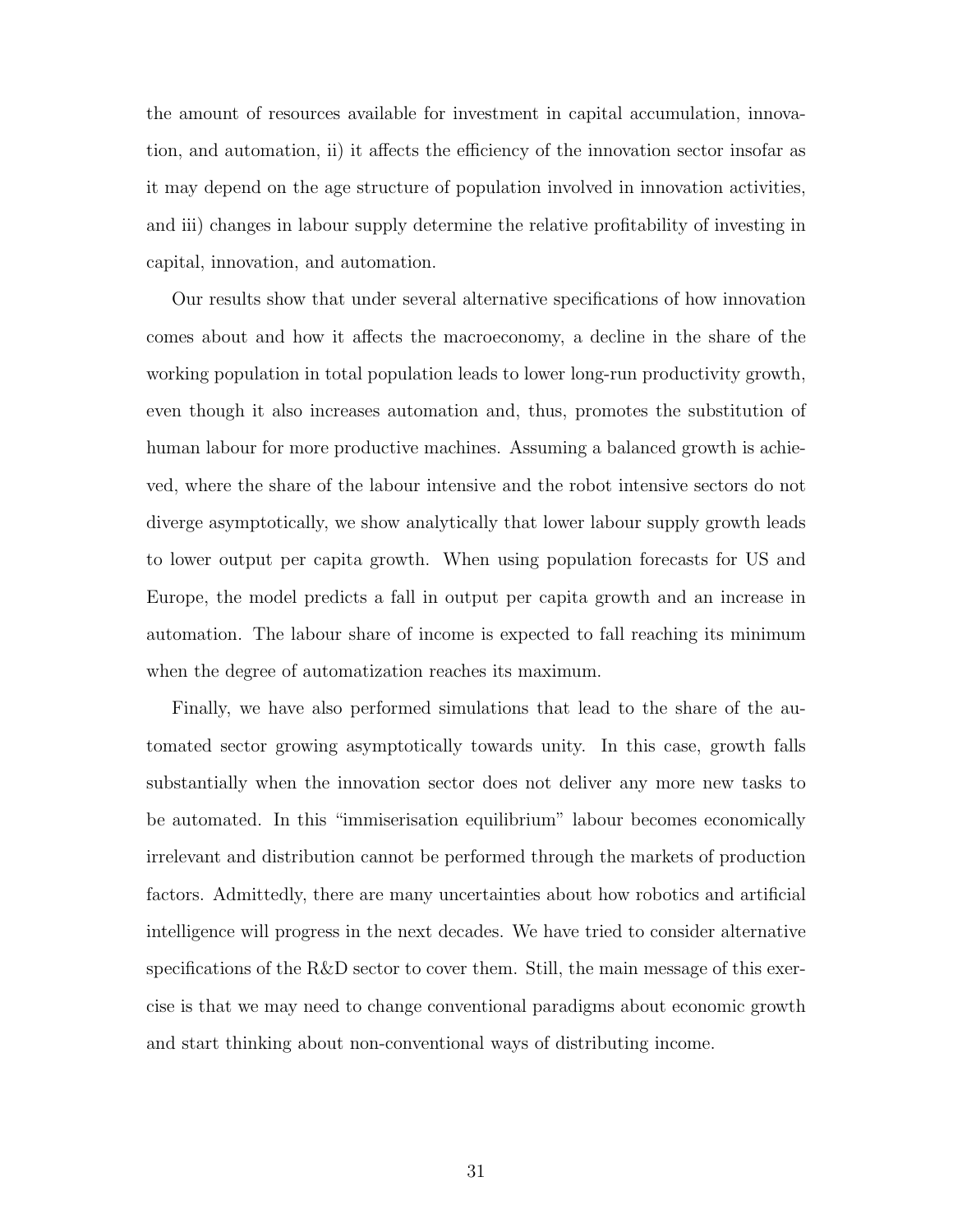## References

<span id="page-31-5"></span>Acemoglu, D., and P. Restrepo (2017a): "Robots and Jobs: Evidence from US Labor Markets," Working Paper 23285, National Bureau of Economic Research.

<span id="page-31-2"></span>(2017b): "Secular Stagnation? The Effect of Aging on Economic Growth in the Age of Automation," Working Paper 23077, National Bureau of Economic Research.

<span id="page-31-4"></span>(2018a): "Demographics and Automation," Working Paper 24421, National Bureau of Economic Research.

<span id="page-31-14"></span>(2018b): "Modeling Automation," Working Paper 24321, National Bureau of Economic Research.

<span id="page-31-3"></span>(2018c): "The Race between Man and Machine: Implications of Technology for Growth, Factor Shares, and Employment," American Economic Review, 108(6), 1488–1542.

- <span id="page-31-9"></span>Aghion, P., B. F. Jones, and C. I. Jones (2017): "Artificial Intelligence and Economic Growth," Working Paper 23928, National Bureau of Economic Research.
- <span id="page-31-0"></span>Aksoy, Y., H. S. Basso, R. P. Smith, and T. Grasl (2018): "Demographic structure and macroeconomic trends," American Economic Jounal: Macroeconomics, Forthcoming.
- <span id="page-31-17"></span>BASSO, H. S., AND O. RACHEDI (2017): "The Young, the Old, and the Government: Demographics and Fiscal Multipliers," mimeo.
- <span id="page-31-10"></span>BENZELL, S. G., L. J. KOTLIKOFF, G. LAGARDA, AND J. D. SACHS (2015): "Robots Are Us: Some Economics of Human Replacement," Working Paper 20941, National Bureau of Economic Research.
- <span id="page-31-8"></span>BLOOM, N., C. I. JONES, J. V. REENEN, AND M. WEBB (2017): "Are Ideas Getting Harder to Find?," NBER Working Papers 23782, National Bureau of Economic Research, Inc.
- <span id="page-31-11"></span>Comin, D., and M. Gertler (2006): "Medium-Term Business Cycles," American Economic Review, 96(3), 523–551.
- <span id="page-31-6"></span>DAUTH, W., S. FINDEISEN, J. SDEKUM, AND N. WOESSNER (2017): "German Robots - The Impact of Industrial Robots on Workers," CEPR Discussion Papers 12306, CEPR Discussion Papers.
- <span id="page-31-1"></span>DERRIEN, F., A. KECSKÉS, AND P. NGUYEN (2017): "Demographics and Innovation," Discussion paper.
- <span id="page-31-16"></span>EGGERTSSON, G. B., N. R. MEHROTRA, AND J. A. ROBBINS (2017): "A Model of Secular Stagnation: Theory and Quantitative Evaluation," NBER Working Papers 23093, National Bureau of Economic Research, Inc.
- <span id="page-31-13"></span>Epstein, L. G., and S. E. Zin (1989): "Substitution, Risk Aversion, and the Temporal Behavior of Consumption and Asset Returns: A Theoretical Framework," Econometrica, 57(4), 937–969.
- <span id="page-31-15"></span>Feyrer, J. (2008): "Aggregate evidence on the link between age structure and productivity," Population and Development Review, pp. 78–99.
- <span id="page-31-7"></span>FREY, C. B., AND M. A. OSBORNE (2017): "The future of employment: How susceptible are jobs to computerisation?," Technological Forecasting and Social Change, 114(C), 254–280.
- <span id="page-31-12"></span>GERTLER, M. (1999): "Government debt and social security in a life-cycle economy," *Carnegie-*Rochester Conference Series on Public Policy, 50(1), 61–110.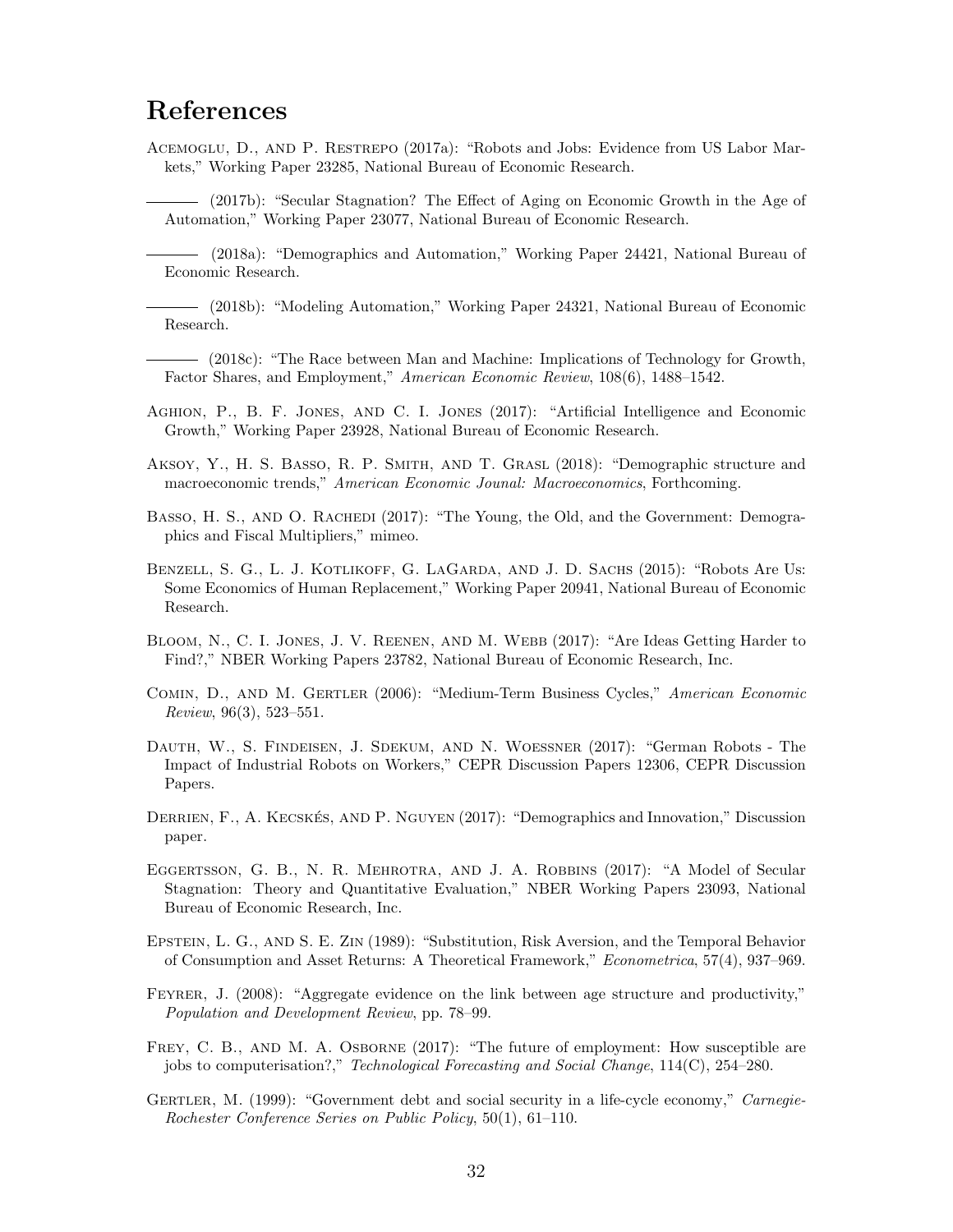- <span id="page-32-0"></span>GORDON, R. J. (2012): "Is U.S. Economic Growth Over? Faltering Innovation Confronts the Six Headwinds," Working Paper 18315, National Bureau of Economic Research.
- <span id="page-32-1"></span>Graetz, G., and G. Michaels (2015): "Robots at Work," CEPR Discussion Papers 10477, CEPR Discussion Papers.
- <span id="page-32-7"></span>International Federation of Robotics (2017): Wold Robotics: Industrial Robots.
- <span id="page-32-3"></span>JONES, B. F. (2010): "Age and Great Invention," The Review of Economics and Statistics, 92(1), 1–14.
- <span id="page-32-4"></span>JONES, C. I. (1995): "R&D-Based Models of Economic Growth," Journal of Political Economy, 103(4), 759–784.
- <span id="page-32-5"></span>Kremer, M. (1993): "Population Growth and Technological Change: One Million B.C. to 1990," The Quarterly Journal of Economics, 108(3), 681–716.
- <span id="page-32-8"></span>LORDAN, G., AND D. NEUMARK (2017): "People Versus Machines: The Impact of Minimum Wages on Automatable Jobs," Working Paper 23667, National Bureau of Economic Research.
- <span id="page-32-2"></span>ROMER, P. M. (1990): "Endogenous Technological Change," Journal of Political Economy, 98(5), S71–102.
- <span id="page-32-6"></span>UNITED NATIONS (2016): World Population Prospects, the 2015 Revision, Economic & Social Affairs. United Nations Publications.

# A Equilibrium Conditions

We start by looking at the factor markets with the final and intermediate firms decisions.

Good Production Sector

Intermediate good firms  $j \in A_t$  select capital, robots and inputs to minimise total costs,  $TC = P_t q_t M_t^j + (r_t^k + \delta) K_t^j + P_t \Upsilon_t^j$  given a level of production  $Y_t^j =$  $\left[ (K_t^j\right]$  $\binom{j}{t}^{\alpha} (M_t^j)$  $\int_t^j)^{(1-\alpha)}\Big]^{(1-\gamma_I)}\, \big[\Upsilon_t^j\big]$  $\int_t^j \int_0^{\gamma_I}$ .

Let  $\nu_t^j$  be the real marginal cost for firm j. Then

$$
\nu_t^j = \frac{(r_t^k + \delta)^{\alpha(1-\gamma_I)} q_t^{(1-\alpha)(1-\gamma_I)}}{(\alpha(1-\gamma_I))^{\alpha(1-\gamma_I)} \gamma_I^{\gamma_I} ((1-\alpha)(1-\gamma_I))^{(1-\alpha)(1-\gamma_I)}}
$$
(A.1)

$$
K_t^j = \nu_t^j \frac{\alpha (1 - \gamma_I)}{(r_t^k + \delta)} Y_t^j \tag{A.2}
$$

$$
\Upsilon_t^j = \nu_t^j \gamma_I Y_t^j \tag{A.3}
$$

$$
M_t^j = \nu_t^j \frac{(1 - \alpha)(1 - \gamma_I)}{q_t} Y_t^j \tag{A.4}
$$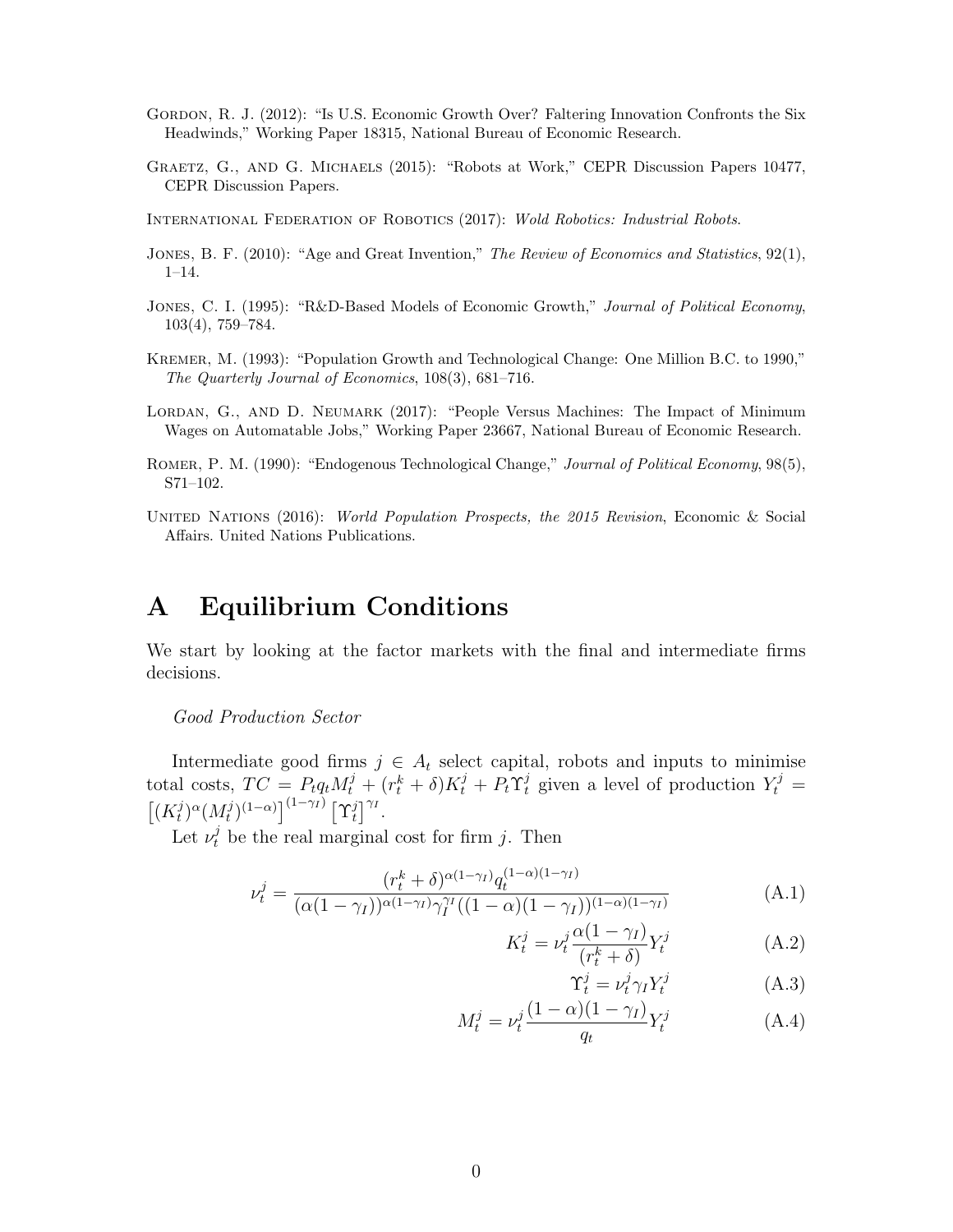Given the demand of intermediate good  $j$  from final good producers

$$
\frac{P_t^j}{P_t} = \frac{\varphi_c - 1}{\varphi_c} \nu_t^j \tag{A.5}
$$

$$
y_{j,t} = \left(\frac{P_{j,t}}{P_t}\right)_c^\varphi y_t \tag{A.6}
$$

$$
\Pi_t^j = \left[\frac{P_t^j}{P_t} - \nu_t^j\right] Y_t^j = \frac{1}{\varphi_c - 1} \nu_t^j Y_t^j \tag{A.7}
$$

Intermediate good firms  $i \in Z_t \setminus A_t$  select capital, labour and inputs to minimise total costs,  $TC = W_t L_t^i + (r_t^k + \delta) K_t^i + P_t T_t^i$  given a level of production  $Y_t^i$  =  $\left[ (K_t^i)^{\alpha} (L_t^i)^{(1-\alpha)} \right]^{(1-\gamma_I)} [\Upsilon_t^i]^{\gamma_I}.$ 

Let  $\nu_t^i$  be the real marginal cost for firm j. Then

$$
\nu_t^i = \frac{(r_t^k + \delta)^{\alpha(1-\gamma_I)} (W_t/P_t)^{(1-\alpha)(1-\gamma_I)}}{(\alpha(1-\gamma_I))^{\alpha(1-\gamma_I)} \gamma_I^{\gamma_I} ((1-\alpha)(1-\gamma_I))^{(1-\alpha)(1-\gamma_I)}}
$$
(A.8)

$$
K_t^i = \nu_t^i \frac{\alpha (1 - \gamma_I)}{(r_t^k + \delta)} Y_t^i
$$
 (A.9)

$$
\Upsilon_t^i = \nu_t^i \gamma_I Y_t^i \tag{A.10}
$$

$$
L_t^i = \nu_t^i \frac{(1 - \alpha)(1 - \gamma_I)}{(W_t/P_t)} Y_t^i
$$
 (A.11)

Given the demand of intermediate good  $j$  from final good producers

$$
\frac{P_t^i}{P_t} = \frac{\varphi_c}{\varphi_c - 1} \nu_t^i \tag{A.12}
$$

$$
y_{i,t} = \left(\frac{P_{i,t}}{P_t}\right)_c^\varphi y_t \tag{A.13}
$$

$$
\Pi_t^i = \left[\frac{P_t^i}{P_t} - \nu_t^i\right] Y_t^i = \frac{1}{\varphi_c - 1} \nu_t^i Y_t^i
$$
\n(A.14)

#### Robots Production Sector

Optimization of robots producers imply

$$
\Pi_{\Omega,t} = q_t P_t M_t - P_t \Omega_t \tag{A.15}
$$

$$
M_t = \varrho \Omega_t^{\eta} \tag{A.16}
$$

$$
q_t = \frac{\Omega_t}{M_t \eta} \tag{A.17}
$$

Innovation Process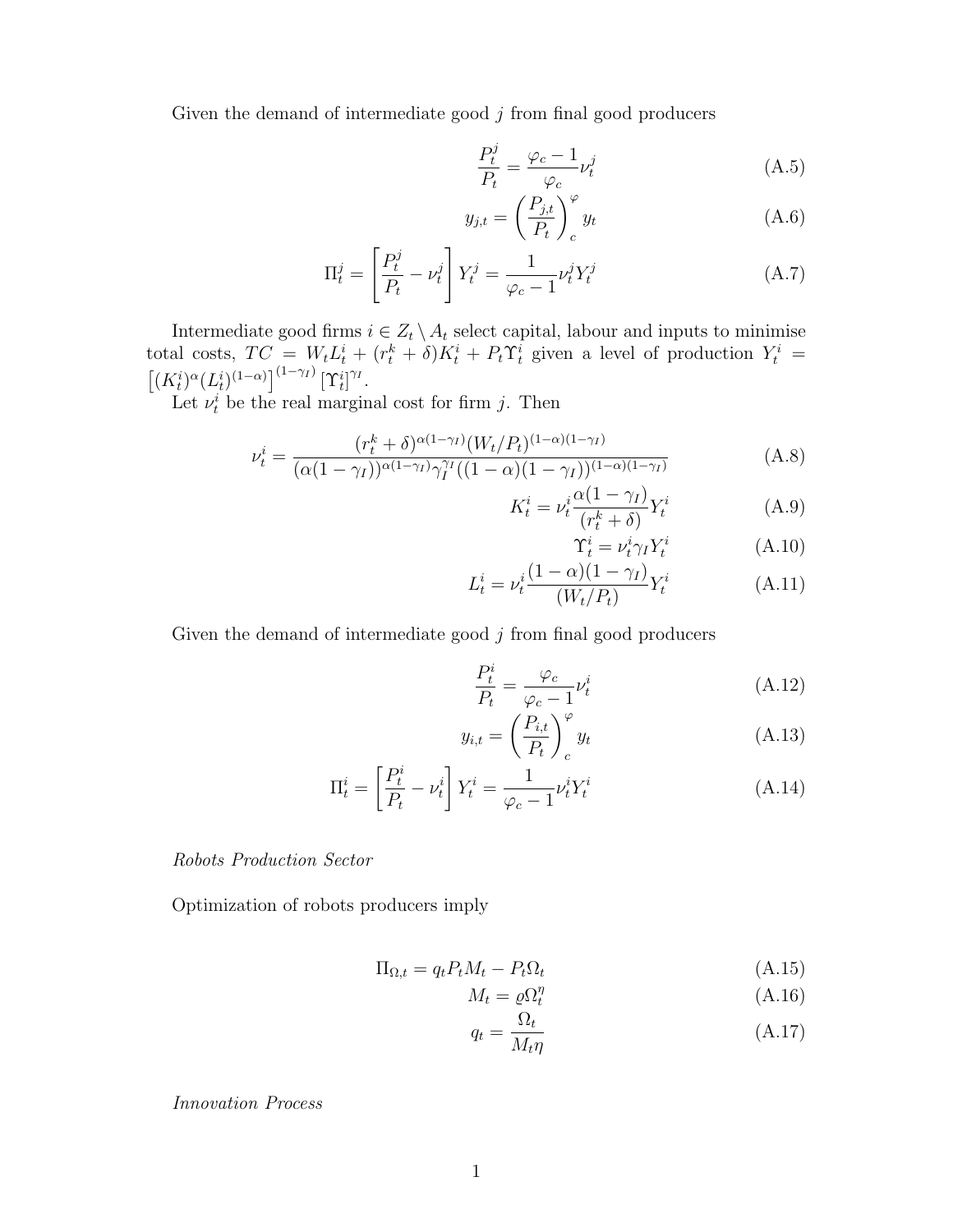One can easily determine the flow of the stock of total varieties  $(Z_t)$  and varieties for which robots can be employed in the production process  $(A_t)$ , which are given by

$$
\frac{Z_{t+1}}{Z_t} = \chi \left(\frac{S_t}{\tilde{\Psi}_t}\right)^{\rho} (L_{I,t}/N_t)^{\kappa_L} + \phi, \text{ and}
$$
\n(A.18)

$$
\frac{A_{t+1}}{A_t} = \lambda \left( \frac{(Z_t - A_t)^{\kappa_{RD} + \kappa_L} (\Xi_t)^{\kappa_{RD}} (L_{A,t})^{\kappa_L}}{\tilde{\Psi}_t^{\kappa_{RD}} N_t^{\kappa_L}} \right) \phi[Z_t / A_t - 1] + \phi \quad (A.19)
$$

Investment in R&D  $(S_t)$  and labour demand in product creation is determined by  $(14)$ ,  $(16)$  which using  $(12)$  becomes

$$
S_t = R_{t+1}^{-1} \phi E_t J_{t+1} (Z_{t+1} - \phi Z_t). \tag{A.20}
$$

$$
L_{I,t}W_{RD,t} = \frac{S_t \kappa_L}{\kappa_{RD}} \tag{A.21}
$$

Profits are given by the total gain in seeling the right to goods invented as a result of the previous period investment  $S_{t-1}$  to adopters minus the cost of borrowing for that investment. Thus,

$$
\Pi_{RD,t} = \vartheta \int_{i \in Z_t \backslash A_t} \Pi_t^i di - S_{t-1} R_t - L_{I,t} W_{RD,t}
$$

Investment in automation  $(\Xi_t)$  is determined by solving [\(18\)](#page-11-2). We thus obtain the following condition

$$
\frac{Z_t - A_t}{\psi_t} \lambda' R_t^{-1} \phi[V_{t+1} - J_{t+1}] = 1
$$
\n(A.22)

where  $\frac{Z_t - A_t}{\psi_t} \lambda' =$  $\partial \lambda \Big(\frac{A_t}{\tilde{\Psi}_t}$ λ  $\frac{\partial \langle \Psi_t \rangle}{\partial \Xi_t \Xi_t}$ . Assuming the elasticity of  $\lambda_t$  to changes in its input is constant, thus  $\epsilon_{\lambda} = \frac{\lambda'}{\lambda_{\lambda}}$  $\lambda_t$  $(Z_t^q - A_t^q)^{\kappa}$ RD<sup>+ $\kappa$ </sup>L  $\Xi_{q,A,t}$  $\frac{\tilde{\Psi}_t^{k} P^{T} R D^{T} L \Sigma_{q,A,t}}{\tilde{\Psi}_t^{k} R D N_t^{k} L}$ , then we obtain

$$
\Xi_t = \epsilon_\lambda \lambda_t R_t^{-1} \phi[V_{t+1} - J_{t+1}] \tag{A.23}
$$

$$
L_{A,t}W_{RD,t} = \Xi_t \frac{\kappa_L}{\kappa_{RD}} \tag{A.24}
$$

Finally, the value of labour intensive varieties and automated varieties are given by

$$
J_t = \vartheta \Pi_t^j + (R_{t+1})^{-1} \varphi E_t[J_{t+1}], \text{ and} \qquad (A.25)
$$

$$
V_t = \vartheta \Pi_t^i + (R_{t+1})^{-1} \varphi E_t V_{t+1} \tag{A.26}
$$

Profits for adopters are given by the gain from marketing specialised intermediated goods net the amount paid to inventors to gain access to new goods and the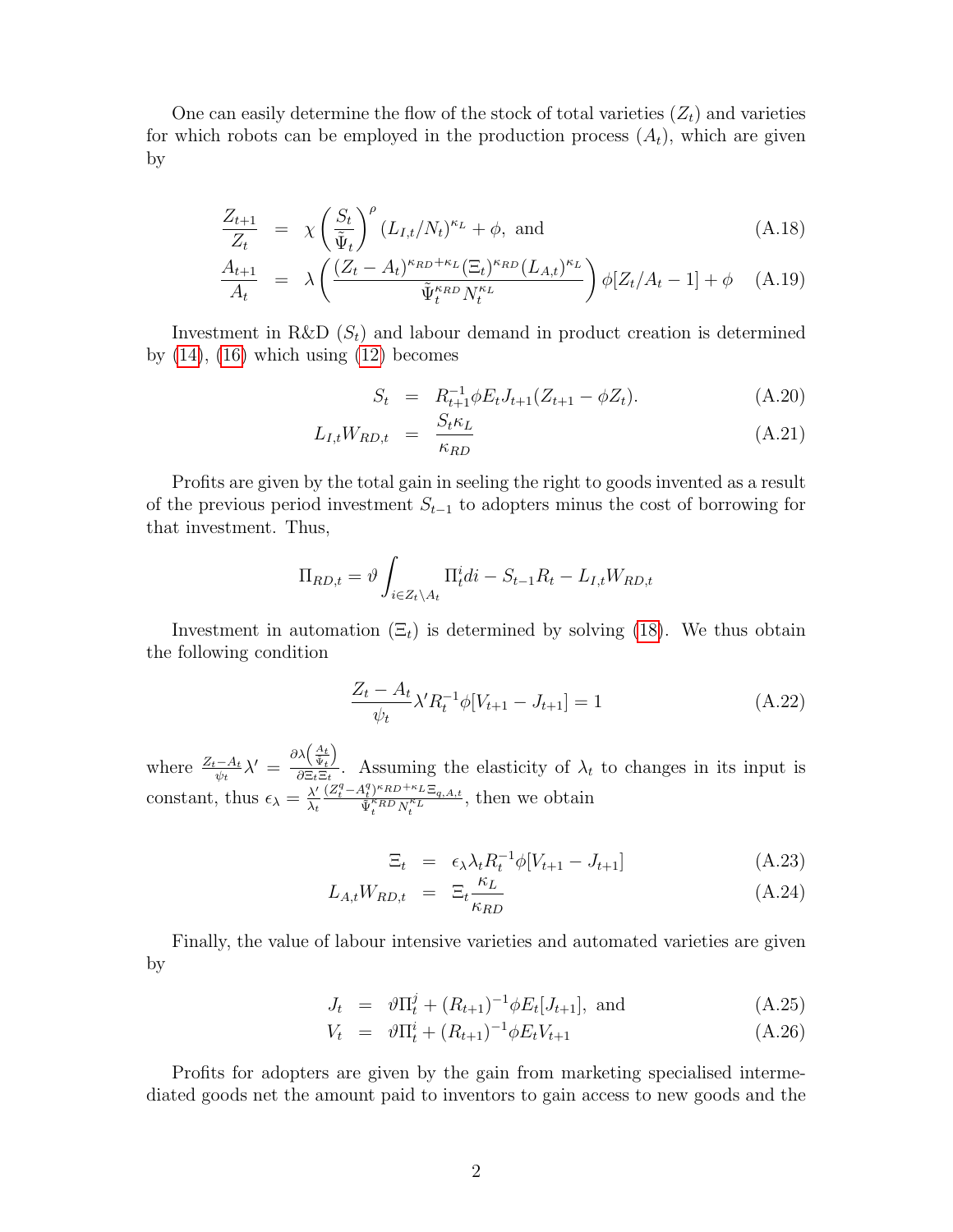expenditures on loans to pay for adoption intensity.

$$
\Pi_{A,t} = \vartheta \int_{j \in A_t} \Pi_t^j dj - \Xi_{t-1} (Z_{t-1} - A_{t-1}) R_t - L_{A,t} (Z_t - A_t) W_{RD,t}
$$

Household Sector

Retiree  $j$  decision problem is

$$
\max V_t^{jr} = \left\{ (C_t^{jr})^{\rho_U} + \beta \omega_{t,t+1}^r ([V_{t+1}^{jr}]^{\rho_U}) \right\}^{1/\rho_U}
$$
\n(A.27)

subject to

$$
C_t^{jr} + FA_{t+1}^{jr} = \frac{R_t}{\omega_{t-1,t}^r} FA_t^{jr} + d_t^{jr}.
$$
\n(A.28)

The first order condition and envelop theorem are

$$
(C_t^{jr})^{\rho_U - 1} = \beta \omega_{t,t+1}^r \frac{\partial V_{t+1}^{jr}}{\partial F A_{t+1}^{jr}} (V_{t+1}^{jr})^{\rho_U - 1}, \tag{A.29}
$$

$$
\frac{\partial V_t^{jr}}{\partial F A_t^{jr}} = (V_{t+1}^{jr})^{1-\rho_U} (C_t^{jr})^{\rho_U - 1} \frac{R_t}{\omega_{t-1,t}^r}.
$$
\n(A.30)

Combining these conditions above gives the Euler equation

$$
C_{t+1}^{jr} = (\beta R_{t+1})^{1/(1-\rho_U)} C_t^{jr}
$$
\n(A.31)

Conjecture that retirees consume a fraction of all assets (including financial assets, profits from financial intermediaries), such that

$$
C_t^{jr} = \varepsilon_t \varsigma_t \left[ \frac{R_t}{\omega_{t-1,t}^r} F A_t^{rj} + D_t^{rj} \right]. \tag{A.32}
$$

Combining these and the budget constraint gives

$$
FA_{t+1}^{jr} = \frac{R_t}{\omega_{t-1,t}^r} FA_t^{jr} (1 - \varepsilon_t \varsigma_t) + d_t^{jr} - \varepsilon_t \varsigma_t (D_t^{rj}).
$$

Using the condition above the Euler equation and the solution for consumption gives

$$
(\beta R_{t+1})^{1/(1-\rho_U)} \varepsilon_t \varsigma_t \left[ \frac{R_t}{\omega_{t-1,t}^r} F A_t^{rj} + D_t^{rj} \right] =
$$
\n
$$
\varepsilon_{t+1} \varsigma_{t+1} \left[ \frac{R_{t+1}}{\omega_{t,t+1}^r} \left( \frac{R_t}{\omega_{t-1,t}^r} F A_t^{jr} (1 - \varepsilon_t \varsigma_t) + d_t^{jr} - \varepsilon_t \varsigma_t D_t^{rj} \right) + D_{t+1}^{jr} \right].
$$
\n(A.33)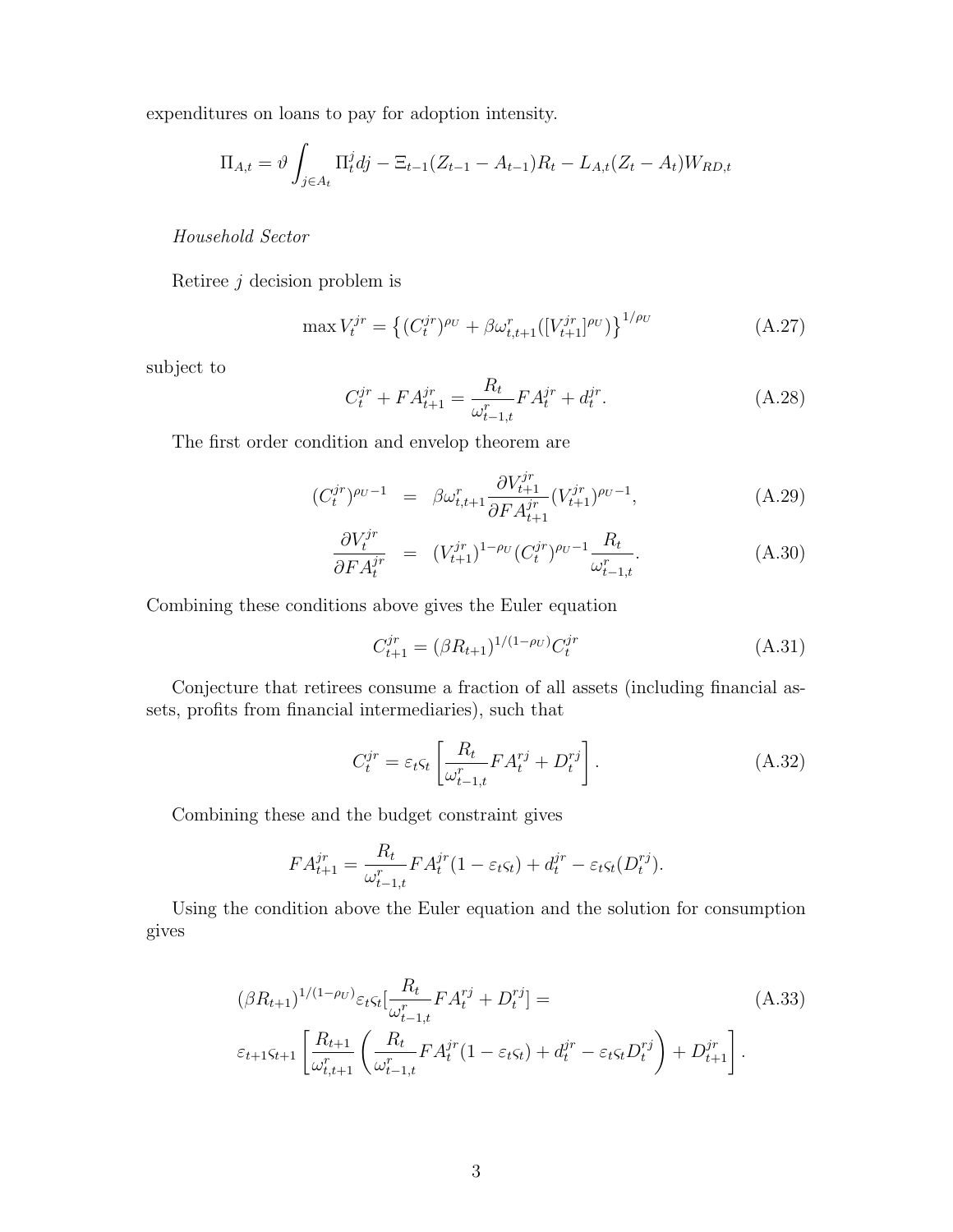Collecting terms we have that

$$
1 - \varepsilon_t \varsigma_t = \frac{(\beta R_{t+1})^{1/(1-\rho_U)} \omega_{t,t+1}^r}{R_{t+1}} \frac{\varepsilon_t \varsigma_t}{\varepsilon_{t+1} \varsigma_{t+1}},
$$
(A.34)

$$
D_t^{jr} = d_t^{jr} + \frac{\omega_{t,t+1}^r}{R_{t+1}} D_{t+1}^{jr}.
$$
\n(A.35)

One can also show that  $V_t^{jr} = (\varepsilon_t \varsigma_t)^{-1/\rho_U} C_t^{jr}$  $_t^{gr}.$ Worker  $j$  decision problem is

$$
\max V_t^{jw} = \left\{ (C_t^{jw})^{\rho_U} + \beta [\omega^w V_{t+1}^{jw} + (1 - \omega^w) V_{t+1}^{jr}]^{\rho_U} \right\}^{1/\rho_U}
$$
 (A.36)

subject to

$$
C_t^{jw} + FA_{t+1}^{jw} = R_t FA_t^{jw} + W_t \xi_t + d_t^{jw} - \tau_t^{jw}.
$$
 (A.37)

First order conditions and envelop theorem are

$$
(C_t^{jw})^{\rho_U - 1} = \beta [\omega^w V_{t+1}^{jw} + (1 - \omega^w) V_{t+1}^{jr}]^{\rho_U - 1} \left[ \omega^w \frac{\partial V_{t+1}^{jw}}{\partial F A_{t+1}^{jw}} + (1 - \omega^w) \frac{\partial V_{t+1}^{jr}}{\partial F A_{t+1}^{jw}} \right],
$$
  

$$
\frac{\partial V_t^{jw}}{\partial F A_{t+1}^{jw}} = (V_t^{jw})^{1 - \rho_U} (C_t^{jw})^{\rho_U - 1} P_{\rho_U}
$$

$$
\frac{OV_t^i}{\partial FA_t^{jw}} = (V_{t+1}^{jw})^{1-\rho_U} (C_t^{jw})^{\rho_U - 1} R_t, \text{ and}
$$
\n(A.38)

$$
\frac{\partial V_t^{jr}}{\partial F A_t^{jw}} = \frac{\partial V_t^{jr}}{\partial F A_t^{jr}} \frac{\partial F A_t^{jr}}{\partial F A_t^{jw}} = \frac{\partial V_t^{jr}}{\partial F A_t^{jr}} \frac{1}{\omega_{t-1,t}^r} = (V_{t+1}^{jr})^{1-\rho_U} (C_t^{jr})^{\rho_U-1} R_t.
$$
 (A.39)

 $\frac{\partial F A_t^{jr}}{\partial F A_t^{j w}} = \frac{1}{\omega_{t-}^r}$  $\frac{1}{\omega_{t-1,t}^r}$  since as individuals are risk neutral with respect to labour income they select the same asset profile independent of their worker/retiree status, adjusting only for expected return due to probability of death.

Combining these conditions above, and using the conjecture that  $V_t^{jw} = (\varsigma_t)^{-1/\rho_U} C_t^{jw}$  $_{t}^{jw},$ gives the Euler equation

$$
C_t^{jw} = ((\beta R_{t+1} \mathfrak{Z}_{t+1})^{1/(1-\rho_U)})^{-1} [\omega^w C_{t+1}^{jw} + (1 - \omega^w) \varepsilon_{t+1}^{\frac{-1}{\rho_U}} C_{t+1}^{jr}] \qquad \text{(A.40)}
$$
  
where  $\mathfrak{Z}_{t+1} = (\omega^w + (1 - \omega^w) \varepsilon_{t+1}^{(\rho_U - 1)/\rho_U}).$ 

Conjecture that retirees consume a fraction of all assets (including financial assets, human capital and profits from financial intermediaries), such that

$$
C_t^{jw} = \varsigma_t [R_t F A_t^{jw} + H_t^{jw} + D_t^{jw}]. \tag{A.41}
$$

Following the same procedure as before we have that

$$
G_t[R_t F A_t^{jw} + H_t^{jw} + D_t^{jw}] (\beta R_{t+1} \beta_{t+1})^{1/(1-\rho_U)} =
$$
\n
$$
\omega^w G_{t+1} [R_{t+1} (R_t F A_t^{jw} (1-\varsigma_t) + W_t \xi_t + d_t^{jw} - \varsigma_t (H_t^{jw} + D_t^{jw}) + H_{t+1}^{jw} + D_t^{jw}] +
$$
\n
$$
\frac{-1}{\varepsilon_{t+1}^{jw}} (1-\omega^w) \varepsilon_{t+1} \xi_{t+1} [R_{t+1} (R_t F A_t^{jw} (1-\varsigma_t) + W_t \xi_t + d_t^{jw} - \varsigma_t (H_t^{jw} + D_t^{jw}) + D_{t+1}^{jr}].
$$
\n(A.42)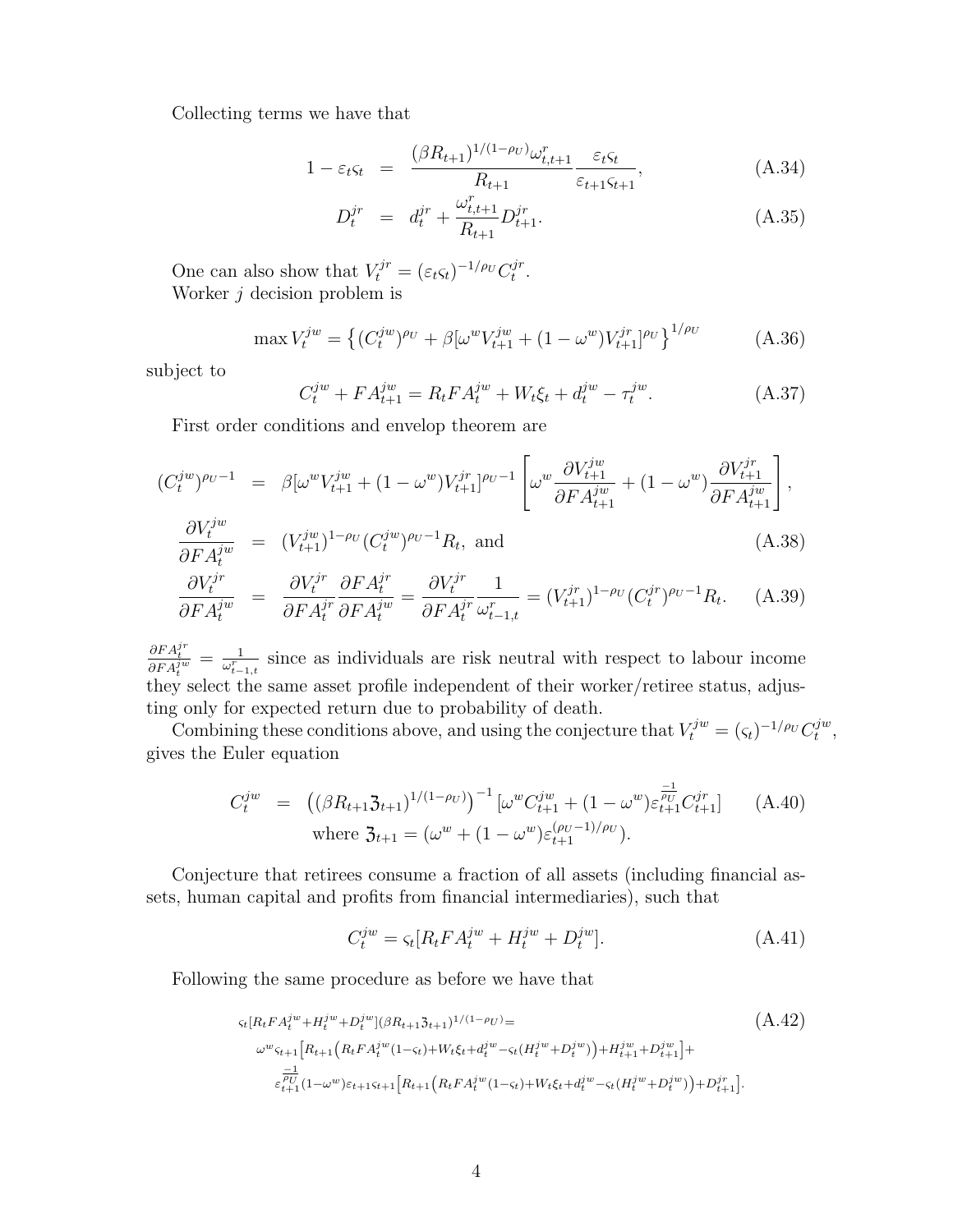Collecting terms and simplifying we have that

$$
\varsigma_t = 1 - \frac{\varsigma_t}{\varsigma_{t+1}} \frac{(\beta R_{t+1} \mathfrak{Z}_{t+1})^{1/(1-\rho_U)}}{R_{t+1} \mathfrak{Z}_{t,t+1}}
$$
(A.43)

$$
H_t^{jw} = (W_t/P_t) + \frac{\omega^w}{R_{t+1} \mathfrak{Z}_{t,t+1}} H_{t+1}^{jw} \text{ and } \qquad (A.44)
$$

$$
D_t^{jw} = d_t^{jw} + \frac{\omega^w}{R_{t+1}\mathfrak{Z}_{t,t+1}} D_{t+1}^{jw} + \frac{(1-\omega^w)\varepsilon_{t+1}^{(\rho_U - 1)/\rho_U}}{R_{t+1}\mathfrak{Z}_{t,t+1}} D_{t+1}^{jr}.
$$
 (A.45)

Aggregation across households

Assume that for any variable  $X_t^{jz}$  we have that  $X_t^z = \int_0^{N_t^z} X_t^{jz}$  $t^{jz}$  for  $z = \{w, r\},\$ then

$$
L_t = N_t^{wL}, \tag{A.46}
$$

$$
L_{I,t} + L_{A,T} = N_t^{wRD}, \qquad (A.47)
$$

$$
H_t^w = (W_t/P_t)N_t^{wL} + (W_t^{RD}/P_t)N_t^{wRD} + \frac{\omega^w}{R_{t+1}\mathfrak{Z}_{t,t+1}}H_{t+1}^w \frac{N_t^w}{N_{t+1}^w} (A.48)
$$

$$
D_t^w = d_t^w + \frac{\omega^w}{R_{t+1}\mathfrak{Z}_{t,t+1}} \frac{D_{t+1}^w N_t^w}{N_{t+1}^w} + \frac{(1-\omega^w)\varepsilon_{t+1}^{(\rho_U-1)/\rho_U}}{R_{t+1}\mathfrak{Z}_{t,t+1}} \frac{D_{t+1}^r N_t^w}{N_{t+1}^r} (A.49)
$$

$$
C_t^w = \varsigma_t [R_t F A_t^w + H_t^w + D_t^w - T_t^w],
$$
\n
$$
C_t^r = \frac{C_t^r}{\sigma_t^r} \left[ \frac{A_t^r}{\sigma_t^r} + \frac{B_t^r}{\sigma_t^r} \right],
$$
\n
$$
C_t^r = \frac{C_t^r}{\sigma_t^r} \left[ \frac{A_t^r}{\sigma_t^r} + \frac{B_t^r}{\sigma_t^r} \right],
$$
\n
$$
C_t^r = \frac{C_t^r}{\sigma_t^r} \left[ \frac{A_t^r}{\sigma_t^r} + \frac{B_t^r}{\sigma_t^r} \right],
$$
\n
$$
C_t^r = \frac{C_t^r}{\sigma_t^r} \left[ \frac{A_t^r}{\sigma_t^r} + \frac{B_t^r}{\sigma_t^r} \right],
$$
\n
$$
C_t^r = \frac{C_t^r}{\sigma_t^r} \left[ \frac{A_t^r}{\sigma_t^r} + \frac{B_t^r}{\sigma_t^r} \right],
$$
\n
$$
C_t^r = \frac{C_t^r}{\sigma_t^r} \left[ \frac{A_t^r}{\sigma_t^r} + \frac{B_t^r}{\sigma_t^r} \right],
$$
\n
$$
C_t^r = \frac{C_t^r}{\sigma_t^r} \left[ \frac{A_t^r}{\sigma_t^r} + \frac{B_t^r}{\sigma_t^r} \right],
$$
\n
$$
C_t^r = \frac{C_t^r}{\sigma_t^r} \left[ \frac{A_t^r}{\sigma_t^r} + \frac{B_t^r}{\sigma_t^r} \right],
$$
\n
$$
C_t^r = \frac{C_t^r}{\sigma_t^r} \left[ \frac{A_t^r}{\sigma_t^r} + \frac{B_t^r}{\sigma_t^r} \right],
$$
\n
$$
C_t^r = \frac{C_t^r}{\sigma_t^r} \left[ \frac{A_t^r}{\sigma_t^r} + \frac{B_t^r}{\sigma_t^r} \right],
$$
\n
$$
C_t^r = \frac{C_t^r}{\sigma_t^r} \left[ \frac{A_t^r}{\sigma_t^r} + \frac{B_t^r}{\sigma_t^r} \right],
$$
\n
$$
C_t^r = \frac{C_t^r
$$

$$
D_t^r = d_t^r + \frac{\omega_{t,t+1}}{R_{t+1}} D_{t+1}^r \frac{N_t}{N_{t+1}^r},
$$
\n(A.51)

$$
C_t^r = \varepsilon_t \varsigma_t [R_t F A_t^r + D_t^r]. \tag{A.52}
$$

Note that  $\omega_{t,t+1}^r$  is not shown in the last equation due to the perfect annuity market for retirees, allowing for the redistribution of assets of retirees who died at the end of the period.

#### Financial Intermediary

The profits of the financial intermediary are

$$
\Pi_t^F = [r_t^k + 1]K_t + R_t B_t - R_t (FA_t^w + FA_t^r) - K_{t+1} - B_{t+1} + FA_{t+1}^w + FA_{t+1}^r +
$$
  
+ 
$$
(\Pi_{A,t} + \Pi_{RD,t} + (1 - \vartheta) \left( \int_{j \in A_t} \Pi_t^j dj + \int_{i \in Z_t \setminus A_t} \Pi_t^i di \right) + \Pi_{\Omega,t}), \qquad (A.53)
$$

where  $B_{t+1} = S_t + \Xi_t (Z_t - A_t)$  and  $FA_t = FA_t^w + FA_t^r$ .

The financial intermediaries selects capital and bonds such that it maximize profits and thus we obtain the standard arbitrage conditions whereby all assets must pay the same expected return, thus

$$
E_t \left[ r_{t+1}^k + 1 \right] = R_t. \tag{A.54}
$$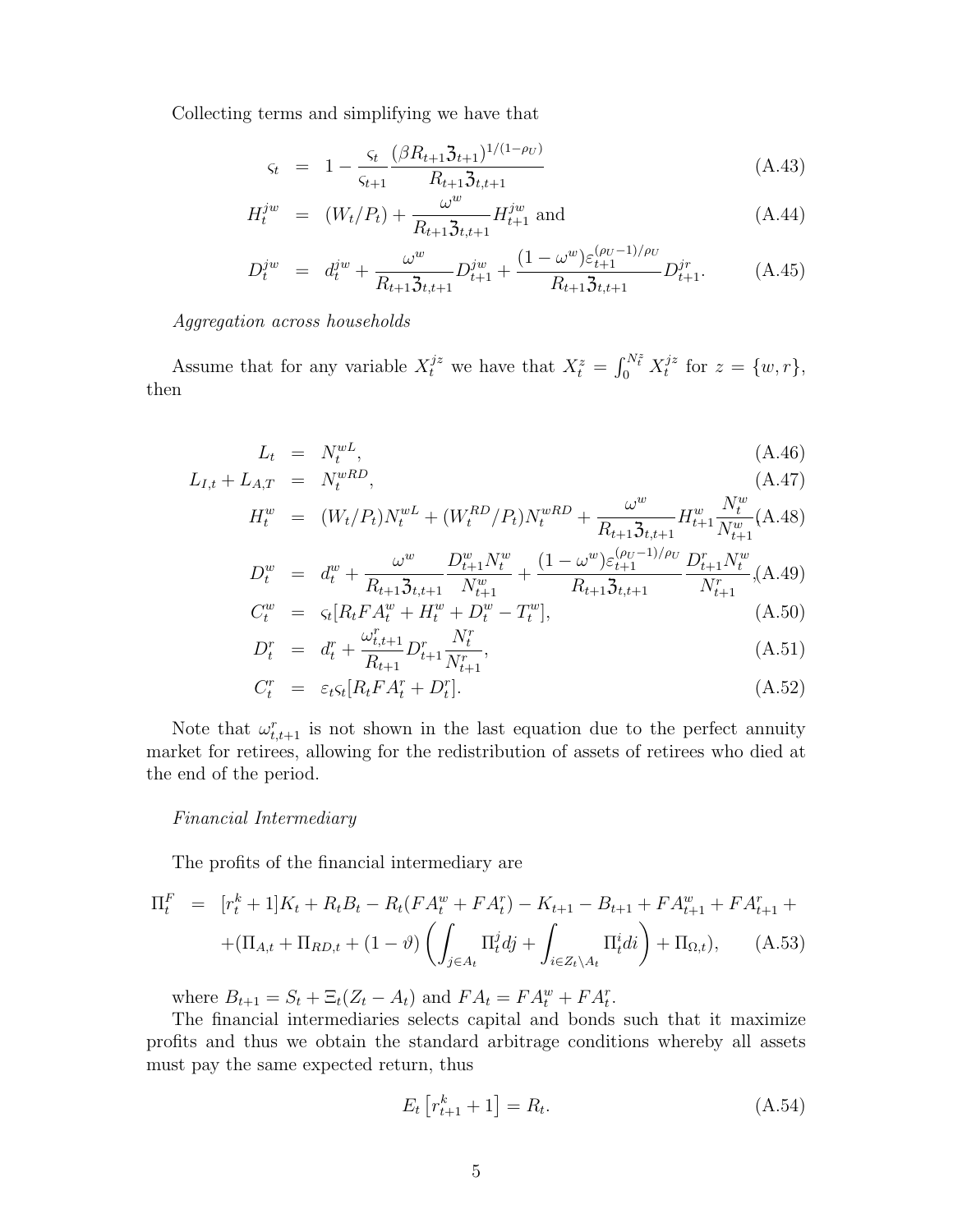Also note that under a perfect foresight solution, by ensuring the financial intermediary behaves under perfect competition, this equality holds without expectations,  $\Pi_t^F = 0$  and thus  $d_t^r = d_t^w = 0$ . If  $\Pi_t^F \neq 0$ , then we assume profits are divided based on the ratio of assets. As\* such,  $d_t^r = \Pi_t^F$  $\frac{FA_t^r}{FA_t^r+FA_t^w}$  and  $d_t^w = \Pi_t^F$  $\frac{FA^w_t}{FA^r_t+FA^w_t}.$ 

The flow of capital is then given by

$$
K_{t+1} = K_t(1 - \delta) + I_t.
$$
\n(A.55)

Where  $I_t$  is the investment in capital made by the financial intermediary.

#### Asset Markets

Asset Market clearing implies

$$
FA_{t+1} = FA_{t+1}^w + FA_{t+1}^r = K_{t+1} + B_{t+1}
$$
\n(A.56)

Finally, the flow of assets are given by

$$
FA_{t+1}^r = R_tFA_t^r + d_t^r - C_t^r + (1 - \omega^w)(R_tFA_t^w + W_t\xi_tL_t + d_t^w - C_t^w - \xi_t^a).57)
$$
  
\n
$$
FA_{t+1}^w = \omega^w(R_tFA_t^w + W_t\xi_tL_t + d_t^w - C_t^w - \tau_t)
$$
\n(A.58)

Clearing conditions

$$
y_t = C_{w,t} + C_{r,t} + \Upsilon_t + \Omega_t + I_t \tag{A.59}
$$

$$
K_{t+1} = (1 - \delta)K_t + I_t
$$
 (A.60)

$$
K_t = \int_{j \in A_t} k_t^j dj + \int_{i \in Z_t \setminus A_t} k_t^i di \tag{A.61}
$$

$$
\Upsilon_t = \int_{j \in A_t} \Upsilon_t^j dj + \int_{i \in Z_t \setminus A_t} \Upsilon_t^i di \tag{A.62}
$$

$$
M_t = \int_{j \in A_t} M_t^j dj \tag{A.63}
$$

$$
N_t^{wR} = \int_q L_{A,q,t} dt + \int_p L_{i,q,t} dt N_t^{wL} = \int_{i \in Z_t \backslash A_t} L_t^i dt \tag{A.64}
$$

(A.65)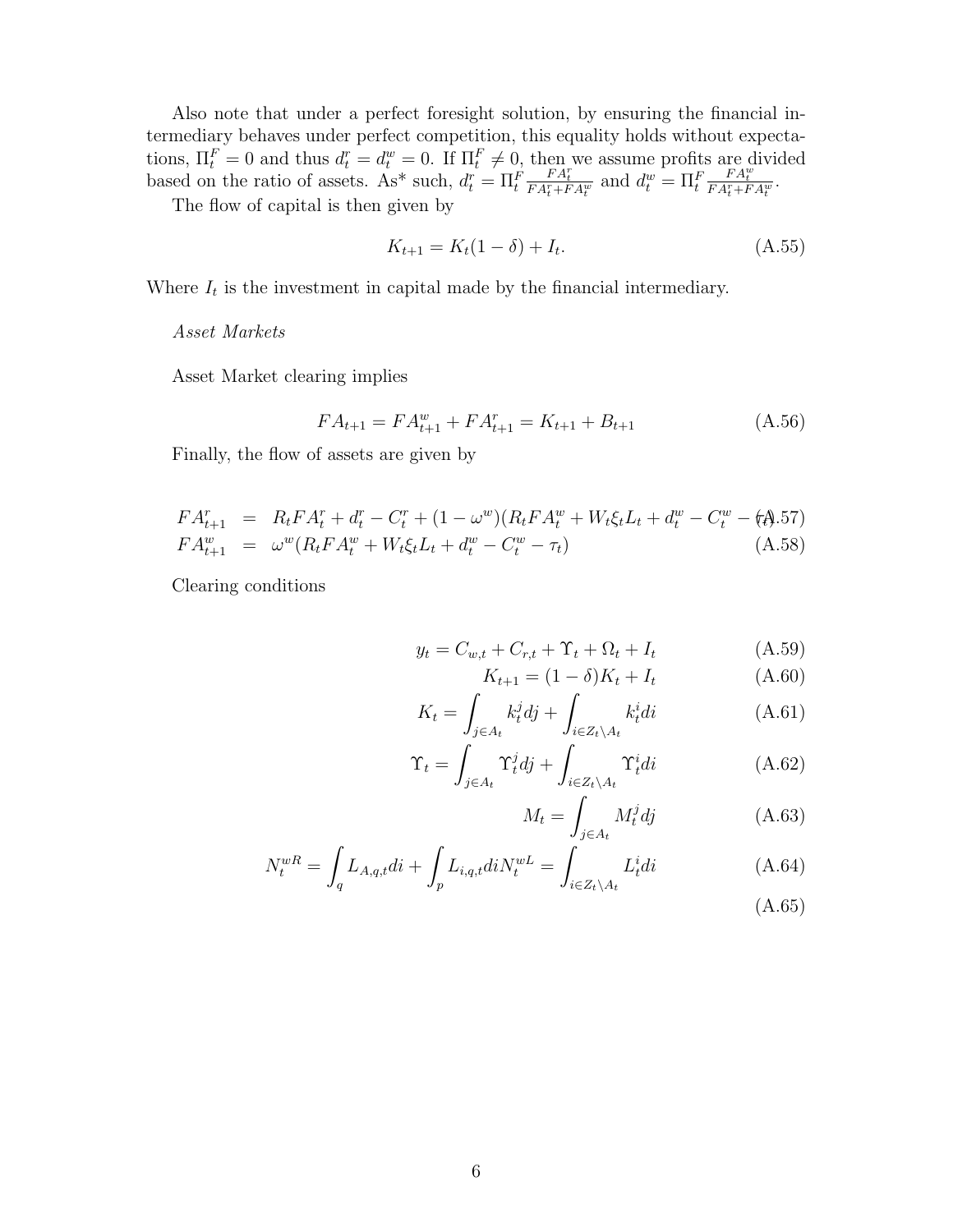# B Detrended equilibrium conditions

This section shows the detrended equilibrium conditions. Note that  $\bar{x}$  denotes the steady state of variable  $x_t$ .

$$
w_{t} = ll_{t} + li_{t} + la_{t}
$$
\n(A.66a)  
\n
$$
h_{t}^{w} = w_{t} + \frac{\omega^{w}}{R_{t+1}\mathfrak{Z}_{t,t+1}}\frac{g_{t+1}h_{t+1}^{w}}{g_{t+1}^{w}} \text{ where } h_{t}^{w} = \frac{H_{t}^{w}}{Y_{t}}, w_{t} = \frac{W_{t}L_{t}}{P_{t}Y_{t}}, g_{t+1} = \frac{Y_{t+1}}{Y_{t}}, g_{t+1}^{w} = \frac{N_{t+1}^{w}}{N_{t}^{w}} \tag{A.66b}
$$

$$
\tilde{D}_t^r = \tilde{d}_t^r + \frac{\omega_{t,t+1}^r}{R_{t+1}} g_{t+1} \frac{\tilde{D}_{t+1}^r \zeta_t^r}{\zeta_{t+1}^r g_{t+1}^w} \text{ where } \tilde{D}_t^r = \frac{D_t^r}{Y_t}, \tilde{d}_t^r = \frac{d_t^r}{Y_t}
$$
\n(A.66c)

$$
\tilde{D}_{t}^{w} = \tilde{d}_{t}^{w} + \frac{\omega^{w}}{R_{t+1}\mathfrak{Z}_{t,t+1}} \frac{g_{t+1}\tilde{D}_{t+1}^{w}}{g_{t+1}^{w}} + \frac{(1-\omega^{w})\varepsilon_{t+1}^{(\rho_{U}-1)/\rho_{U}}}{R_{t+1}\mathfrak{Z}_{t,t+1}} \frac{g_{t+1}\tilde{D}_{t+1}^{r}}{\zeta_{t+1}^{r}g_{t+1}^{w}} \text{ where } \tilde{D}_{t}^{w} = \frac{D_{t}^{w}}{Y_{t}}, \tilde{d}_{t}^{w} = \frac{d_{t}^{w}}{Y_{t}}.
$$
\n(A.66d)

$$
c_t^w = \varsigma_t [R_t \frac{f a_t^w}{g_t} + h_t^w + \tilde{D}_t^w] \text{ where } f a_t^w = \frac{F A_t^w}{Y_{c,t-1}}, c_t^w = \frac{C_t^w}{Y_t}
$$
(A.66e)

$$
c_t^r = \varepsilon_t \varsigma_t [R_t \frac{f a_t^r}{g_t} + \tilde{D}_t^r] \text{ where } f a_t^r = \frac{F A_t^r}{Y_{c,t-1}}, c_t^r = \frac{C_t^w}{Y_t}
$$
(A.66f)

$$
1 - \varepsilon_t \varsigma_t = \frac{(\beta R_{t+1})^{1/(1-\rho_U)} \omega_{t,t+1}^r}{R_{t+1}} \frac{\varepsilon_t \varsigma_t}{\varepsilon_{t+1} \varsigma_{t+1}}
$$
(A.66g)

$$
\varsigma_t = 1 - \frac{\varsigma_t}{\varsigma_{t+1}} \frac{(\beta R_{t+1} \mathfrak{Z}_{t+1})^{\overline{(1-\rho_U)}}}{R_{t+1} \mathfrak{Z}_{t,t+1}}
$$
(A.66h)

$$
\mathfrak{Z}_{t+1} = (\omega^w + (1 - \omega^w)\varepsilon_{t+1}^{(\rho_U - 1)/\rho_U})
$$
(A.66i)

$$
g_{t+1}^w = \omega^w + (1 - \omega^y)\zeta_t^y
$$
 (A.67a)

$$
n_{t,t+1} = \frac{\zeta_{t+1}^y}{\zeta_t^y} \left(\omega^w + \zeta_t^y (1 - \omega^y)\right)
$$
 (A.67b)

$$
\zeta_{t+1}^r = \left( (1 - \omega^w) + \omega_{t,t+1}^r \zeta_t^r \right) (\omega^w + (1 - \omega^y) \zeta_t^y)^{-1} \text{ and } \tag{A.67c}
$$

$$
g_{t+1}^n = (n_{t,t+1}\zeta_t^y) + (\omega^w + (1 - \omega^y)\zeta_t^y) + ((1 - \omega^w) + \omega_{t,t+1}^r\zeta_t^r)(1 + \zeta_t^r + \zeta_t^y)^{-1} \text{ where } g_{t+1}^n = \frac{N_{t+1}}{N_t}
$$
\n(A.67d)

Note that all firms  $j \in A_t$  take the same decisions, then  $\int_{j \in A_t} k_t^j dy = A_t k_t^j$  $\frac{\jmath}{t}$ . A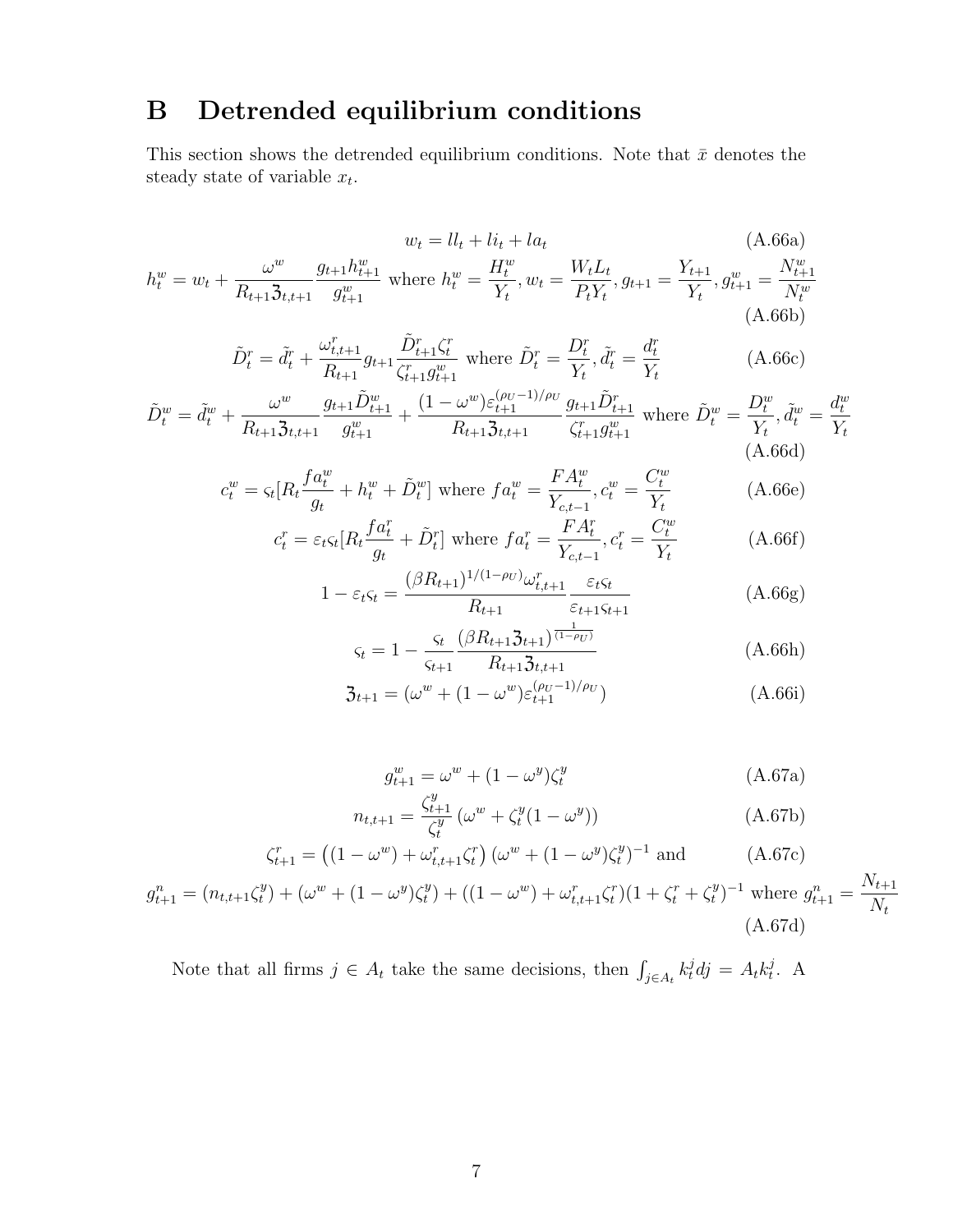similar argument holds for firms  $i \in Z_t \setminus A_t$ .

$$
k_{m,t} = \frac{\alpha (1 - \gamma_I)}{(r_t^k + \delta)} \frac{\varphi_c - 1}{\varphi_c} y_{m,t} g_t \text{ where } k_{m,t} = \frac{A_t k_t^j}{Y_{t-1}}, y_{m,t} = \frac{(P_t^j / P_t) y_t^j A_t}{Y_t} \quad (A.68a)
$$

$$
\Upsilon_{m,t} = \gamma_I \frac{\varphi_c - 1}{\varphi_c} y_{m,t} \text{ where } \Upsilon_{m,t} = \frac{A_t \Upsilon_t^j}{Y_t} \tag{A.68b}
$$

$$
m_t = (1 - \alpha)(1 - \gamma_I)\frac{\varphi_c - 1}{\varphi_c}y_{m,t} \text{ where } m_t = \frac{A_t m_t^j q_t}{Y_t} = \frac{q_t M_t}{Y_t} \tag{A.68c}
$$

$$
g_{pm,t} = \left(\frac{(r_t^k + \delta)}{(r_{t-1}^k + \delta)}\right)^{\alpha(1-\gamma_I)} \left(\frac{\theta_{t-1}}{\theta_t}\right)^{(1-\alpha)(1-\gamma_I)} g_{q,t}^{(1-\alpha)(1-\gamma_I)} \text{ where } g_{pm,t} = \frac{(P_t^j/P_t)}{(P_{t-1}^j/P_{t-1})}, g_{q,t} = \frac{q_t}{q_{t-1}}
$$
\n(A.68d)

$$
\frac{y_{m,t}}{y_{m,t-1}} = g_t^A g_{pm,t}^{1-\varphi_c}, \text{ where } g_t^A = \frac{A_t}{A_{t-1}}
$$
 (A.68e)

$$
\pi_{m,t} = \frac{1}{\varphi_c} y_{m,t} \text{ where } \pi_{m,t} = \frac{A_t \Pi_t^j}{Y_t} \tag{A.68f}
$$

$$
k_{L,t} = \frac{\alpha(1 - \gamma_I)}{(r_t^k + \delta)} \frac{\varphi_c - 1}{\varphi_c} y_{L,t} g_t \text{ where } k_{L,t} = \frac{(Z_t - A_t)k_t^i}{Y_{t-1}}, y_{L,t} = \frac{(P_t^i/P_t)y_t^i(Z_t - A_t)}{Y_t} \tag{A.68g}
$$

$$
\Upsilon_{L,t} = \gamma_I \frac{\varphi_c - 1}{\varphi_c} y_{L,t} \text{ where } \Upsilon_{L,t} = \frac{(Z_t - A_t)\Upsilon_t^i}{Y_t} \tag{A.68h}
$$

$$
ll_{t} = (1 - \alpha)(1 - \gamma_{I}) \frac{\varphi_{c} - 1}{\varphi_{c}} y_{L,t} \text{ where } ll_{t} = \frac{(Z_{t} - A_{t})L_{t}(W_{t}/P_{t})}{Y_{t}} = \frac{(W_{t}/P_{t})N_{t}^{w}}{Y_{t}}
$$
\n(A.68i)

$$
ll_t/ll_{t-1} = l l p o p_t/ l l p o p_{t-1} (g_t^{wg} g_{t-1}^n) / g_t \text{ where } g_t^{wg} = \frac{W_t/P_t}{W_{t-1}/P_{t-1}}
$$
(A.68j)

$$
g_{pL,t} = \left(\frac{(r_t^k + \delta)}{(r_{t-1}^k + \delta)}\right)^{\alpha(1-\gamma_I)} \left(\frac{w_t}{w_{t-1}}\right)^{(1-\alpha)(1-\gamma_I)} \left(\frac{g_t}{g_t^w}\right)^{(1-\alpha)(1-\gamma_I)} \text{ where } g_{pL,t} = \frac{(P_t^i/P_t)}{(P_{t-1}^i/P_{t-1})} \tag{A.68k}
$$

$$
\frac{y_{L,t}}{y_{L,t-1}} = g_t^{ZA} g_{pL,t}^{1-\varphi_c}, \text{ where } g_t^{ZA} = \frac{(Z_t - A_t)}{(Z_{t-1} - A_{t-1})}
$$
(A.681)

$$
\pi_{L,t} = \frac{1}{\varphi_c} y_{L,t} \text{ where } \pi_{L,t} = \frac{(Z_t - A_t)\Pi_t^i}{Y_t} \tag{A.68m}
$$

$$
m_t = \frac{\tilde{\Omega}_t}{\varrho \eta} \text{ where } \tilde{\Omega}_t = \frac{\Omega_t}{Y_t}
$$
 (A.68n)

$$
\pi_{\Omega,t} = m_t - \tilde{\Omega}_t \text{ where } \pi_{\Omega,t} = \frac{\Pi_{\Omega,t}}{Y_t} \tag{A.68o}
$$

$$
\frac{m_t}{m_{t-1}} = \left(\frac{\tilde{\Omega}_t}{\tilde{\Omega}_{t-1}}\right)^{\eta} (g_t)^{\eta-1} g_{q,t} \tag{A.68p}
$$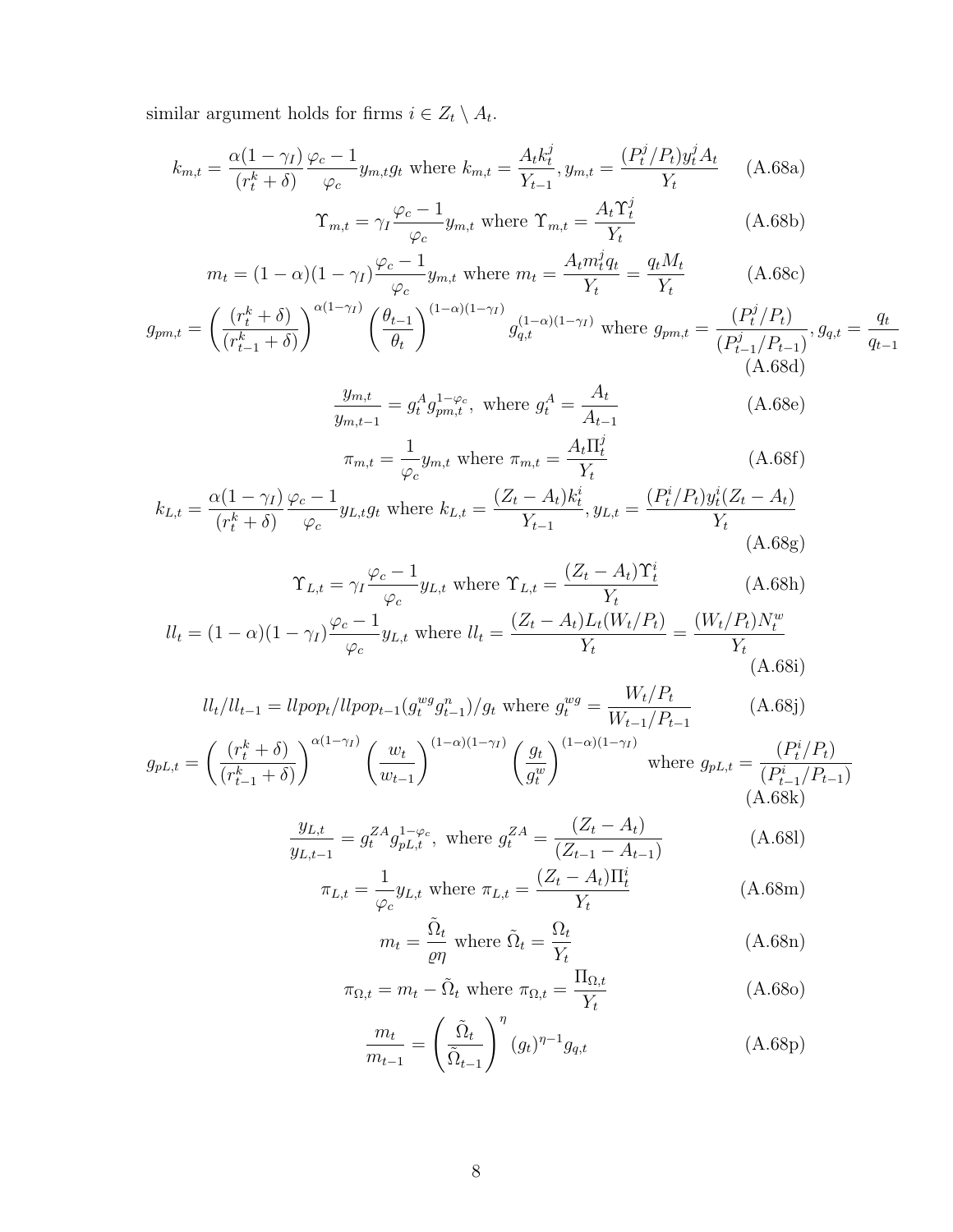$$
g_{t+1}^Z = \gamma_t^{\rho_{yw}} \chi \left(\frac{s_t}{\Psi_t}\right)^{\rho} \left(lipop_t\right)^{\kappa}_L + \phi \text{ where } g_t^Z = \frac{Z_t}{Z_{t-1}}, s_t = \frac{S_t}{Y_t}, \Psi_t = \frac{\tilde{\Psi}_t}{Y_t}, lipop_t = \frac{L_{I,t}}{N_t}
$$
\n(A.69a)

$$
g_{t+1}^{A} = \lambda_{t} \phi[1/a_{z,t} - 1] + \phi \text{ where } a_{z,t} = \frac{A_{t}}{Z_{t}}
$$
 (A.69b)

$$
g_t^{ZA} = g_t^Z \frac{1 - a_{z,t}}{1 - a_{z,t-1}}\tag{A.69c}
$$

$$
az_t = az_{t-1} \frac{g_t^A}{g_t^Z}
$$
 (A.69d)

$$
s_t = g_{t+1} R_{t+1}^{-1} \phi j_{t+1} \left( \frac{g_{t+1}^Z - \phi}{g_{t+1}^Z (1 - a_{z,t})} \right) \text{ where } j_t = \frac{J_t (Z_t - A_t)}{Y_t}
$$
 (A.69e)

$$
li_t = s_t \frac{\kappa_L}{\kappa_{RD}} \text{ where } li_t = \frac{L_{I,t} W_{RD,t}}{Y_t}
$$
\n(A.69f)

$$
li_t/li_{t-1} = lipop_t/lipop_{t-1}(g_t^{wrd}g_{t-1}^n)/g_t \text{ where } g_t^{wrd} = \frac{W_{RD,t}/P_t}{W_{RD,t-1}/P_{t-1}} \qquad (A.69g)
$$

$$
v_t = \vartheta \pi_{m,t} + (R_{t+1})^{-1} \varphi \frac{g_{t+1}}{g_{t+1}^A} v_{t+1} \text{ where } v_t = \frac{V_t A_t}{Y_t} \tag{A.69h}
$$

$$
j_t = \vartheta \pi_{L,t} + (R_{t+1})^{-1} \phi \frac{g_{t+1}}{g_{t+1}^{ZA}} j_{t+1}
$$
 (A.69i)

$$
\varpi_t = \epsilon_\lambda \lambda_t R_{t+1}^{-1} \phi g_{t+1} \left[ \frac{v_{t+1}}{g_{t+1}^A} [1/a_{z,t} - 1] - \frac{j_{t+1}}{g_{t+1}^{ZA}} \right] \text{ where } \varpi_t = \frac{\Xi_t (Z_t - A_t)}{Y_t} \quad (A.69j)
$$

$$
la_t = \varpi_t \frac{\kappa_L}{\kappa_{RD}} \text{ where } la_t = \frac{L_{A,t} W_{RD,t} (Z_t - A_t)}{Y_t} \tag{A.69k}
$$

$$
la_t / la_{t-1} = lappop_t / lapop_{t-1}(g_t^{wrd}g_{t-1}^n) / g_t
$$
\n(A.691)

$$
\lambda_t = \lambda \left( \frac{\varpi_t}{\Psi_t} \right) \approx \bar{\lambda} \left( 1 + \epsilon_\lambda \left( \frac{\varpi_t - \bar{\varpi}}{\bar{\varpi}} - \frac{\Psi_t - \bar{\Psi}}{\bar{\Psi}} + \kappa_L \frac{lapop_t - la\bar{po}p}{lapop} \right) \right) \tag{A.69m}
$$

$$
\pi_t^A = \vartheta \pi_{L,t} - R_t \varpi_{t-1}/g_t - li_t \tag{A.69n}
$$

$$
\pi_t^{RD} = \vartheta \pi_{L,t} - R_t s_{t-1} / g_t - l a_t \tag{A.69o}
$$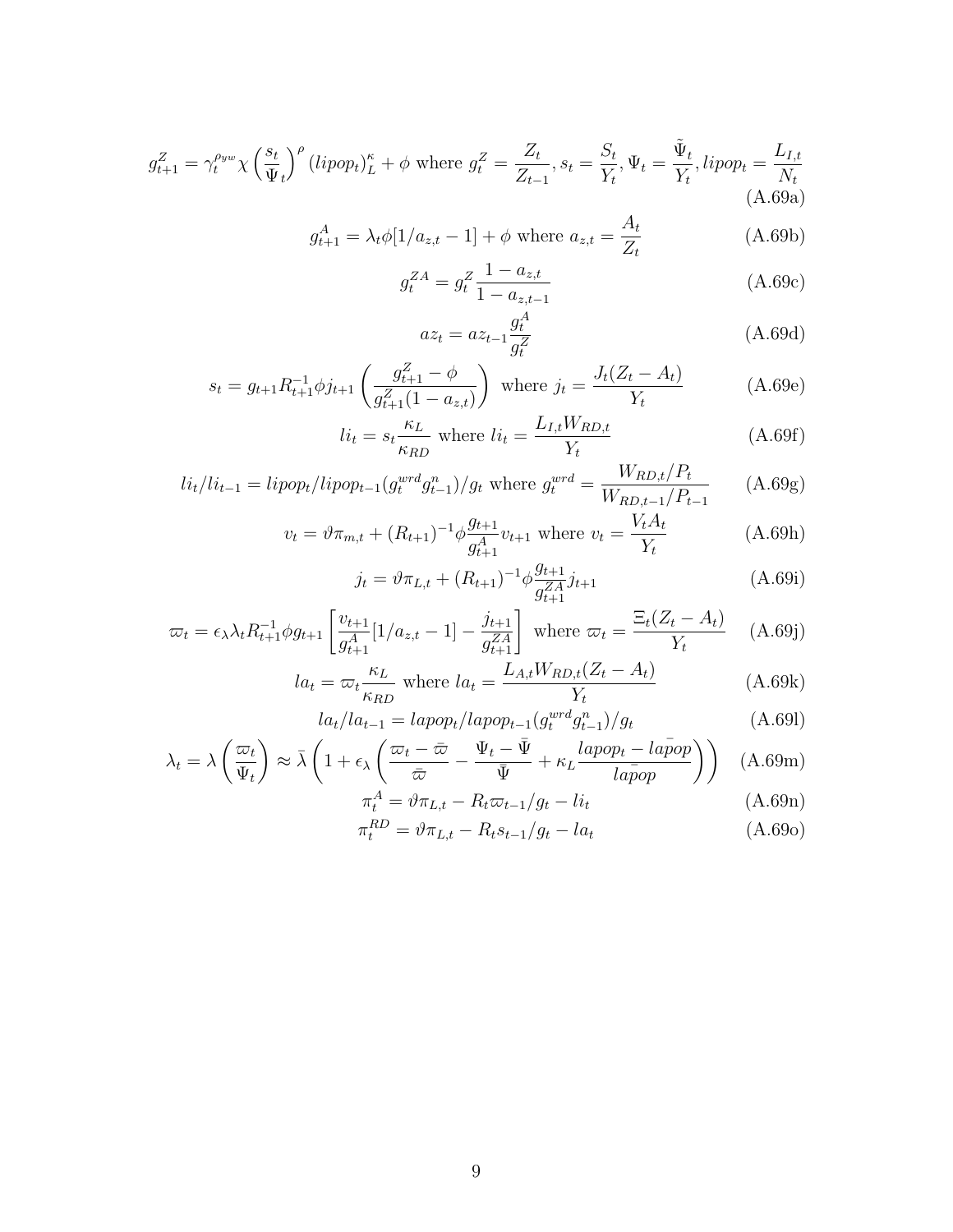where  $\epsilon_\lambda$  is the elasticity of  $\lambda(\cdot)$ 

$$
r_{t+1}^k + 1 = R_{t+1}
$$
 (A.70a)

$$
\tilde{d}_t^r = \pi_t^F \frac{f a_t^r}{f a_t} \text{ where } \pi_t^F = \frac{\Pi_t^F}{Y_t} \tag{A.70b}
$$

$$
\tilde{d}_t^w = \pi_t^F \frac{f a_t^w}{f a_t} \tag{A.70c}
$$

$$
b_{t+1} = s_t + \varpi_t
$$
 where  $b_{t+1} = \frac{B_{t+1}}{Y_t}$  (A.70d)

$$
\pi_t^F = (Rk_t + 1)\frac{k_t}{g_t} + \frac{R_t}{g_t}b_t - \frac{R_t}{g_t}(fa_t) - k_{t+1} - b_{t+1} + (fa_{t+1}) + \pi_t^A + \pi_t^{RD} + (1 - \vartheta)(\pi_{m,t} + \pi_{L,t})
$$
\n(A.70e)

$$
llpop = \frac{\zeta_t^{wL}}{1 + \zeta_t^y + \zeta_t^r} \text{ where } \zeta_t^{wL} = \frac{N_t^{wL}}{N_t^w} \tag{A.71a}
$$

$$
lipop_t + lapp_t = \frac{\zeta_t^{wRD}}{1 + \zeta_t^y + \zeta_t^r} \text{ where } \zeta_t^{wRD} = \frac{N_t^{wRD}}{N_t^w} \tag{A.71b}
$$

$$
k_{t+1} = (1 - \delta) \frac{k_t}{g_t} + i_t \text{ where } i_t = \frac{I_t}{Y_t}
$$
 (A.71c)

$$
k_t = k_{m,t} + k_{L,t} \tag{A.71d}
$$

$$
\tilde{\Upsilon}_t = \Upsilon_{m,t} + \Upsilon_{L,t} \tag{A.71e}
$$

$$
1 = y_{m,t} + y_{L,t} \tag{A.71f}
$$

$$
1 = c_t + i_t + s_t + \varpi_t + \tilde{\Omega}_t + \tilde{\Upsilon}_t \text{ where } c_t = \frac{C_t}{Y_t}
$$
 (A.71g)

$$
c_t = c_t^w + c_t^r \tag{A.71h}
$$

$$
fa_{t+1}^w + fa_{t+1}^r = k_{t+1} + b_{t+1}
$$
 (A.71i)

$$
fa_{t+1}^r = \frac{R_t}{g_t}fa_t^r + \tilde{d}_t^r - c_t^r + (1 - \omega^w) \left(\frac{R_t}{g_t}fa_t^w + w_t + \tilde{d}_t^w - c_t^w\right)
$$
 (A.71j)

$$
fa_{t+1} = fa_{t+1}^w + fa_{t+1}^r
$$
 (A.71k)

$$
\Psi_t = v_t \tag{A.71l}
$$

$$
fa_{t+1}^w = \omega^w \left( \frac{R_t}{g_t} fa_t^w + w_t + \tilde{d}_t^w - c_t^w - \tilde{\tau}_t \right)
$$

# C More on Calibration

This Section reports the values of the set of parameters of the model.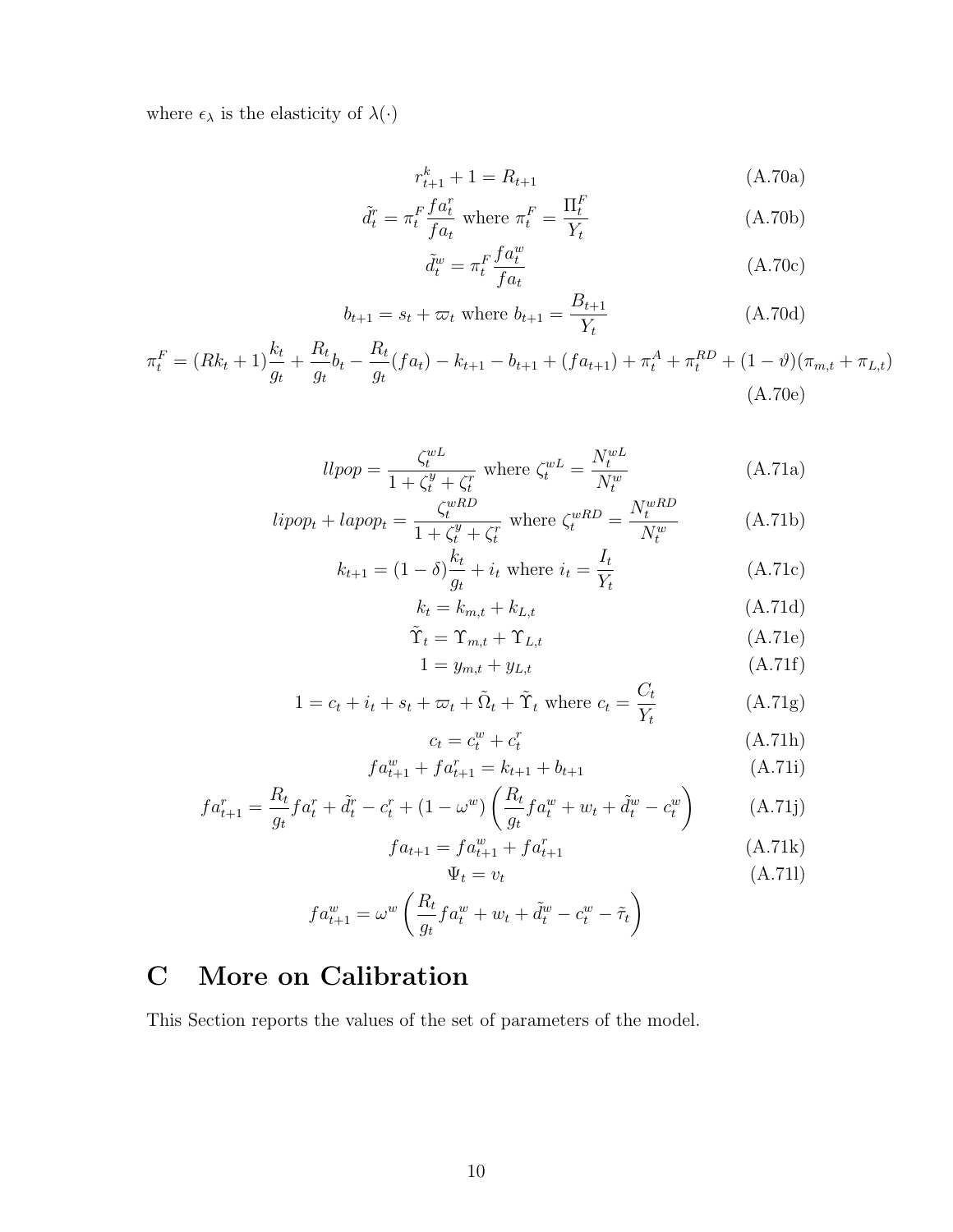| Value                  | Target/Source                          |
|------------------------|----------------------------------------|
| $\beta = 0.96$         | Standard Value                         |
| $\eta = -3$            | $EIS = 0.25$ (Gertler(1999))           |
| $\delta = 0.08$        | Standard Value                         |
| $\alpha = 0.33$        | Standard Value                         |
| $\gamma_I=0.5$         | Comin and $Gertler(2006)$              |
| $\psi = 8$             | Standard Value                         |
| $\phi = 0.85$          | Growth per Working age person          |
| $\chi = 5.67$          | Share of innovation expenditure in GDP |
| $\rho = 0.9$           | Comin and Gertler (2006)               |
| $\kappa_{RD} = 1$      | Comin and Gertler (2006)               |
| $\kappa_L=0.5$         | Aksoy et al. $(2018)$                  |
| $\lambda = 0.1$        | Share of Automated Varieties           |
| $\eta = 0.15$          | Balanced Growth                        |
| $\omega_n = 0.0265$    | Share of Workers in Population         |
| $1 - \omega_w = 0.022$ | Avg. Number of Years as Worker: 45y    |
| $1 - \omega_o = 0.07$  | Share of Old in Population             |
| $Sw_{RD} = 0.07$       | Share of R&D workers in Population     |
| $drop_{RD} = 0.07$     | Average age of R&D workers             |
|                        |                                        |

Table A.1: Calibration

## D Extension - Labour Choice Model

Under this extension,  $Sw_{RD,t}$ , the share of new workers that enter the economy and work in the R&D sector, is endogenous. In order to obtain that we assume that an individual, when entering her working life selects in which labour market (R&D or intermediate good production) to participate. At entry she is randomly assigned an efficiency level in R&D activity, denoted  $\xi \tilde{\nu}_t^i$ , where  $\tilde{\nu}_t^i$  is drawn from a Pareto distribution with shape parameter  $\epsilon > 1$  and support  $[1, \infty)$ . We denote the cumulative distribution by  $F(\nu)$ . The individual then compares the human capital gain under the  $R\&D$  sector  $(H_t^{RD})$  which is a function of the wage  $W^{RD}$  and the average efficiency of workers in the sector, denoted  $\nu_{m,t}$ , and the human capital gain in the production sector  $(H_t)$ , which is a function of the wage W) and selects in which labour market to be active in.

There exists a cut-off point  $\nu_t^*$  such that given  $H_t^{RD}$  and  $H_t$  the individual is indifferent between choosing each sector. Then, the share of individuals in  $R\&D$  is given by

$$
Sw_{RD,t} = \int_{\nu_t^*}^{\infty} dF(\nu) = \int_{\nu_t^*}^{\infty} \frac{\epsilon \mathbf{1}^{\epsilon}}{\nu^{\epsilon+1}} d\nu = \int_{\nu_t^*}^{\infty} \epsilon \nu^{-(\epsilon+1)} = (\nu_t^*)^{\epsilon}
$$

The average efficiency of entrants in the R&D labour market is

$$
\nu_{E,t} = \frac{\int_{\nu_t^*}^{\infty} \xi \nu dF(\nu)}{1 - F(\nu_t^*)} = \frac{\int_{\nu_t^*}^{\infty} \xi \epsilon \nu^{-(\epsilon)} d\nu}{1 - F(\nu_t^*)} = \xi \frac{\epsilon}{\epsilon - 1} \nu_t^*
$$